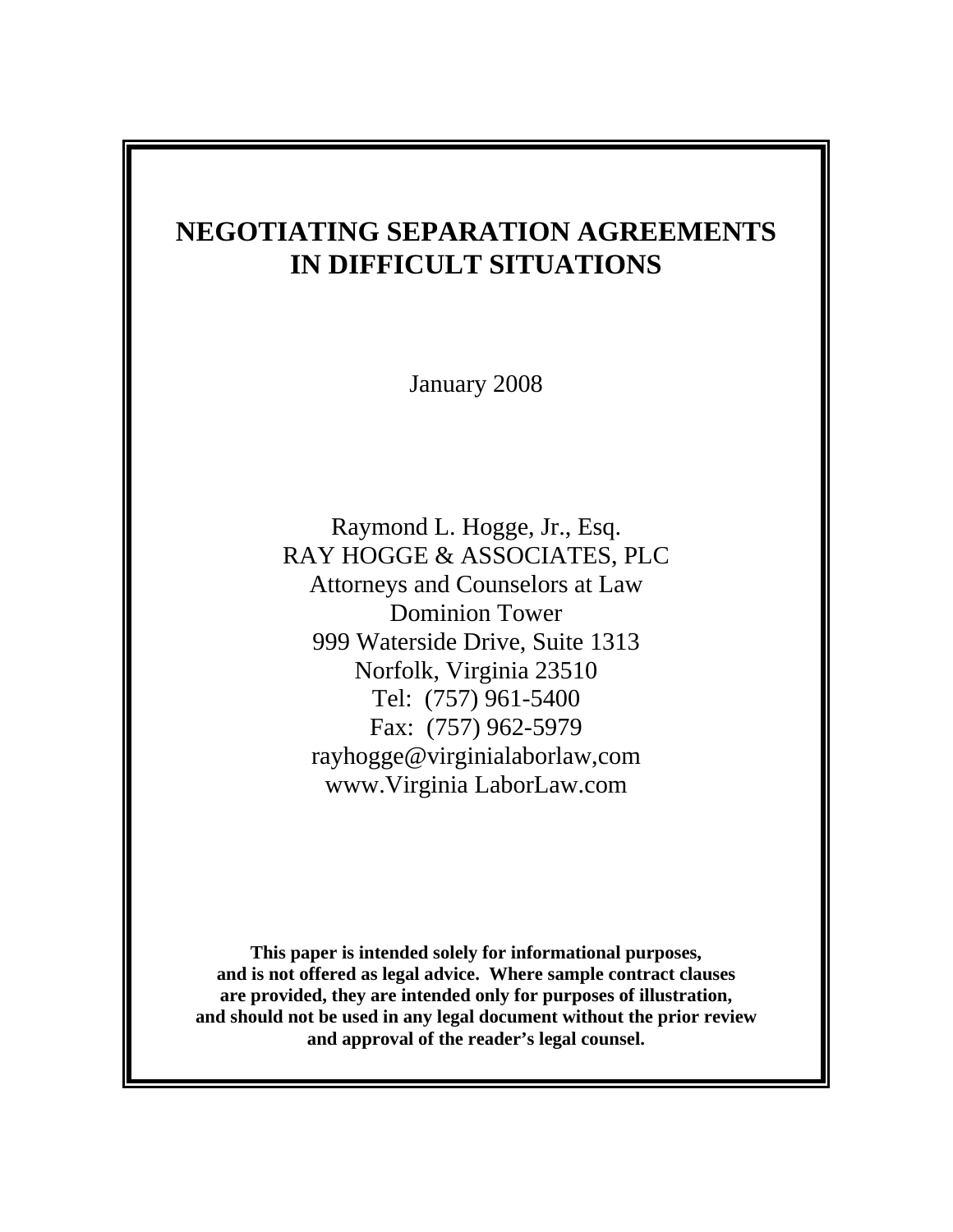## **NEGOTIATING SEPARATION AGREEMENTS IN DIFFICULT SITUATIONS**

Raymond L. Hogge, Jr. January 2008

## **1. INTRODUCTION**

 Employers find it necessary to terminate employees for a number of reasons. Sometimes the action is necessary because the employee is performing poorly. Sometimes it is necessary because an employee who otherwise performs adequately nevertheless has a negative impact on other employees, such as by gossip or negativity. Sometimes termination is necessary simply because of a lack of work or job elimination. Each of these situations can be difficult for the employer as well as the employee. To make an employee's separation less difficult and more orderly, employers sometime offer departing employees separation agreements. Separation Agreements also are useful in resolving most employment-related claims by employees, through waivers of those claims given in exchange for a benefit to which the employee otherwise would not be entitled.

 This paper discusses some of the issues which most often arise in negotiating severance agreements. Because most topics of negotiation which have been discussed between the parties should be reflected in their separation agreement, this paper focuses on those issues in the context of a written separations agreement.

 This paper is intended solely for informational purposes, and is not offered as legal advice. Where sample contract clauses are provided, they are intended only for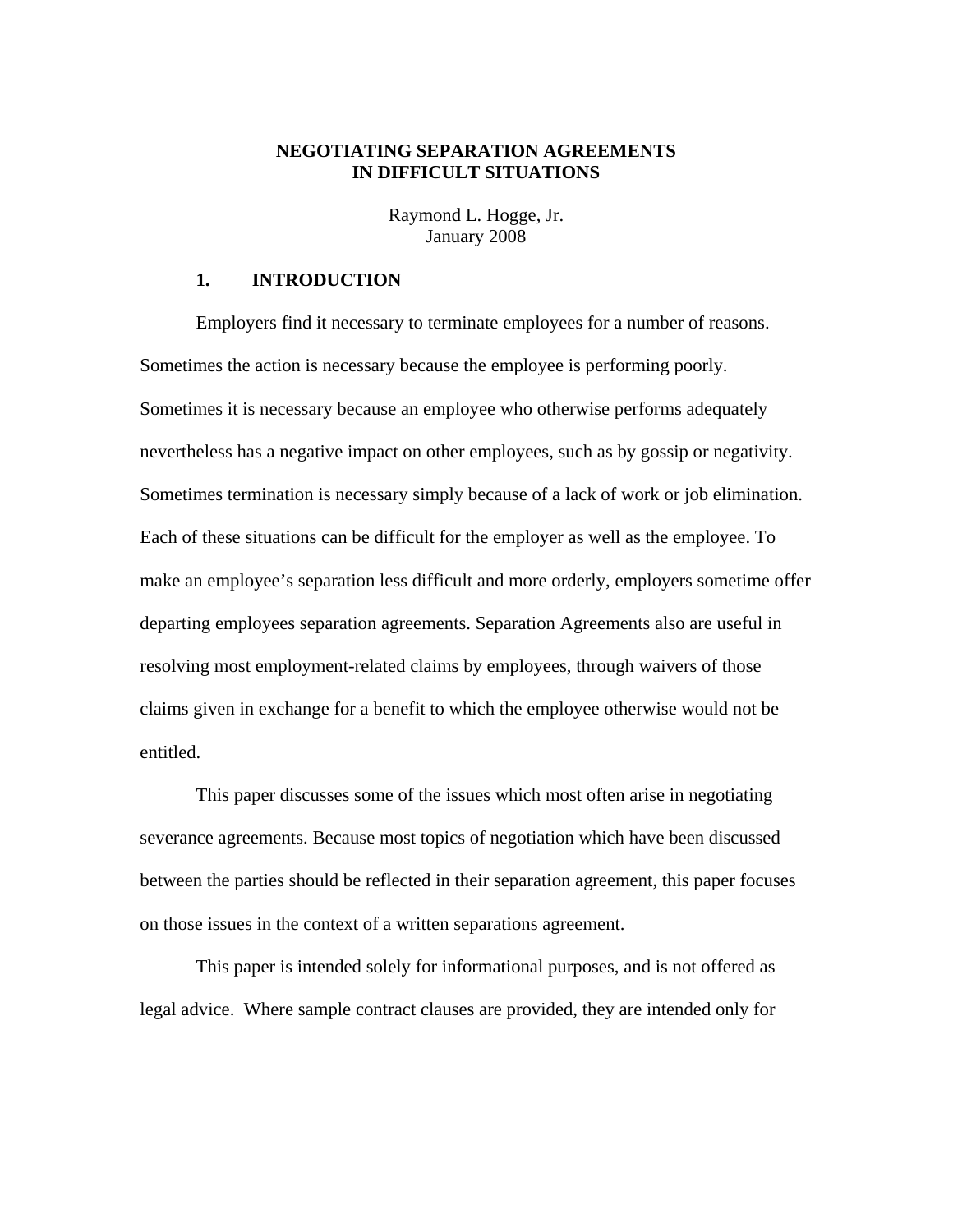purposes of illustration, and should not be used in any legal document without the prior review and approval of the reader's legal counsel.

# **2. SHOULD YOU OFFER A SEPARATION AGREEMENT?**

The first question is whether a separation agreement should be offered.

 There are many circumstance in which it makes sense to offer an employee a reasonable separation agreement. For example, if the employer has inadvertently violated employment-related laws in connection with the employee's employment and the employee is willing to resolve the violations on reasonable terms through a separation agreement, then entering into a separation agreement disposing of those claims normally will be in the best interests of the employer and the employee, because the expense and uncertainty of litigation, which likely would result in a decision against the employer, will be avoided. If the employer finds it necessary to eliminate the job of a long-term employee who has performed well, and their are no other jobs into which the employee can transfer, then offering a reasonable separation agreement to that employee may be appropriate to avoid dissention and bad moral among the remaining employees. If an employee is expected to be terminated for inadequate performance, then allowing the employee to resign and agreeing to an orderly exit strategy through a separation agreement will enable the employee to avoid the embarrassment of being fired and will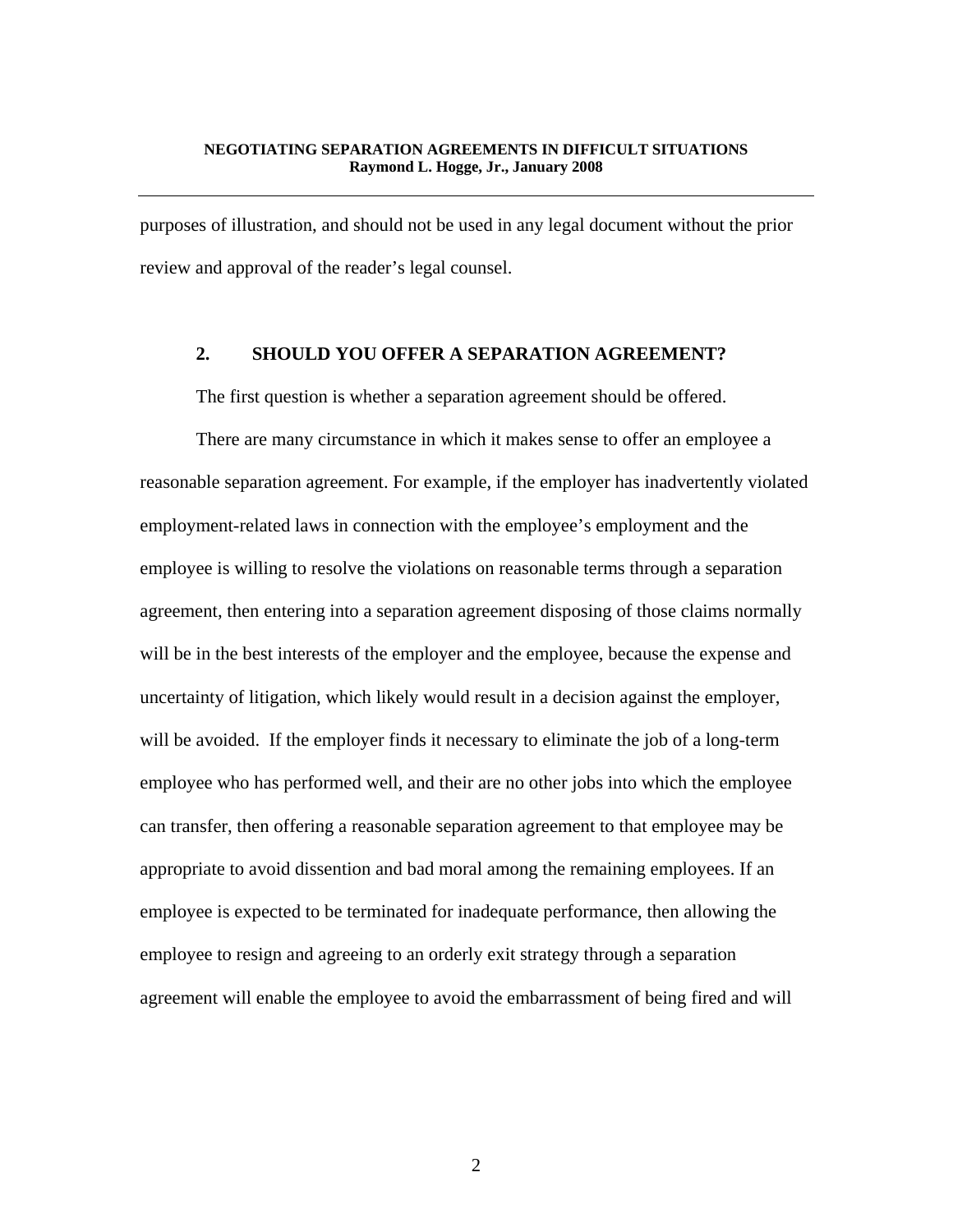help the employer ensure that important matters do not fall through the cracks due to the employee's absence.

 In other circumstances, however, entering into a separation agreement may not be the best course of action. If, for example, a white employee is fired for gross insubordination and then demands severance pay, that request probably should not be granted unless the employer is prepared to do the same for Black, Hispanic and Asian employees who are fired under similar circumstances.

 A difficult situation faced by many employers arises when an employee is terminated, or resigns, and then demands the employer pay him money in settlement of a frivolous legal claim against the employer. The employer is likely to be able to dispose of the demand by paying significantly less money than it would cost the employer to defend the claim, and for that reason it is tempting for the employer to pay the claim. Some employers, however, will refuse to pay such a claim, and instead will defend against the claim vigorously, despite the cost, because they recognize the possibility that paying one frivolous claim will encourage other employees and former employees to assert frivolous claims of their own, resulting in the companying paying more in the long run than it would have cost the company to defending the first claim. Employers also deny payment of frivolous claims because of a concern that payment of such a claim (the fact of which almost certainly will become known, regardless of how many confidentiality agreements are signed by the employee) will be interpreted by employees as a sign of weakness in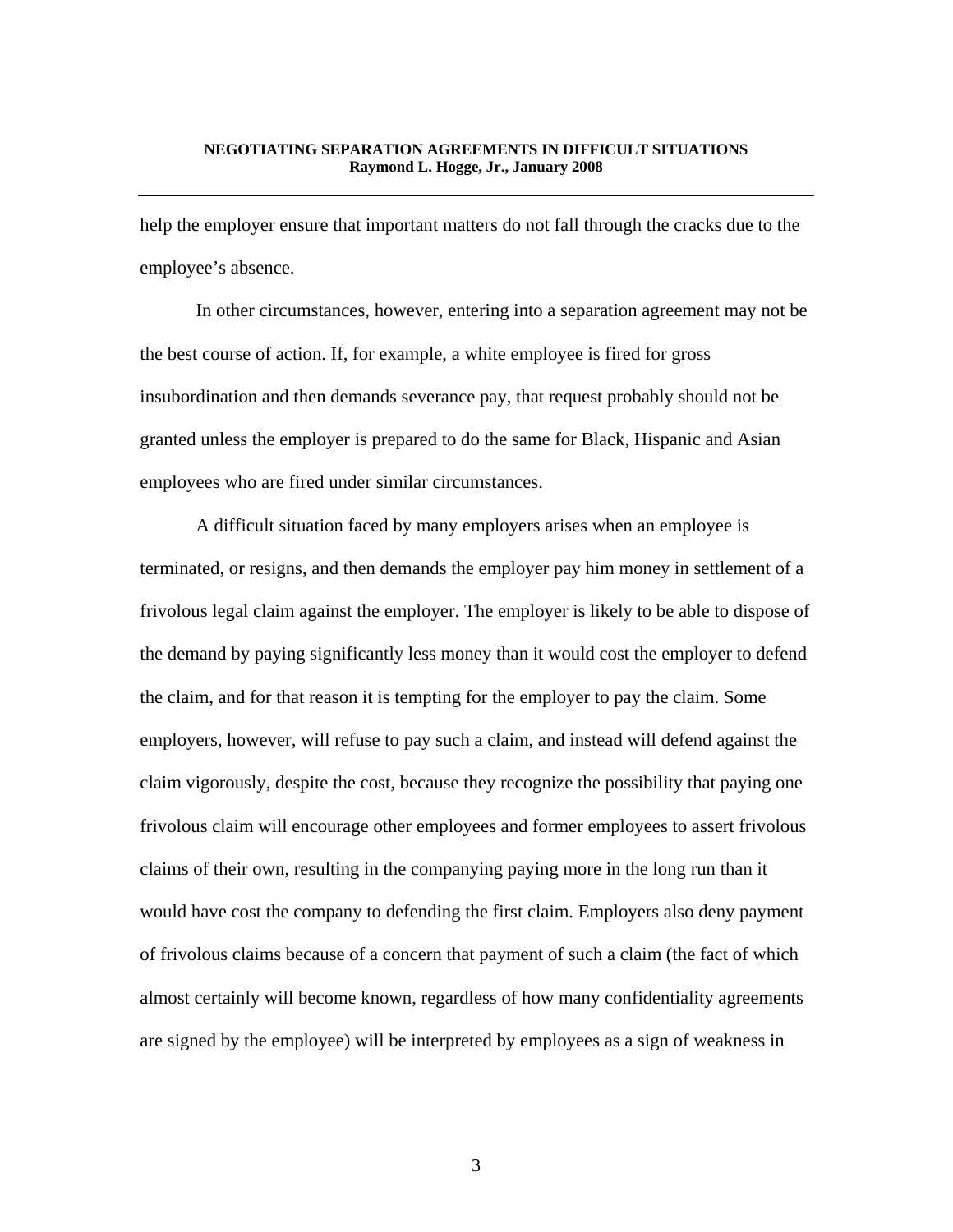leadership or lack of resolve by the company, and will lead to a general deterioration in employee performance and discipline. In these situations, management must determine its priorities, and must make decisions about separation agreements based upon those priorities.

# **3. IMPORTANT PROVISIONS TO NEGOTIATE IN SEPARATION AGREEMENTS**

# **a. Recitals**

Many contracts begin with statements, known as "recitals," describing the factual

background leading up to formation of the agreement and the basis intentions of the

parties in entering into the agreement. For example, a simple separation agreement might

contain recitals such as the following:

This Separation Agreement is made by and between ABC Company, Inc. (hereinafter "ABC") and John Doe (hereinafter "Doe") this 1st day of December, 2007.

# *RECITALS*

*WHEREAS Doe is employed on an at-will basis by ABC as a commissioned sales representative; and* 

*WHEREAS Doe desires to pursue full time employment outside ABC; and* 

*WHEREAS ABC desires to enter into this Separation Agreement to ensure the departure of Doe from ABC is orderly; and* 

*WHEREAS Doe desires to enter into this Separation Agreement in order to receive certain benefits provided hereunder, to which Doe otherwise would not be entitled;*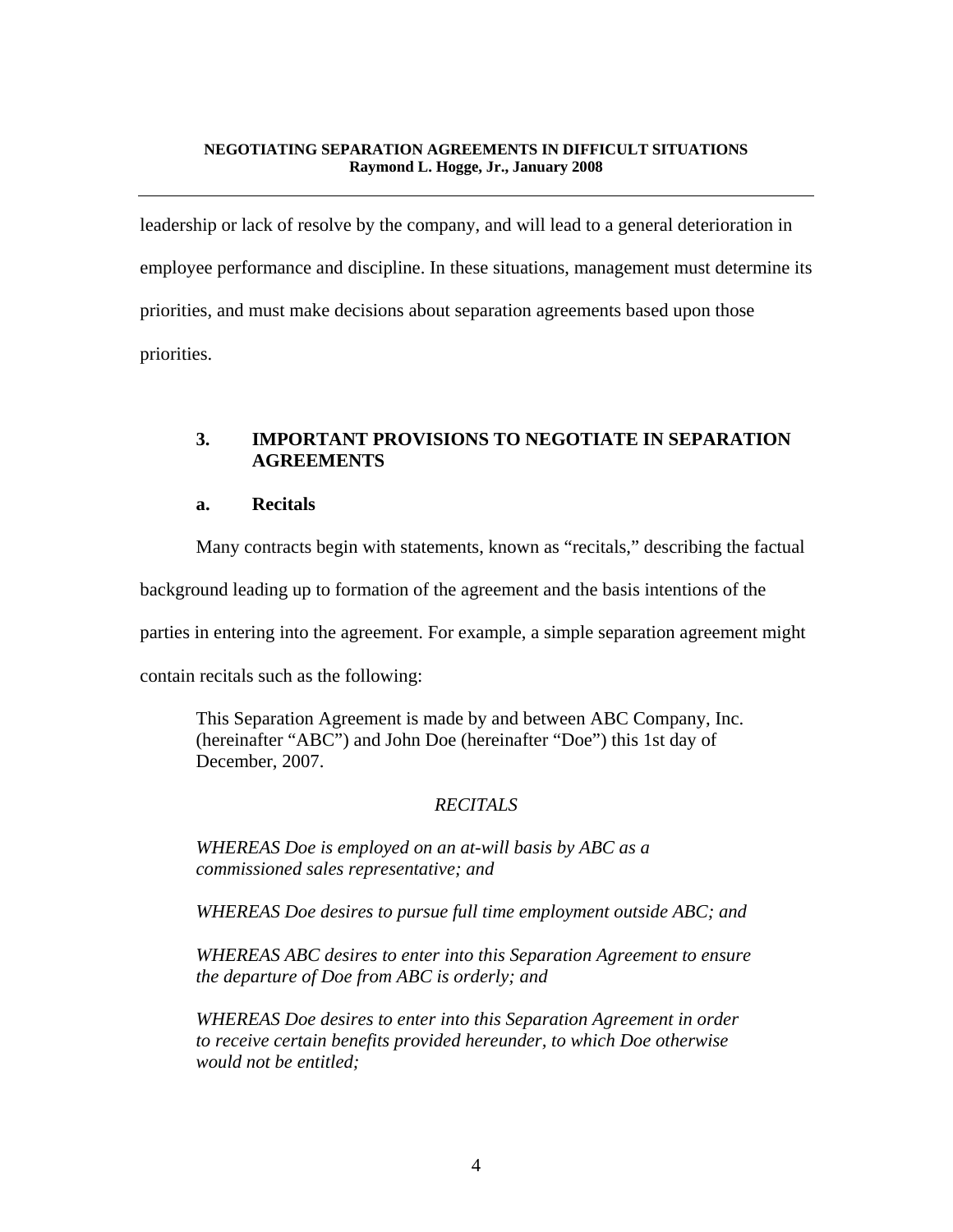NOW, THEREFORE, in consideration of the preceding recitals, the mutual promises and acknowledgments set forth below, and other valuable consideration, the adequacy and receipt of which hereby is acknowledged, the parties agree as follows:

Recitals are useful because they make the intention of the parties clear on the face of the

agreement, and because they make it difficult for the employee to later assert facts

conflicting with those set forth in the recitals.

## **b. Confidentiality**

All separation agreements should contain a confidentiality covenant, requiring the

employee to keep the terms, and sometimes even the existence, of the separation

agreement confidential. The following is an example of a confidentiality provision:

Confidentiality. Employee shall treat this Agreement as CONFIDENTIAL and SHALL NOT DISCLOSE its terms and conditions to any person other than Employee's spouse, attorney or tax consultant, as applicable, unless specifically authorized or required by law, or by Employer in writing, to make such disclosure. Employee personally guarantees that any such spouse, attorney or tax consultant shall treat this Agreement as confidential, and any breach of confidentiality by Employee or such spouse, attorney or tax consultant shall constitute a material breach of this Agreement by Employee. In the event Employee breaches this confidentiality covenant, the employee shall pay to employee, as liquidated damages for such breach, the full amount of the Severance Payment paid to Employee under this Agreement.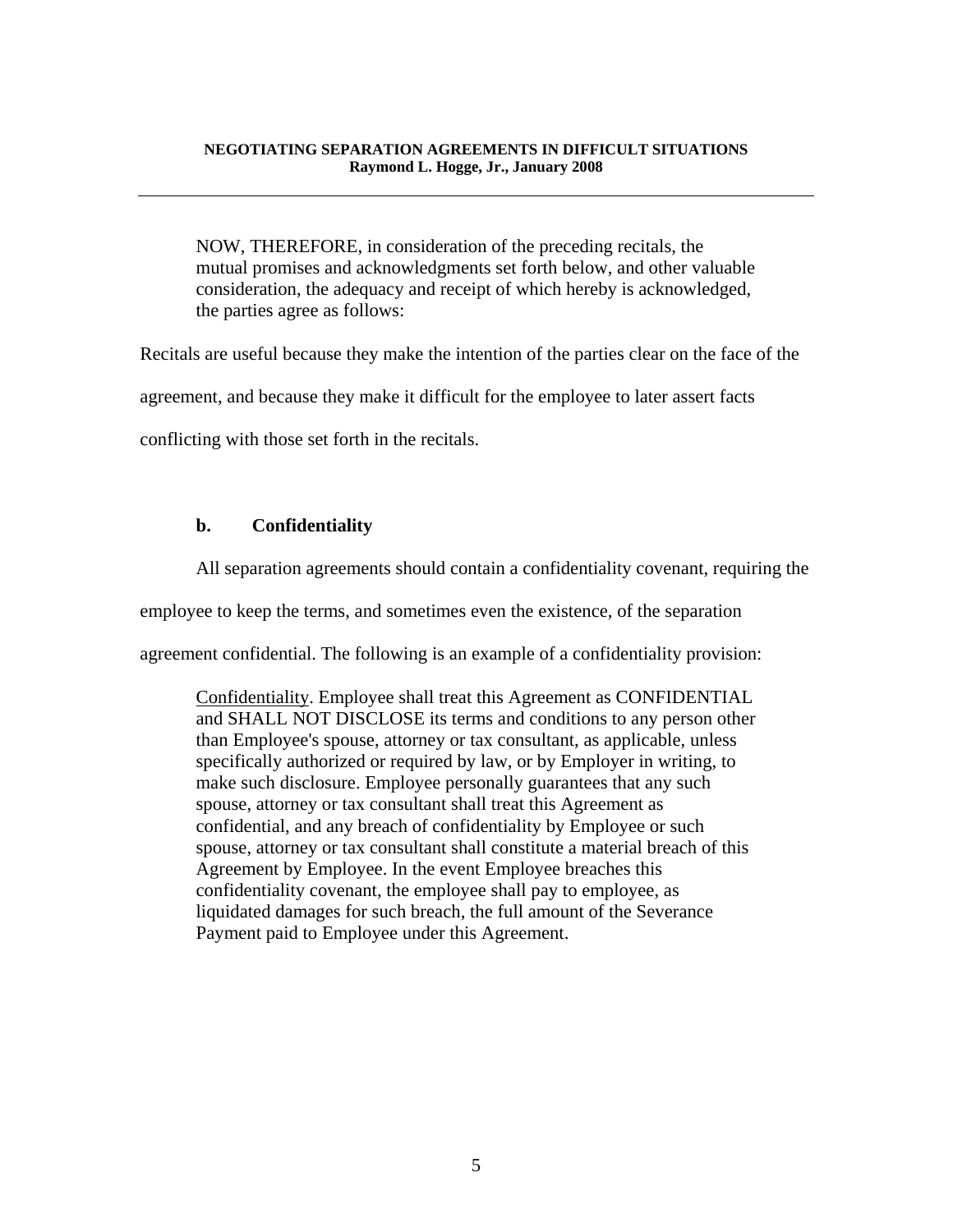#### **c. Basis for Separation from Employment**

 An employee often will find it preferable to resign or retire rather than be fired. Therefore, one of the benefits an employer can offer to an employee facing termination for cause is the option of resigning or retiring. If an agreement is reached regarding the basis for separation from employment, a provision establishing the agreed upon basis should be included in the separation agreement. Even if the employer is not willing to negotiate the basis for the separation, or is unable to reach agreement on that issue, the separation agreement should recite the position of the parties on that issue. The following is an example of such a clause:

Voluntary Resignation. Employee shall, and hereby does, voluntarily resign from the employment of Employer, which resignation Employer accepts, effective as of the date of the date of this Agreement.

## **d. Date of Separation from Employment**

 The separation agreement should state the date which was or will be the employee's final day of employment. If the employee went or will go on leave between his last day of active employment and the date on which his employment ended or will end, the separation agreement should state each of those date, and should specify the nature of the leave the employee took or will be taking.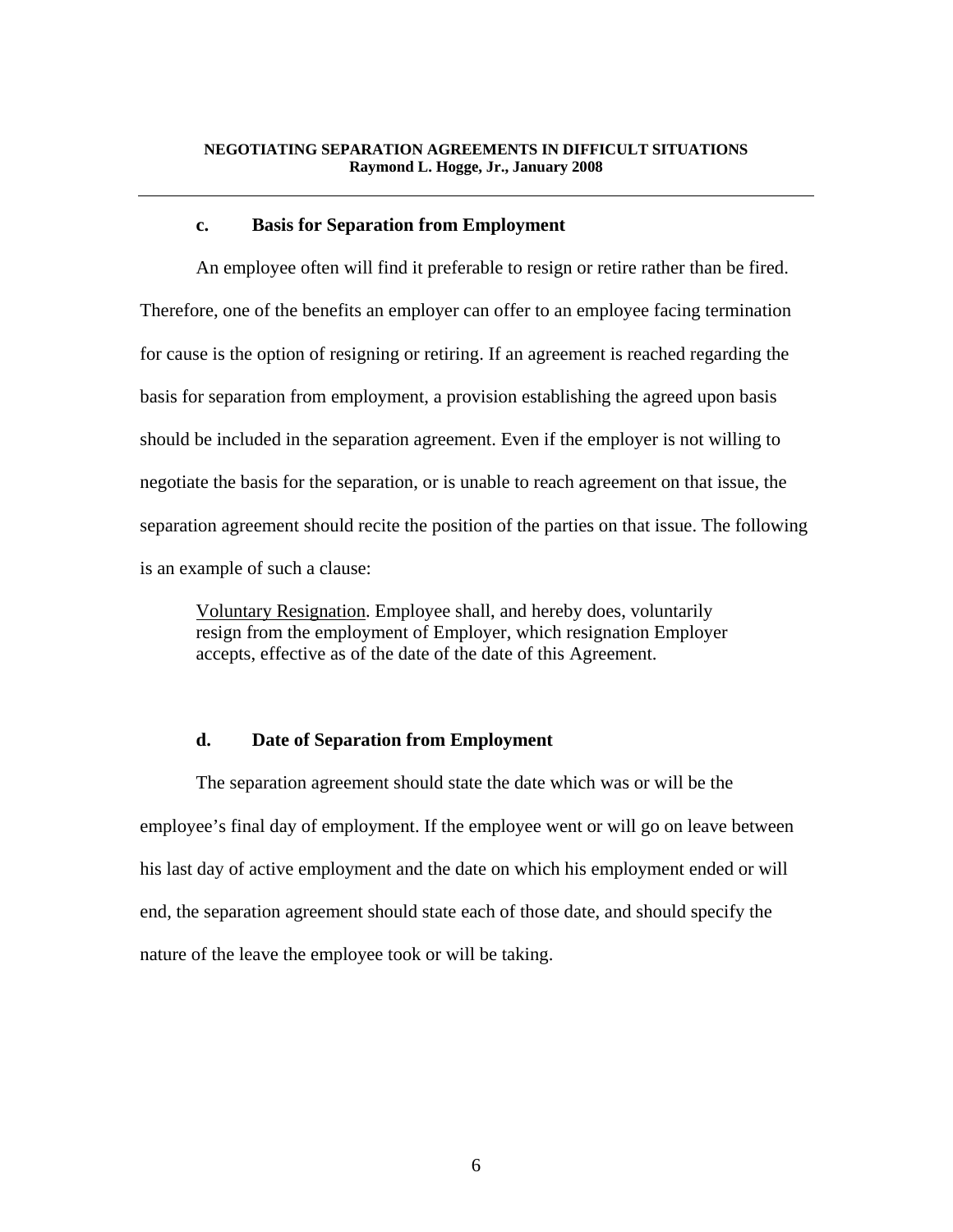#### **e. Final Wage Payment**

 A separation agreement should state the gross and net amount of the final payment of wages to the employee for work performed by the employee, and the date on which that payment was or will be made.

## **f. Unused Leave**

 If the employee has or will have unused accrued paid leave upon separation from employment, the separation agreement should contain a provision stating whether the employee will be paid for that leave or whether it will be forfeited. If the employer has an employee handbook, it should contain a policy addressing this issue, and therefore should be consulted in negotiating and drafting the separation agreement.

## **g. Severance Pay**

 Most separation agreements provide for a lump sum payment to the employee, over and above anything the employee already is owed for work performed or for any other reason. The amount of the severance payment is often the most contentious issue negotiated. The amount which may be appropriate in a given situation depends on numerous considerations, including the amount typically paid to comparable employees under similar circumstances by employers in the employer's particular industry and of the employer's size. While a clerical worker in a small company may be fortunate to receive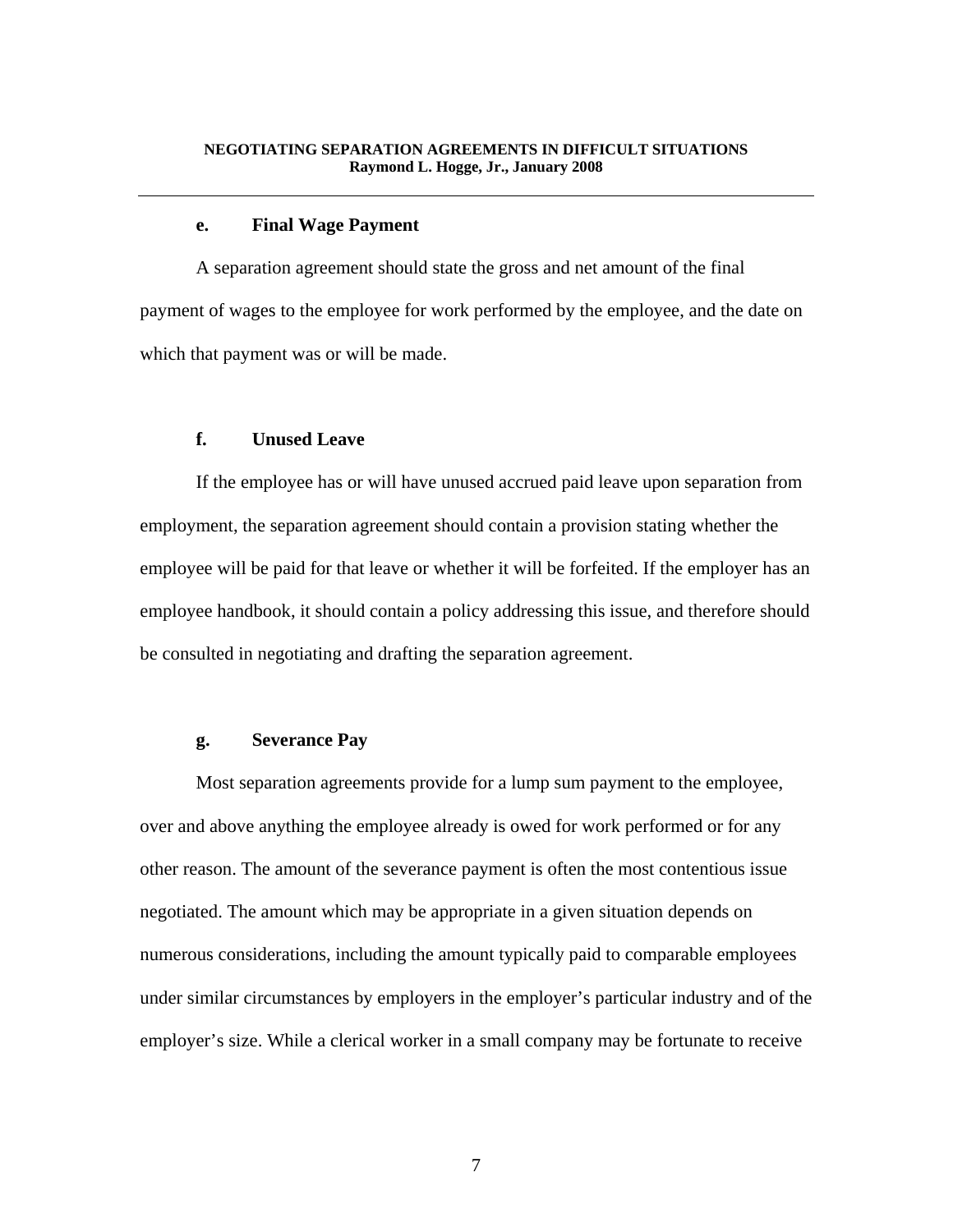two weeks of severance pay, an executive in a large corporation may have reason to expect no less than three to six months of severance pay.

 Executives and professionals, especially in the medical field, often have written employment contracts which specify an amount to be paid as severance under qualifying circumstances. Such provisions can be good for the employer because they arguably establish, in advance, the maximum amount of severance pay the employer should have to pay the employee. They can be problematic for the employer, however, to the extent they arguably set a floor, not a ceiling, on the appropriate amount of severance pay.

 The separation agreement should recite the fact that the severance pay is over and above anything to which the employee otherwise is entitled. This is desirable in general to establish the separation agreement is supported by adequate consideration, and is especially important in satisfying the requirements of the Older Worker Benefit Protection Act (discussed below) where the employee is 40 years old or older.

 In negotiations, it usually is helpful to express the amount of severance pay in terms of weeks or months of the employee's regular pay. Once the parties have agreed upon the amount of severance pay, it should be stated clearly in the separation agreement. It should be expressed in dollars rather than in weeks or months, to avoid disagreement regarding the dollar amount of the payment. It should be stated as a "gross" amount, to reflect the fact that the amount received by the employee will be a lower net amount reflecting payroll tax withholding.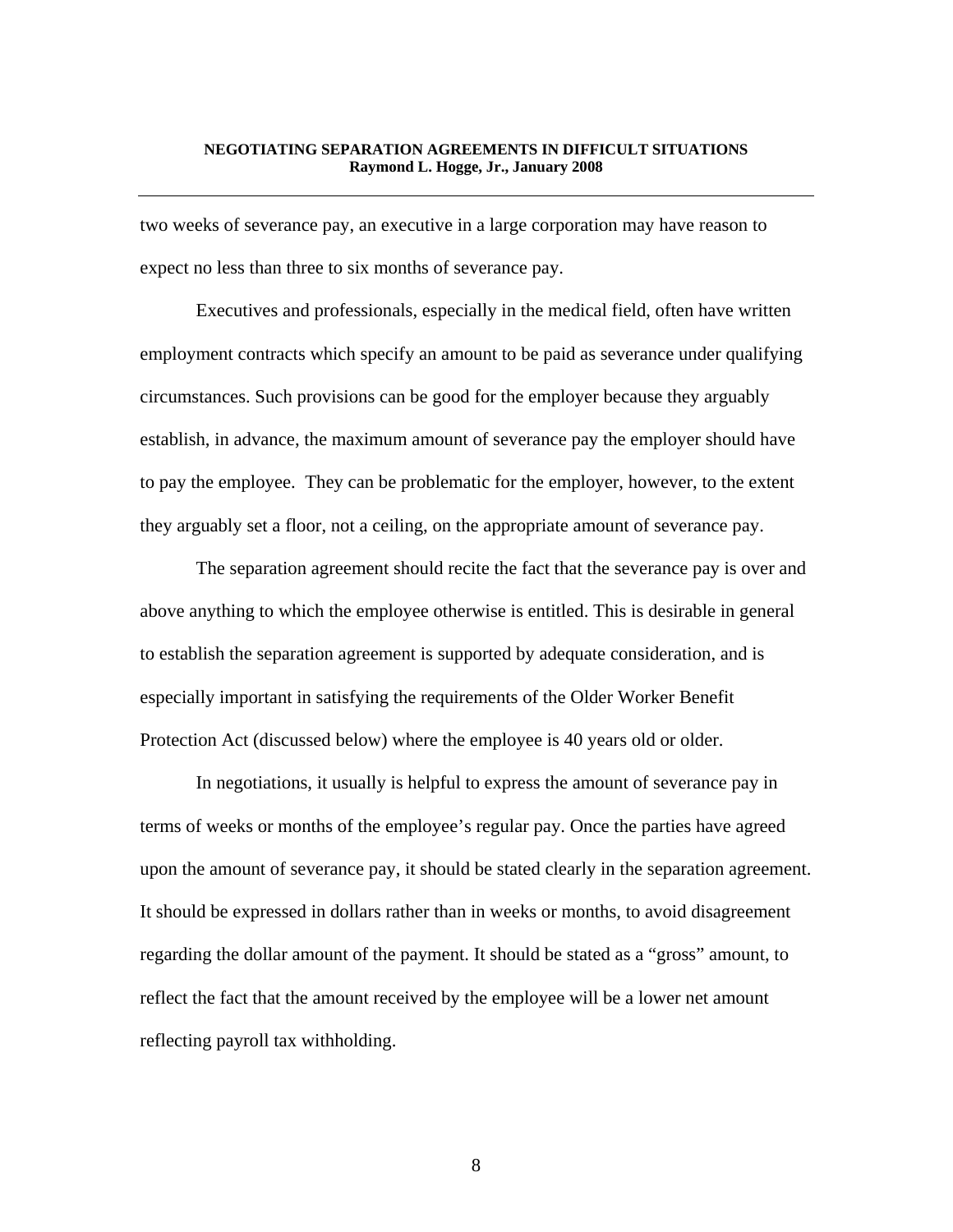#### **h. Tax Withholding**

 Employees almost always want to receive their severance without withholding of payroll taxes. Employers normally should decline to do so, because the Internal Revenue Service and most courts regard severance payments, back pay, front pay, and almost all other such payments as constituting taxable income subject to withholding. *See* IRS Revenue Ruling 2004-10 (reversing previous IRS position and holding that amounts paid to employee in consideration of cancellation of employment contract and relinquishing contract rights are wages subject to Social Security, Medicare, federal unemployment and income tax withholding); *Commissioner of Internal Revenue v. Schleier*, 515 U.S. 323 (1995) (proceeds from settlement of Age Discrimination in Employment Act claim held not excludable from gross income under 26 USCS 104(a)(2) as to either backpay half or liquidated-damages half of settlement). Liquidated damages paid by an employer in settlement of a Fair Labor Standards Act claim, however, are not considered wages and are not subject to withholding. IRS Revenue Ruling 72-268. Payments of damages for physical injuries or illness, of for emotional distress resulting from physical injury or illness, generally are not subject to withholding; however, before agreeing to allocate any portion of a severance payment as a payment for injury, illness or emotional distress, employers should carefully consider whether such an allocation would stand up under IRS scrutiny.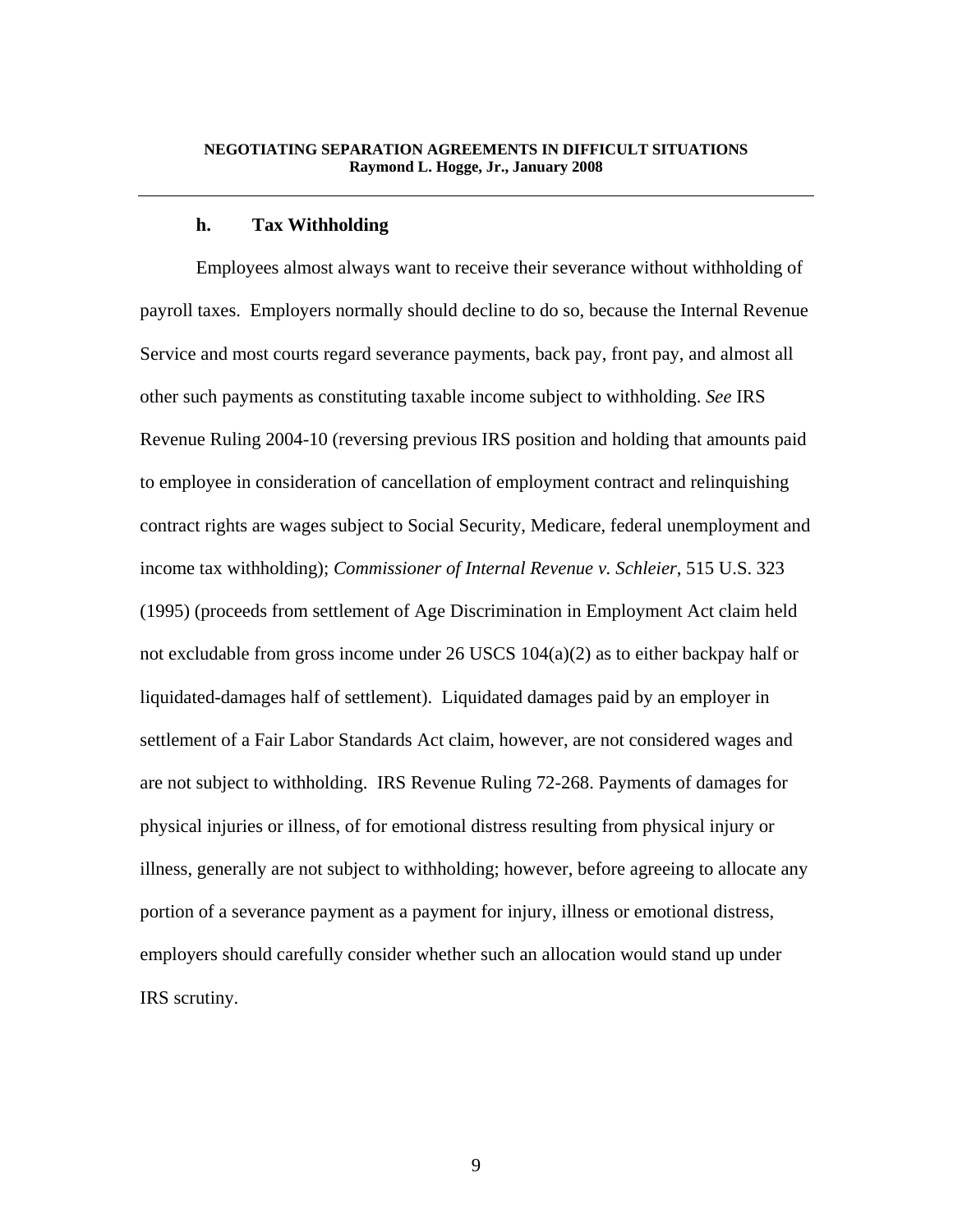Employees sometimes ask the employer to pay the employee's attorney fees, which typically is a contingent fee calculated as percentage of the total recovery, directly to the attorney and issue the attorney a 1099, so the attorney fee portion of the severance will not be subject to withholding and will not be included in the employee's gross income for purposes of income taxes. Employers should refuse to do so, because the gross amount of the settlement constitutes taxable income to the employee, regardless of whatever fee the employee may have to pay his attorney. *See Commissioner of Internal Revenue v. Banks,* 543 U.S. 426 (2005) (as general rule for federal income tax purposes, when litigant's recovery of money judgment or settlement constituted gross income under § 61(a) of Internal Revenue Code (26 USCS § 61(a)), gross income held to include portion of recovery paid to litigant's attorney as contingent fee); *Young v. Commissioner of Revenue*, 240 F.3d 369 (4th Cir. 1001) (employee must include contingent attorney fees in gross income and then deduct them as a miscellaneous itemized deduction). (Note: Attorney's fees paid pursuant to a court order are not considered wages. IRS Revenue Ruling 80-364.)

 If the employer and employee have reached agreement on the amount of a severance, but cannot reach agreement regarding withholding, an employer may "gross up" the gross severance amount in an amount sufficient to effectively shift the tax burden from the employee to the employer. This, of course, means that the employer is paying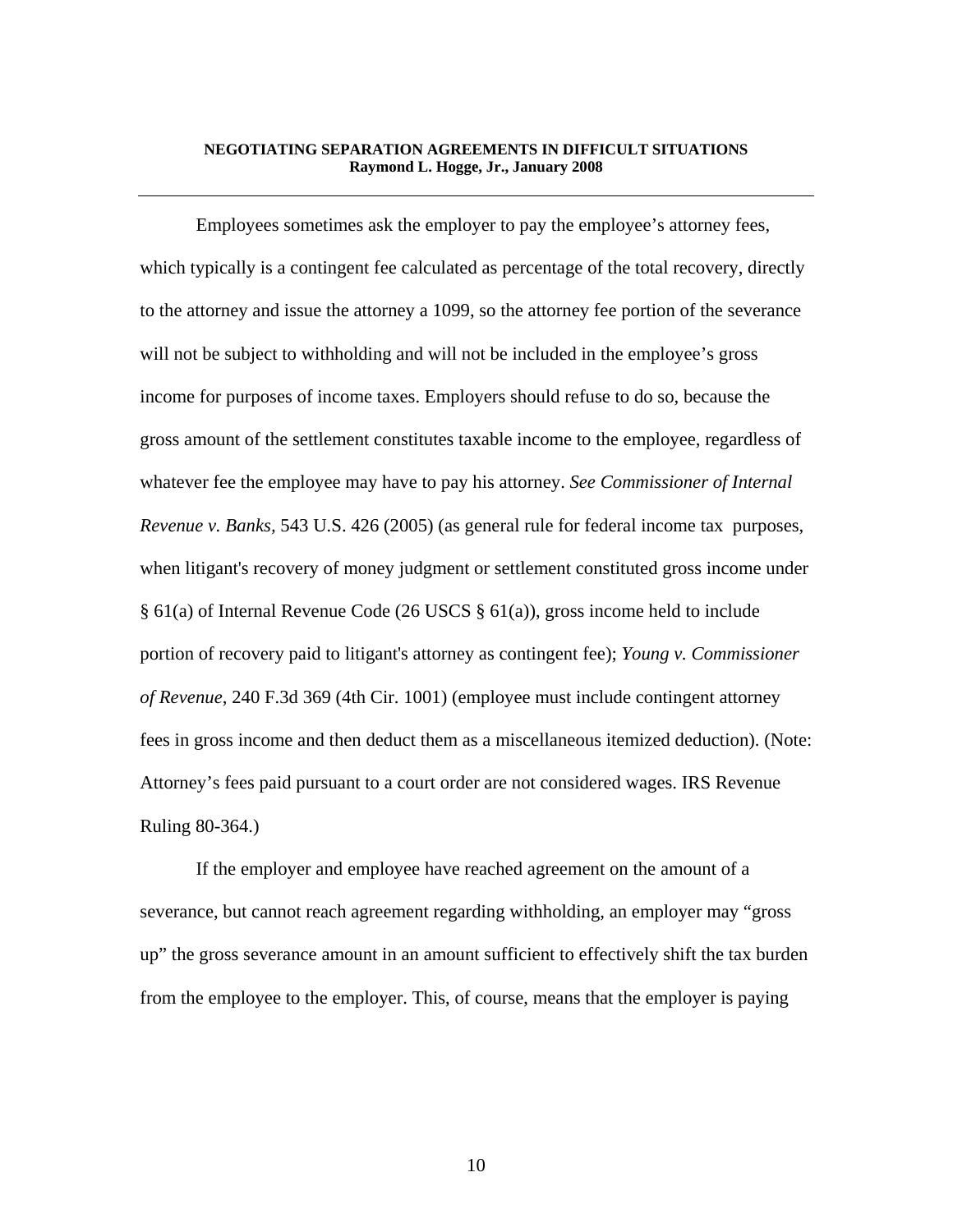more than originally agreed, which the employer may or may not determine is justified under the circumstances.

 If the employer agrees not to withhold some or all of the severance payment for taxes, or agrees to a gross up, the separation agreement should recite the justification for that decision and should explain the calculations in reasonable detail.

 The rulings of the Internal Revenue Service and the courts are not completely consistent on these issues, and have changed over time. Therefore, an employer should consult a certified public accountant or tax attorney before agreeing not to withhold taxes from a severance payment.

# **i. Other Deductions**

 If the employee owes money to the employer, due to a draw, a loan, or for any other reason, the separation agreement should recite that fact and should address how that debt is to be discharged. In some circumstances, the debt can be repaid immediately through an authorized deduction from the severance payment. In other circumstances, such as where the debt is too large to be repaid immediately, the parties may wish to include a provision in the separation agreement requiring the repayment of the debt with interest under a promissory note which is attached to and made part of the separation agreement.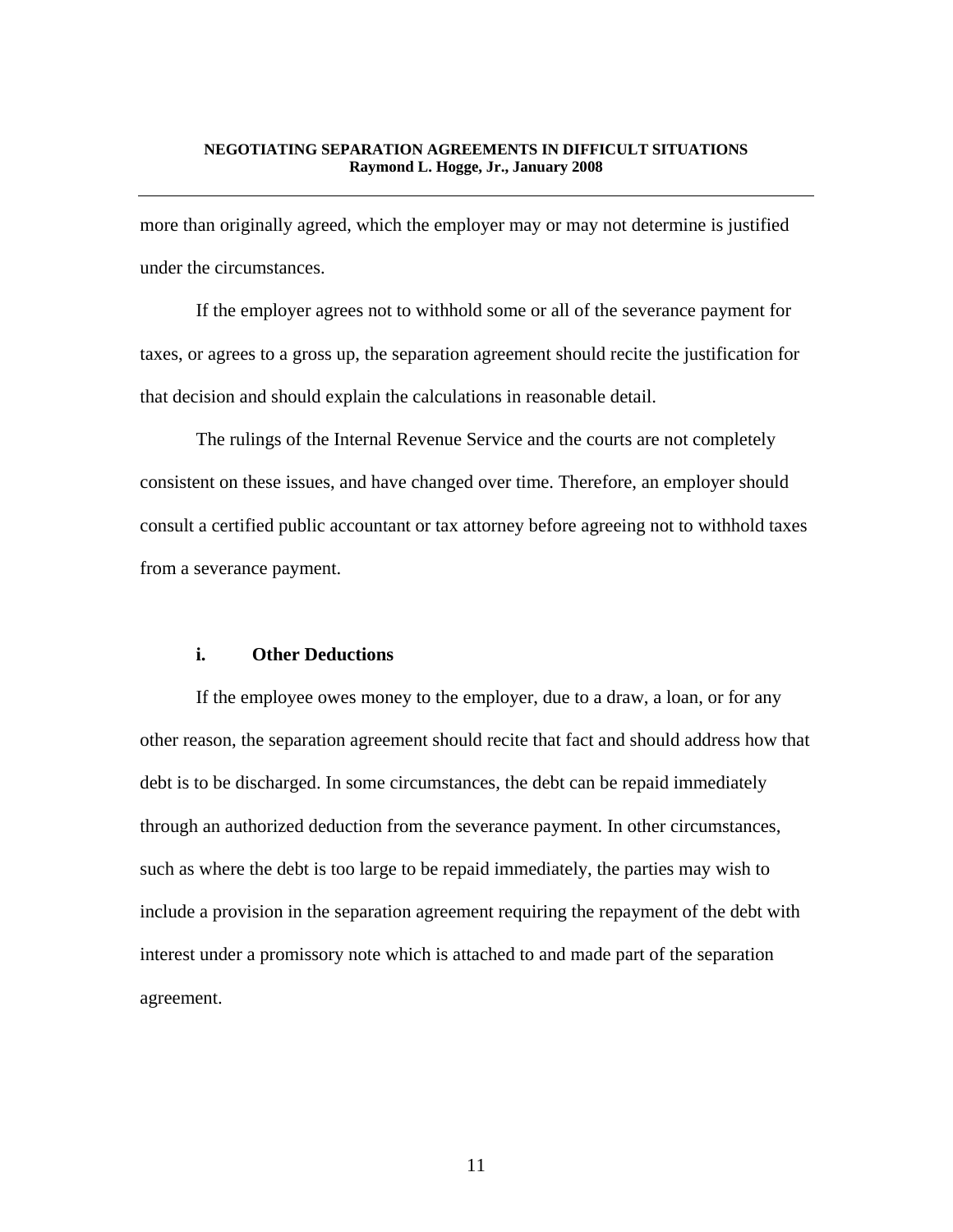## **j. Employee Benefits**

 Employee benefits should be addressed in the separation agreement, at least in a general way. In most cases, the normal operation of the employee benefit plans should be able to handle all issues that arise involving benefits. In those cases, the separation agreement simply can recite that the employee benefits plans will govern all such matters. If particular matters involving employee benefits are in dispute, or may become a source of controversy, then it may be best to address those matters through specific provisions in the separation agreement.

# **k. COBRA**

 Because health care continuation coverage often is an important issue to a departing employee, it should be addressed in the separation agreement. If the employer has close to 20 employees, the separation agreement should recite whether the employer is subject to COBRA and, if it is, it can be a good idea for the separation agreement to specify the duration of COBRA coverage, the qualified beneficiaries, and the employer contributions to be made, if any. In a state mandating COBRA-like continuation coverage, the same issues should be addressed under the applicable state law.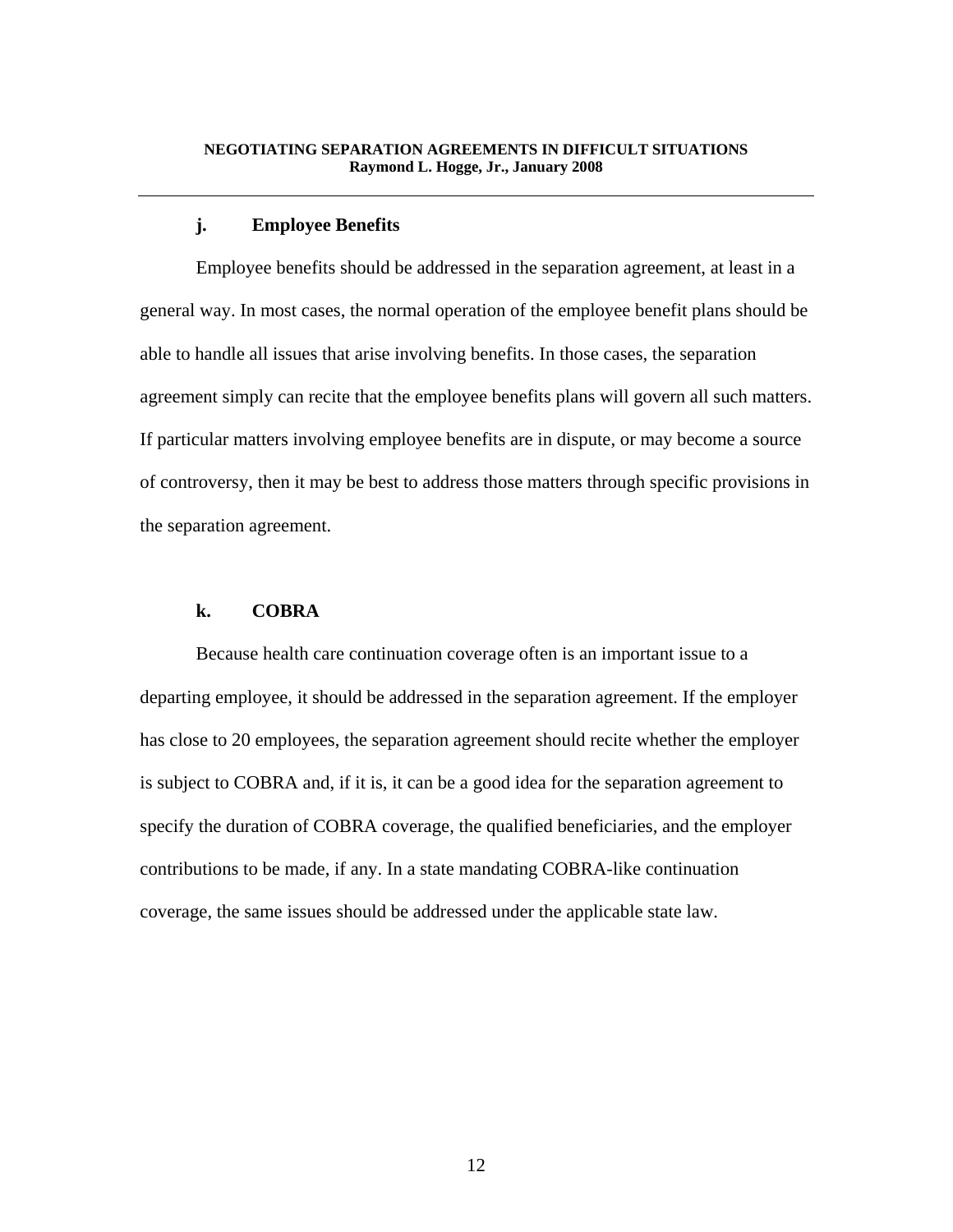# **l. Letters of Reference**

 Employees often seek a positive letter of reference as part of their separation agreement. For an employee who is departing on good terms, such a letter may not be problematic. The opposite is true, however, for an employee who is departing under less than good terms. Employers may be reluctant to endorse the employee to future employers, out of concern for the employer's credibility and because of the possibility of legal liability if a future employer or individual suffers harm because the employee was hired based upon the letter of reference. I any event, if the employer and the employee agree that a letter of reference is to be given, they should agree to the complete wording of the letter before signing the separation agreement, rather than signing the agreement and hoping they will be able to reach agreement on its contents at a later time. The following is a sample provision:

Letter of Reference. Employer shall provide Employee with a reference letter on its letterhead the text of which shall be identical to the text set forth in Schedule A, attached hereto. Employer shall respond to all requests by potential employers of Employee for references or other information solely by providing the potential employer with a copy of said reference letter.

## **m. Employment Verification**

 The issue of employment verification also should be addressed in most separation agreements. Normally, the agreement should indicate the employer will follow its regular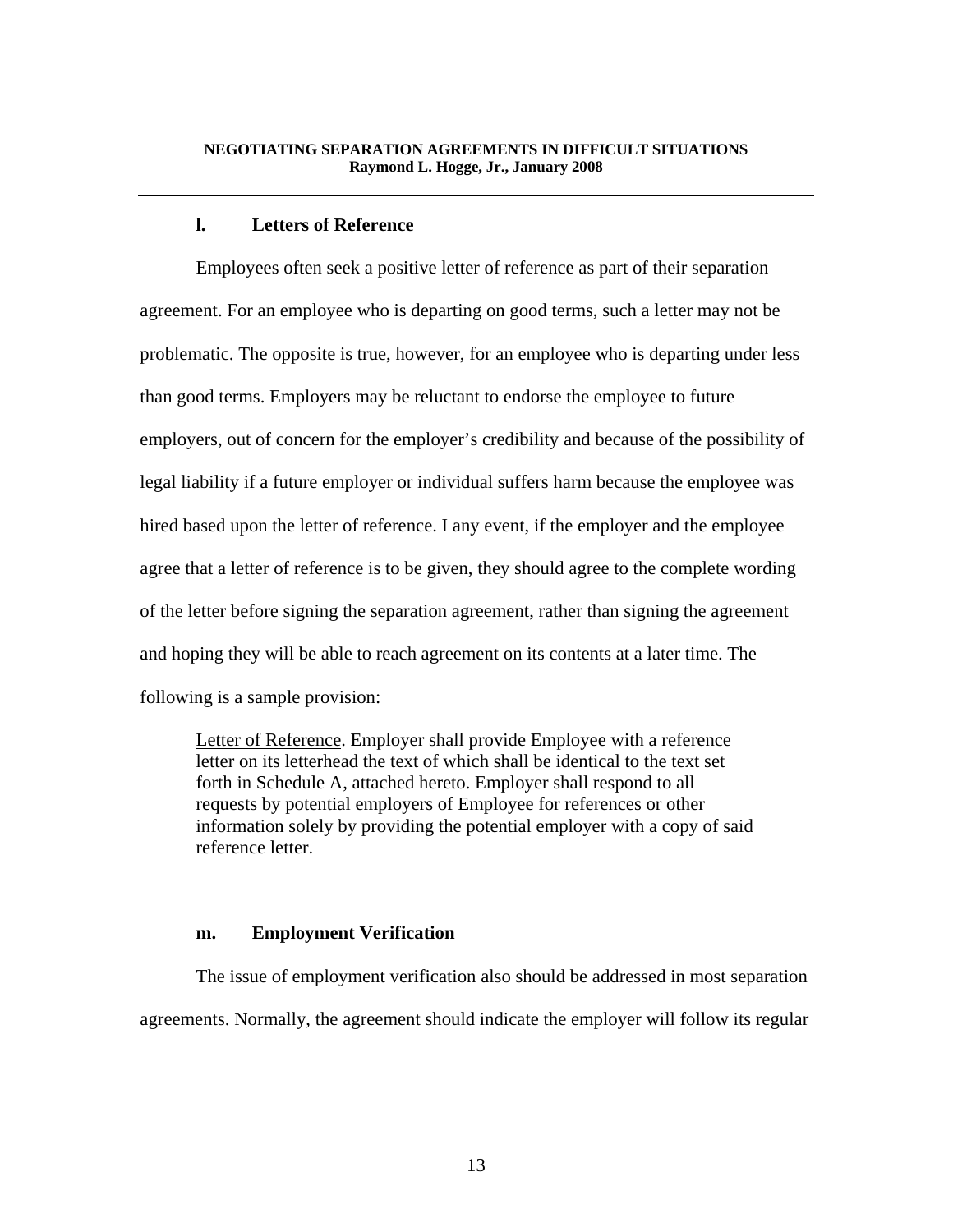policies and procedures. The following is an example of a separation provision on

employment verification:

Employment Verification. Upon written request of Employee, Employer may provide to any third party a written employment verification consisting of the following information: (1) confirmation of employment, (2) position held, (3) date employment began, (4) date employment ended. If asked for additional information, Employer will advise such third party that releasing additional information is not permitted under Employer's policies. Additional information may be disclosed by Employer if required or permitted by law.

## **n. Nondisparagement**

 In some instances the employer may be concerned that the employee will make disparaging remarks about the employer, or vice verse. In such instances, the parties should consider including a nondisparagement provision in the separation agreement.

#### **o. Future Employment**

 An employer may be very surprised when an employee who alleged sexual harassment by company officials and resigned under a generous separation agreement reapplies for employment a month after receiving her severance check. The employer, of course is not going to rehire the employee, and tells the employee so. The employee then files a charge of discrimination with the Equal Employment Opportunity Commission, alleging the company violated Title VII of the Civil Rights Act of 1964 by refusing to consider her application in retaliation for her earlier complaints of sexual harassment.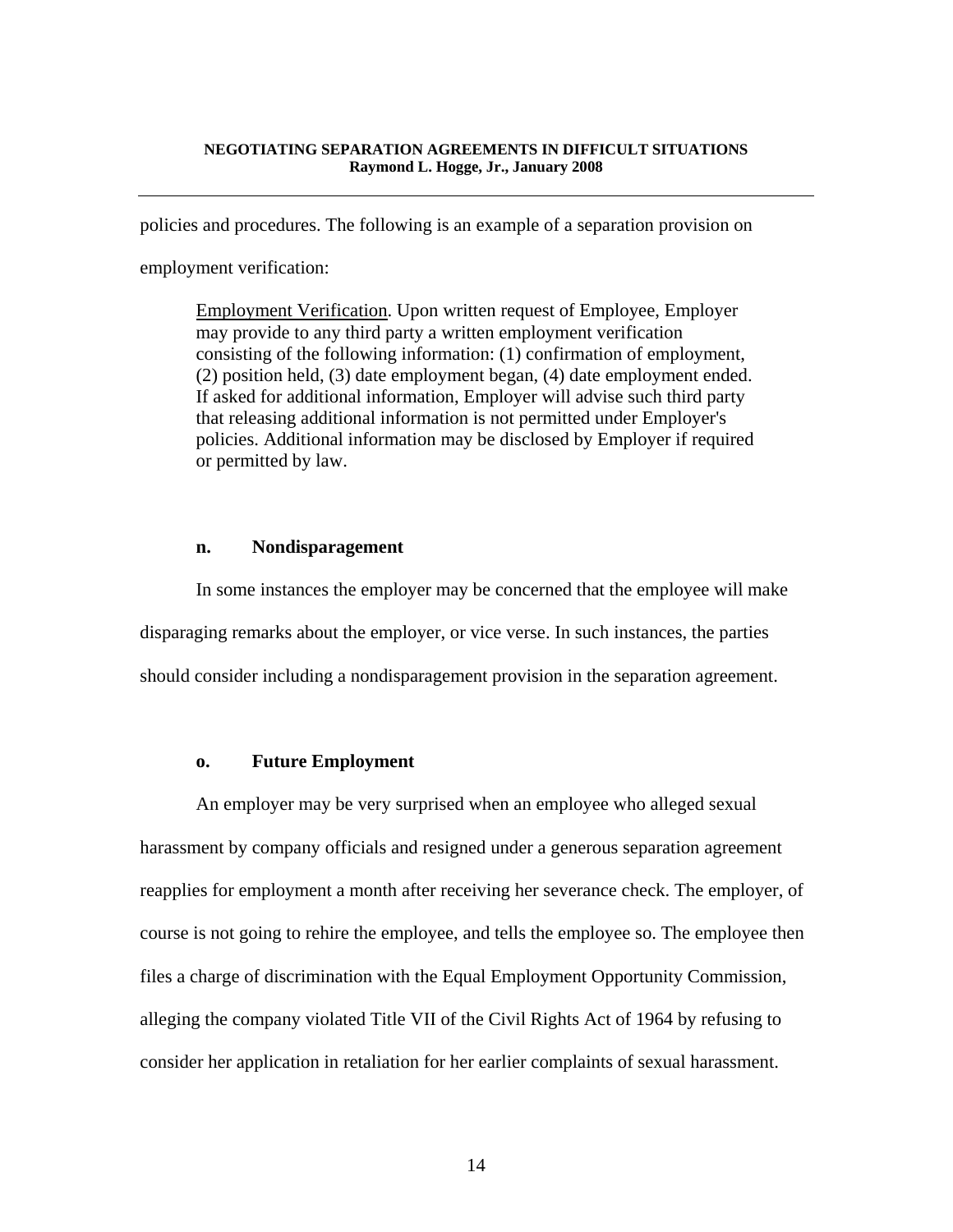Because the employee never agreed not to reapply for employment, the company must convince the EEOC that it had a legitimate business justification for rejecting the employee's application. The employer has allowed itself to be set up by a very clever former employee.

 This situation can be avoided by including in the separation agreement a provision under which the employee agrees never to reapply for employment. The following is an example of such a provision:

Future Employment. Employee understands and agrees that Employee is not and shall not be entitled to any future employment with Employer, and hereby disclaims any entitlement to such employment. Employee covenants and agrees not to apply for or otherwise seek employment with Employer at any time now or in the future.

## **p. Unemployment Compensation**

 The employer normally should seek an agreement with the employee that the employee will not seek unemployment compensation or, if the employee is already receiving unemployment compensation, will disclaim further unemployment compensation. The parties also should agree that the employer will report the severance payment to the Virginia Employment Commission.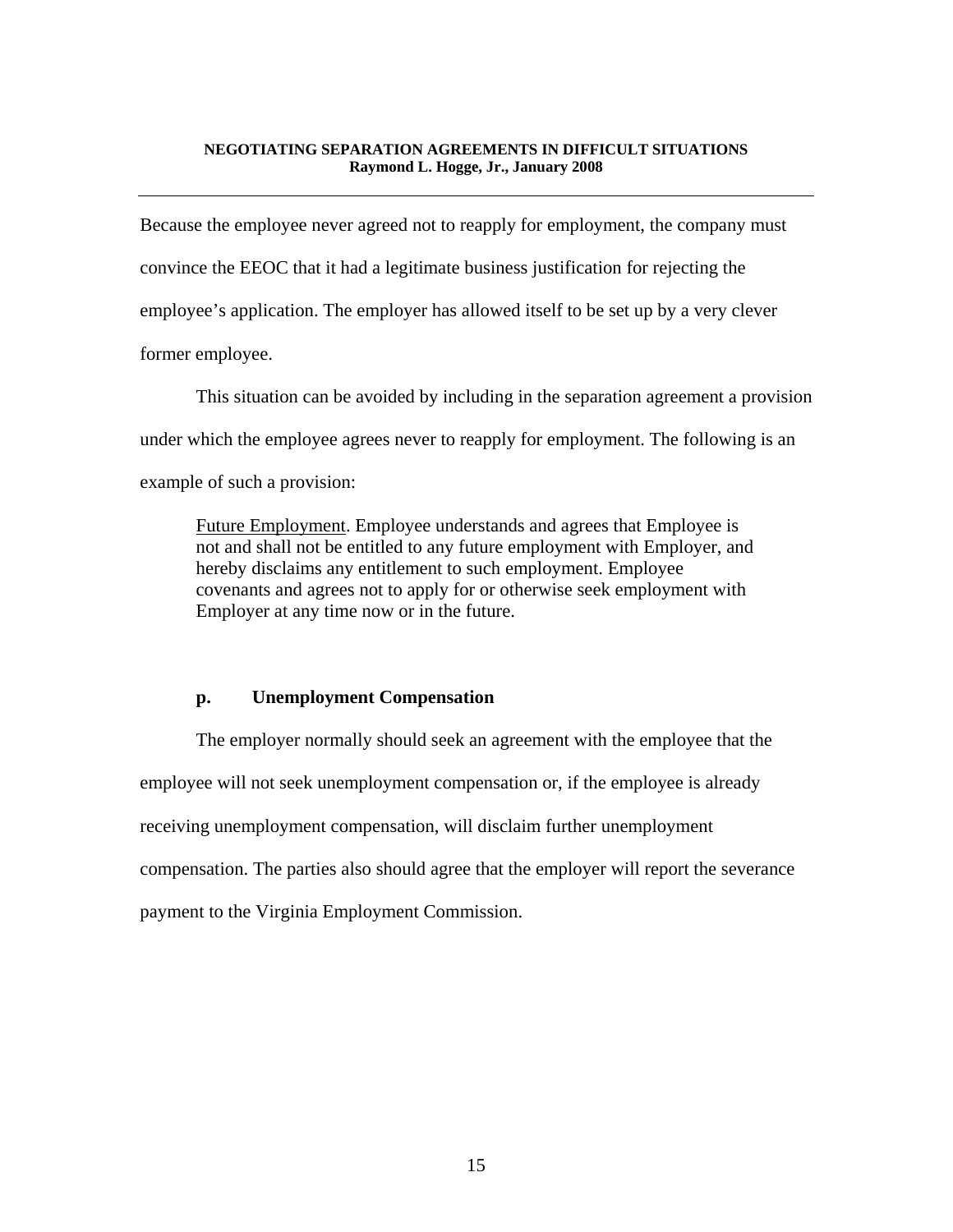## **q. Cooperation and Assistance**

 The employer should consider whether it may need the cooperation of the employee in the future in regard to legal matters. For example, if the employer is being sued by a worker for disability discrimination alleged to have been committed by the departing employee, the employer probably will need the cooperation and assistance of the departing employee in defense of an EEOC charge of discrimination and in defense of subsequent Title VII litigation. If so, the employer should seek agreement to a provision in the separation agreement such as the following:

Cooperation and Assistance. Employee hereby covenants and agrees that, upon request by Employer, Employee shall fully and diligently assist and cooperate with Employer in any and all investigations or proceedings, whether criminal or administrative, instituted by Employer or in which Employer is a party or a participant. Said cooperation and assistance may include, but not be limited to, answering questions, providing statements, and testifying truthfully. All such cooperation and assistance shall be without pay or other compensation.

# **r. Employer Property**

 Departing employees often have company property which has been entrusted to them, or which they otherwise have obtained, during their employment. Such property may include, for example, keys, documents, and computer data. The employer should include in the separation agreement a provision requiring the prompt return of all such property, such as the following: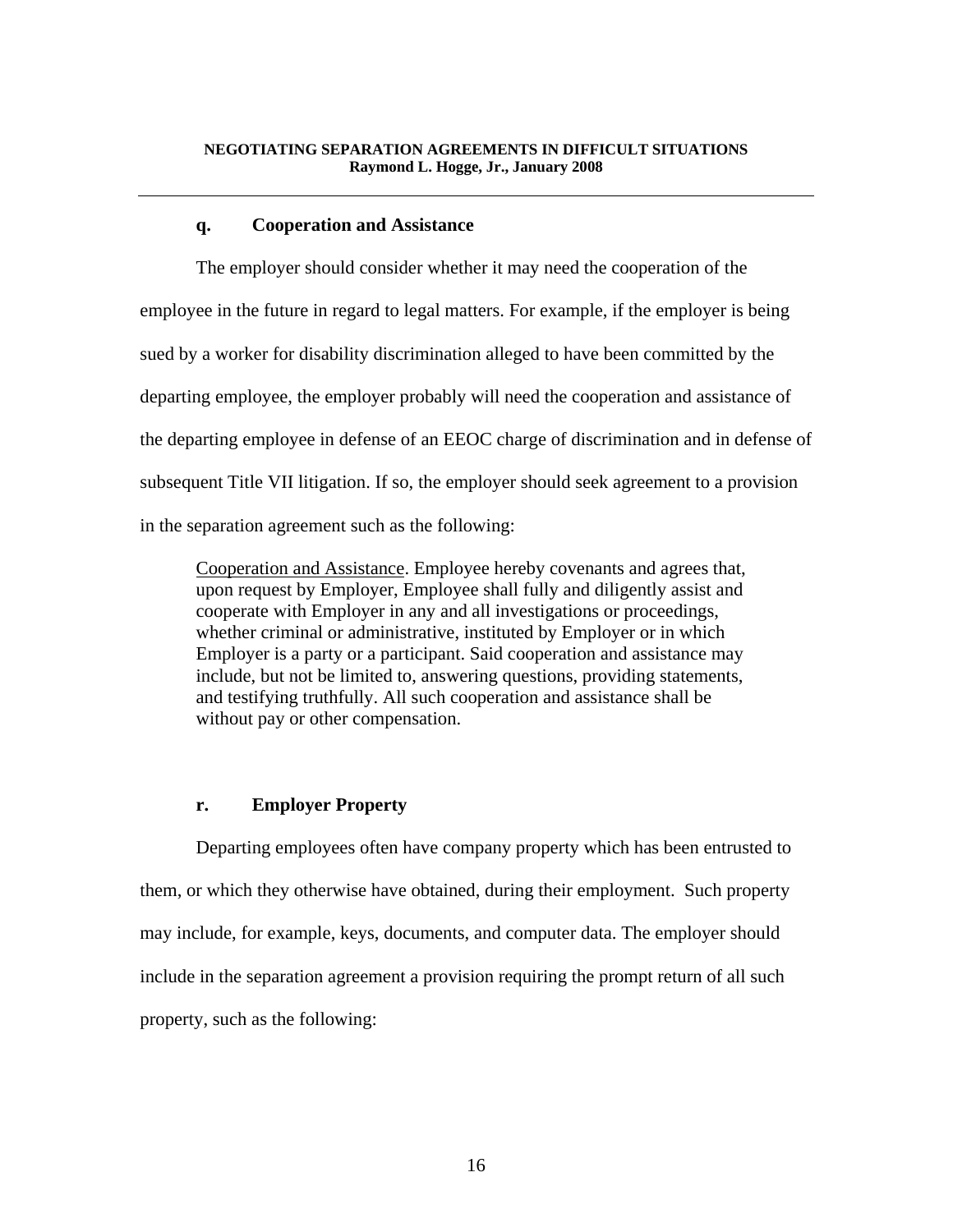Employer Property. Employee agrees to return to Employer, within three (3) calendar days of the date this Agreement becomes effective, any and all Employer property in Employee's possession, custody or control, if any, including Employer records, whether in tangible or electronic form, and whether originals or copies. Employee's failure to do so shall constitute a representation and warranty by Employee that Employee is not in possession, custody and control of any such items. Any computer data files or other electronic records stored on computer devices in Employee's possession, custody or control shall be delivered to Employer by appropriate and reliable means and, after Employer has acknowledged receipt of same in writing, Employee shall cause those files and records to be irrevocably deleted from said device(s) unless said devices have been delivered over to Employer. Within ten (10) calendar days of the date of this Agreement, Employee shall provide employer with an affidavit, attested by a qualified notary public, under which Employee affirms under oath that Employee has fully performed all of the preceding obligations.

# **s. Ownership Interests**

If the departing employee has expressed some claim to ownership of the employer

or any of its assets, the separation agreement should contain a provision resolving all

ownership issues. The following is an example of such a provision:

Ownership. Employee hereby acknowledges and confirms that Employee does not have and will not have any ownership interest in Employer, or in the assets or property of Employer, whether real or intangible, and hereby disclaims any and all such ownership interest. Employee covenants and agrees to execute any documents and take any other actions reasonably requested by the Employer now or in the future for the purpose of resolving issues of title and ownership.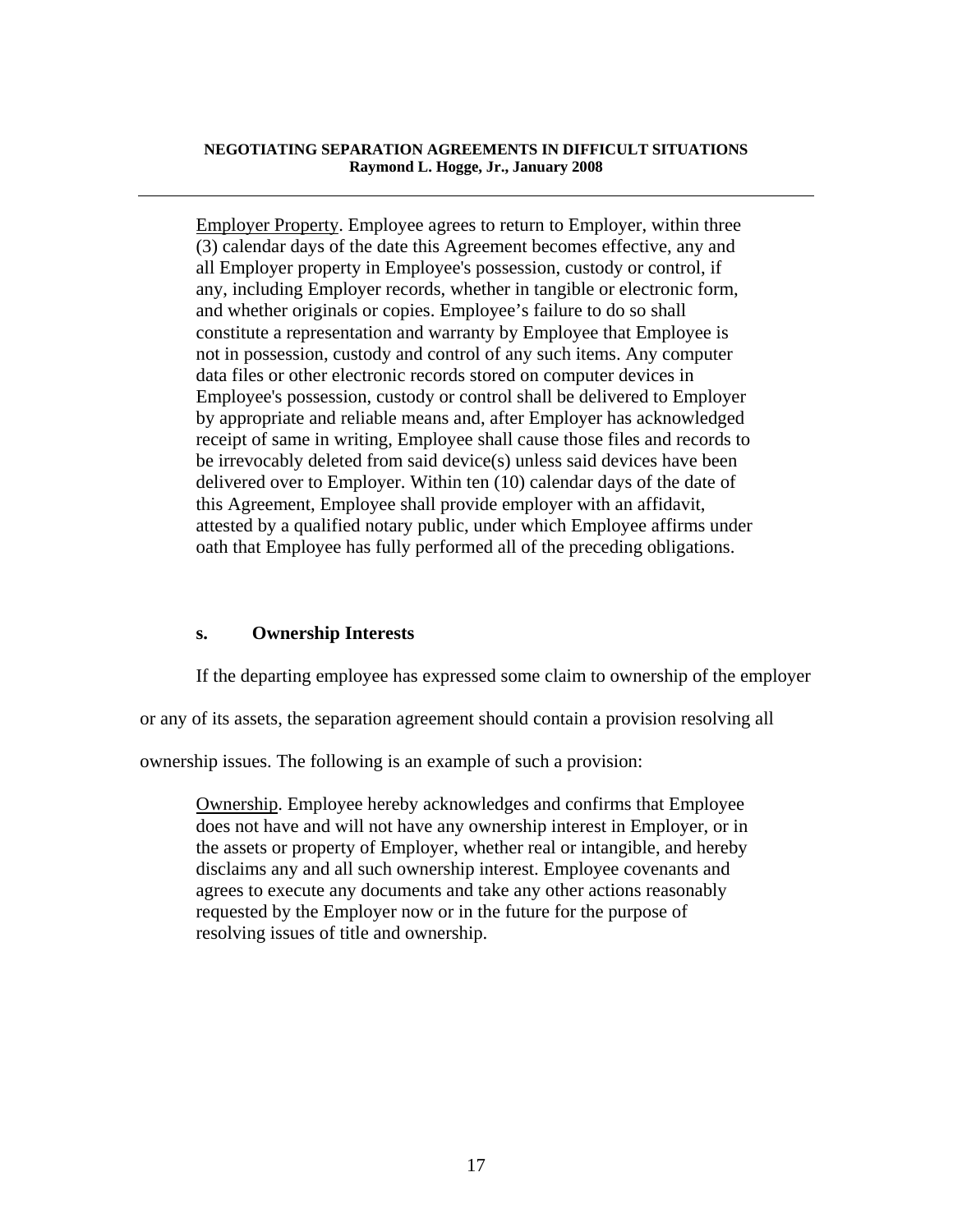## **t. Protection of Confidential Information**

 Some departing employees will have had access to confidential and proprietary information and trade secrets of the employer, the disclosure of which, or the use of which in competition with the employer, would be detrimental to the employer. A separation agreements for such a employee should have provisions under which the employee acknowledges the fact that he has received such information, and under which he promises not to disclose or use it. The following is an example of such a provision:

Fiduciary Duties. Employee acknowledges that, during Employee's employment by Employer, Employee has been privy to confidential and proprietary information and trade secrets ("Confidential Information") which Employee has a fiduciary duty to hold in confidence and not use for any purpose other than for the benefit of Employer. Employee therefore covenants and agrees that Employee, while Employee is employed by Employer or at any time thereafter, shall not disclose to third parties, or use other than for the benefit of Employer, any such Confidential Information, unless authorized to do so by Employer in writing or unless required to do so by order of a court of competent jurisdiction. Employee acknowledges and agrees that these restrictions are reasonable and appropriate to protect the legitimate business interests of Employer.

#### **u. Noncompetition**

 In exchange for severance benefits, and employee may be willing to agree not to compete with the employer for a specific period of time. Such agreements can be beneficial for the employer, particularly if the departing employee is in a position to effectively engage in competition against the employer. Such agreements, however, are unenforceable unless drafted precisely, and therefore should be drafted with great care.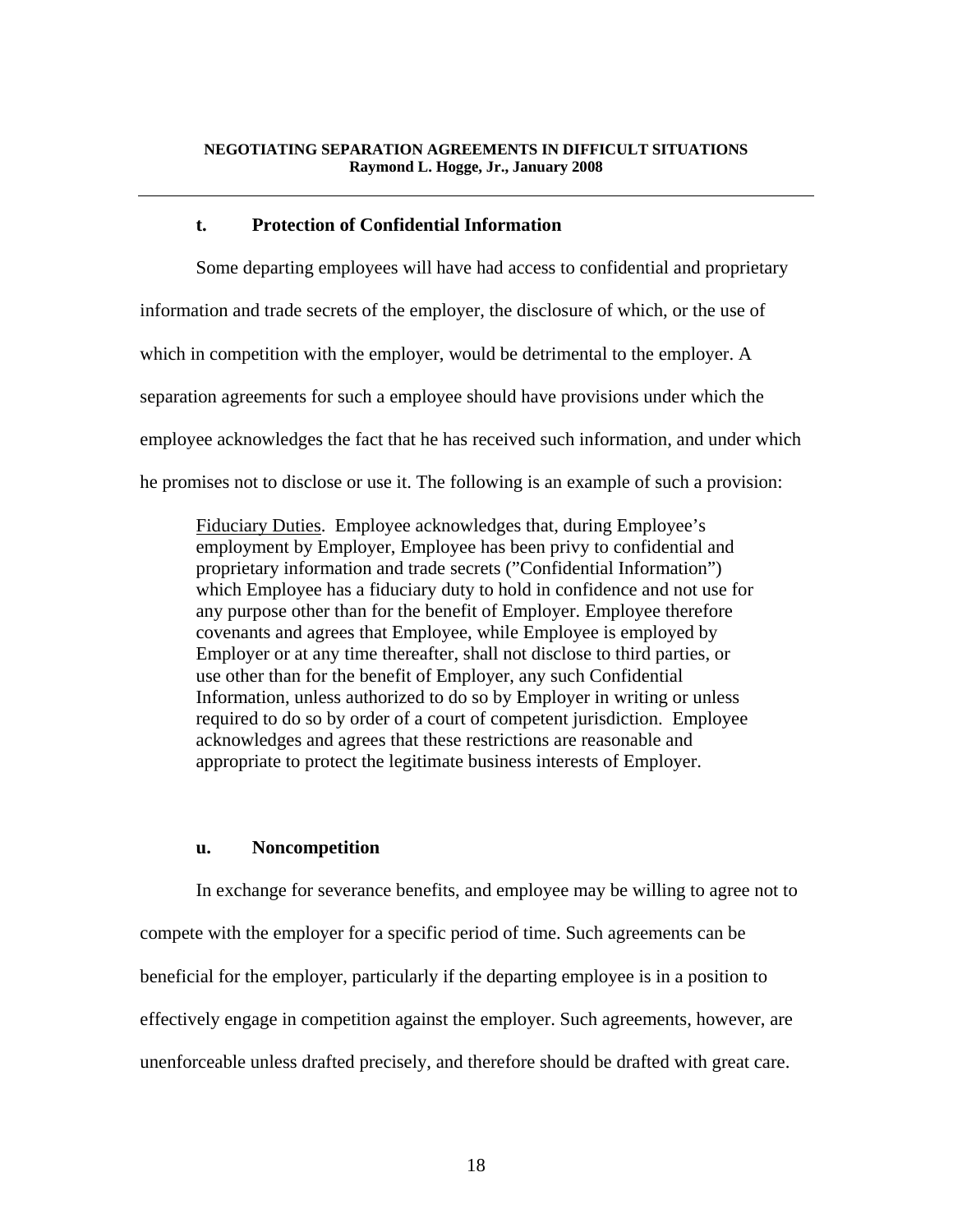#### **v. Waiver and Release of Claims**

 Every separation agreement should contain a general waiver and release of all claims the employee has or may have against the employer arising up to the time the separation agreement is executed. The release should apply to not just the employer, but also to the employer's parent or subsidiary entities, if any, and against the officers, directors, members, managers, employees, agents, representatives, attorneys, heirs, executors, administrators, successors and assigns of each. Inclusion of a general release in a separation agreement usually is not a sticking point in negotiations, since most employees (or their legal counsel) will expect to have to release any claims they may have in exchange for receiving severance benefits. The release should be drafted with care, since it is normally one of the most valuable, if not the most valuable, benefits the employer gains by entering into the separation agreement.

 Some employees will demand the release be mutual, i.e., that the employer waive any claims it may have against the employee. Before agreeing to do so, an employer should carefully consider whether it may have a legal claim against the employee which it will wish to assert in the future. For example, if the employer has any reason to believe the employee may have been stealing customer lists, computer data or trade secrets, the employer may have causes of action against the employee for breach of fiduciary duty and breach of contract, which would be lost if the employer executed a general waiver and release of all claims as part of the separation agreement. An employer also should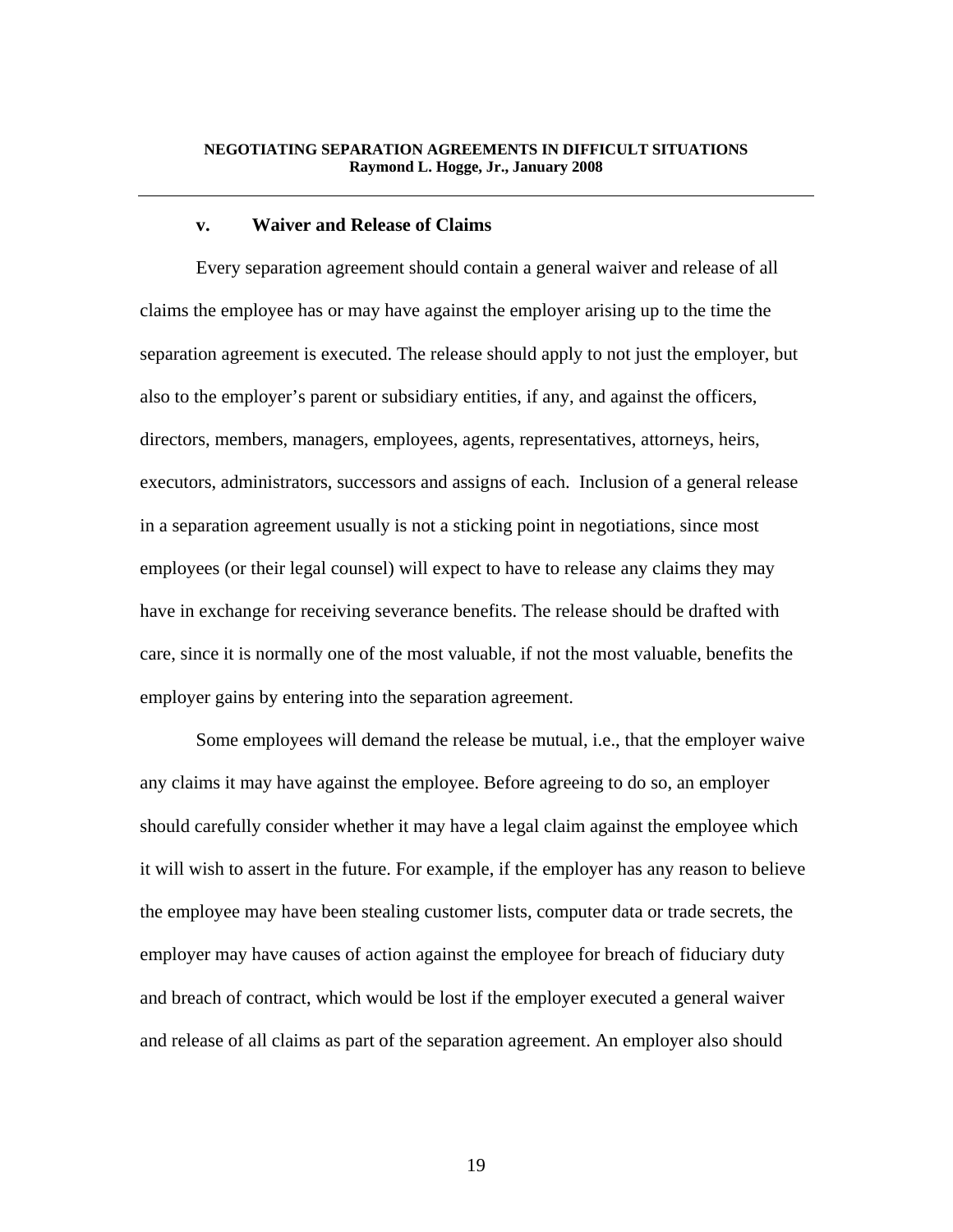carefully consider whether entering into a general release with an employee may violate the terms of an insurance policy or other third party contract. For example, a medical practice employing physicians will have a medical malpractice policy covering its physician employees, which may contain a provision under which the carrier can seek contribution or indemnity from a physician whose negligence results in payment of a claim. If the medical practice grants a general release to the physician, that release will prejudice the rights of the carrier and give the carrier grounds to refuse to defend or pay the claim. If this becomes a sticking point in negotiation of the separation agreement, the employer may wish to agree to the general release, with certain rights, such as those of insurance carriers, expressly reserved.

 Statutes, such as Title VII of the Civil Rights Act of 1964, upon which employee claims may be based, should be specifically named in the release to prevent the employee from later arguing that he did not understand he was releasing claims under those statutes. Other causes of action frequently asserted by employees, such as breach of contract, wrongful discharge, assault, battery, libel, slander, intentional or negligent infliction of emotional distress, also should be specifically named as being released.

 Claims under some statutes cannot be released under a separation agreement unless the release is approved in advance by a government authority or court. This is true, for example, of claims under the Fair Labor Standards Act. *See Taylor v. Progress Energy, Inc.*, 493 F.3d 454 (4th Cir. 2007), *petition for certiorari filed*, No.07-739 (Oct.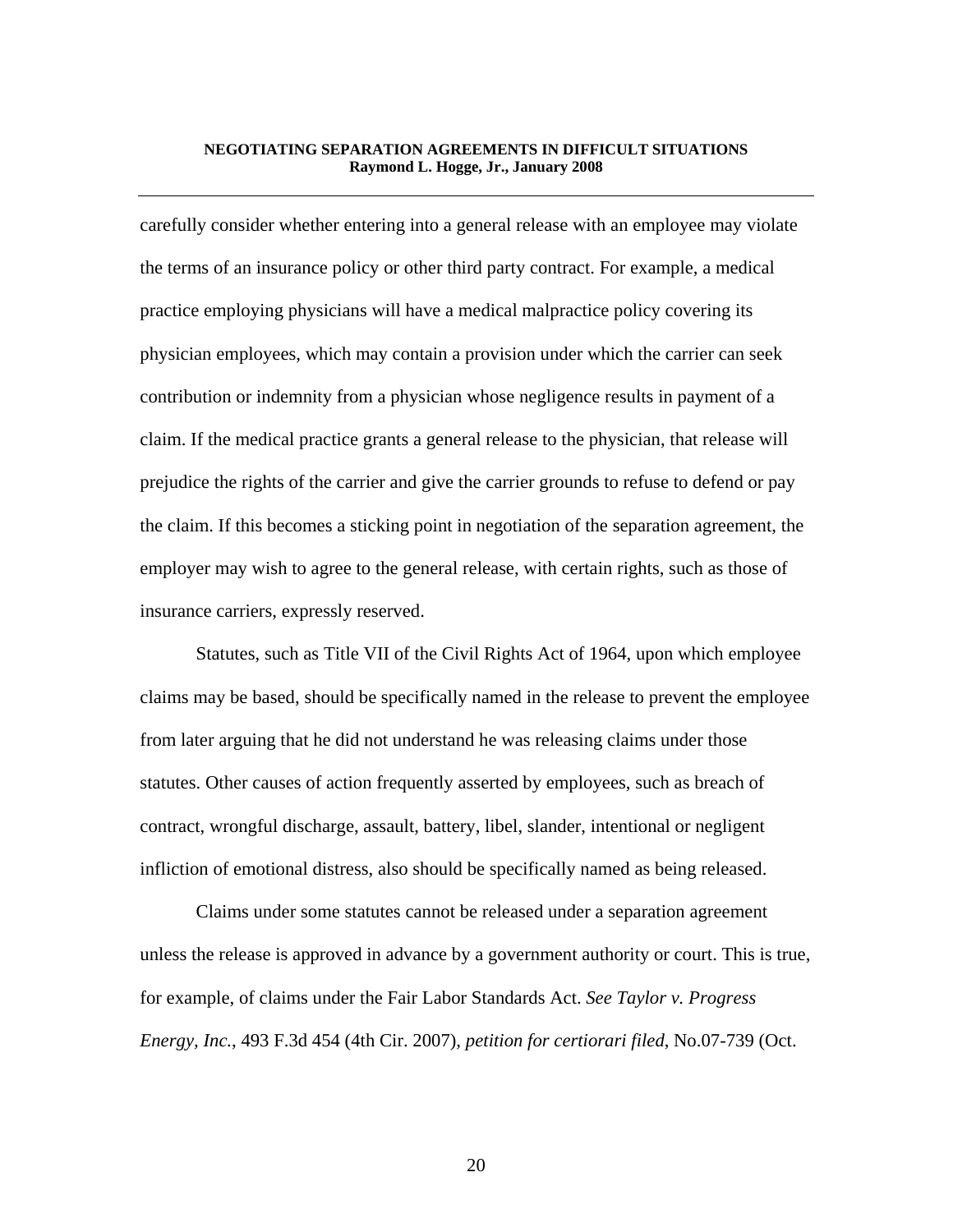22, 2007). This does not mean that the employer and the employee cannot reach an agreement which includes a resolution of any FLSA issues; its does mean, however, that an unsupervised waiver of FLSA claims in the separation agreement will not serves as a defense in the event the employee, after signing the release and accepting the severance payment, chooses to file a FLSA lawsuit.

 The law is unsettled in regard to the validity of a waiver of FMLA claims in a separation agreement that has not been approved in advance by the U.S. Department of Labor or by a court. The Fourth Circuit has held that such waivers are invalid. *See Taylor v. Progress Energy, Inc.,* 493 F.3d 454 (4th Cir. 2007), *petition for certiorari filed*, No.07-739 (Oct. 22, 2007) ("without prior DOL or court approval, 29 C.F.R. § 825.220(d) bars the prospective and retrospective waiver or release of rights under the FMLA, including the right to bring an action or claim for a violation of the Act"). Other federal circuits, however, have ruled that such waivers are valid. *See, e.g., Dougherty v. TEVA Pharmaceuticals, USA, Inc.*, 2007 U.S. Dist. LEXIS 27200, 12 Wage & Hour Cases 2d (BNA) 1252 (E.D. Pa. 2007) (29 C.F.R. § 825.220(d) "does not prohibit an employee from waiving past FMLA claims as part of a severance agreement or settlement"). It seems likely that the United States Supreme Court will rule in the issue eventually, but it is impossible to know when. Until then, employers in the Fourth Circuit should be aware that unsupervised FMLA releases in separation agreements are invalid in this federal circuit, at least for now.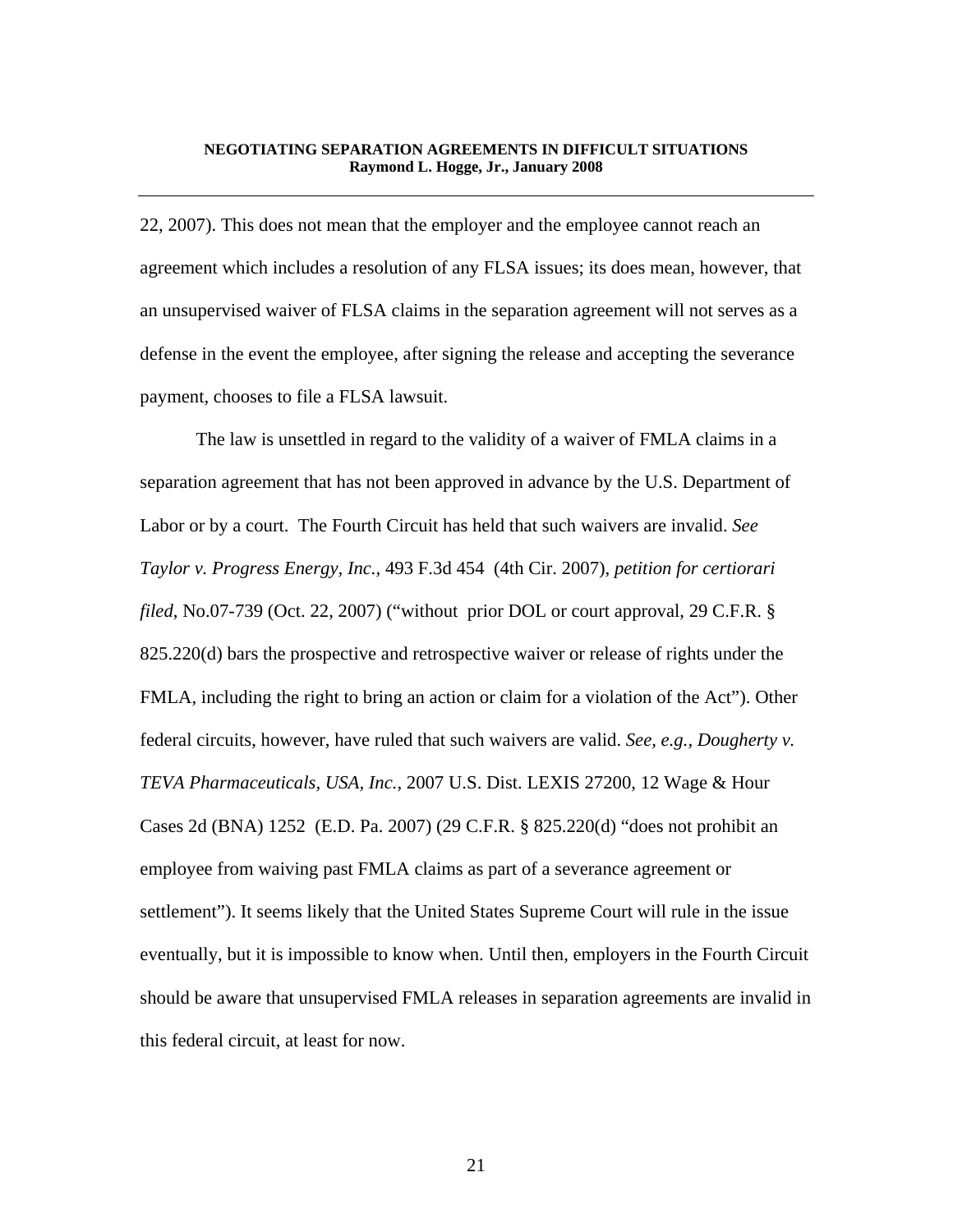## **w. Covenant Not To Sue**

 A separation agreement which contains a release normally also should contain a provision under which the employee agrees not to institute legal proceedings asserting any cause of action which has been released. Having such a covenant will provide the employer with a clear cause of action against the employee for breach of contract in many circumstances in which the employee attempts to bring a legal action asserting a released claim, the damages for which will be, among other things, the cost and expenses, including attorney's fees, paid by the employer to defend the lawsuit.

#### **x. Remedies for Breach**

 Depending on the other terms of a separation agreement, it may be desirable for the employer to include in the agreement a provision granting the employer the right to preliminary, temporary and permanent injunctive relief in the event of breach or threatened breach of the separation agreement by the employee. This can be important where, for example, the separation agreement contains a nondisclosure provision or a noncompete provision.

#### **y. Cost of Enforcement**

 A separation agreement normally should contain a provision requiring the employee to reimburse the employer for all costs and expenses, including reasonable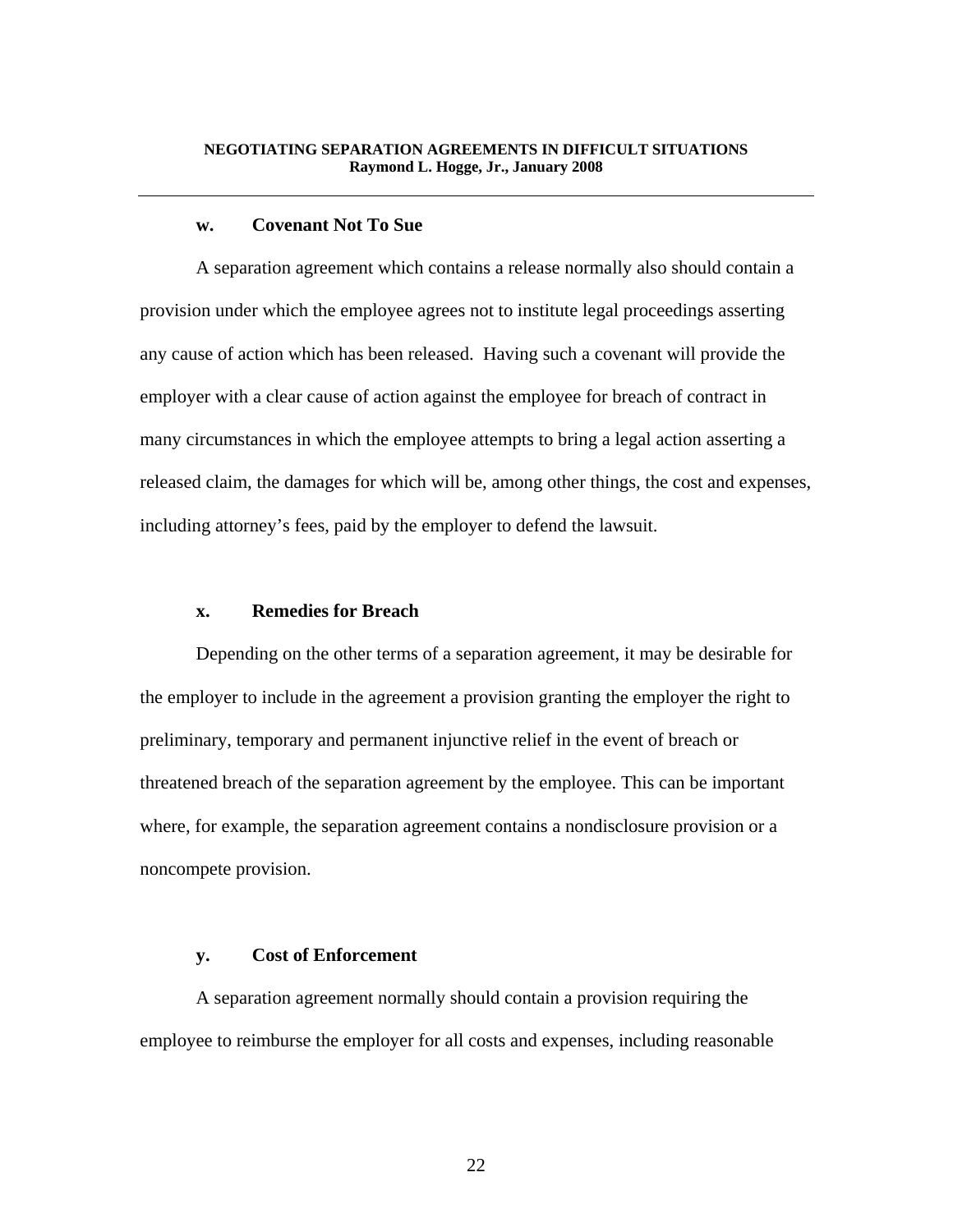attorney's fees, incurred by the employer is obtaining a remedy for any breach of the agreement by the employee. The obligation can be made mutual as part of negotiations, if necessary.

## **z. No Admission**

The separation agreement should state that nothing in it should be construed as an

admission of any wrongdoing. The following provision is provided as an example:

No Admission. Nothing contained in this Agreement shall be construed as an admission, agreement, consent, statement, acquiescence or declaration on the part of either party as to any wrongdoing, breach of contract, violation of any law, or legal liability.

## **aa. No Policy, Plan or Precedent**

The separation agreement should state that nothing in it should be construed as

establishing any policy, plan or precedent applicable to other employees.

# **bb. Compulsory Legal Obligations**

It can be useful to include in a separation agreement an provision such as the

following, to prevent any other provision from being construed as being inconsistent with

an employee complying with legal obligations:

Compulsory Legal Obligations. Nothing in this Agreement shall be construed as prohibiting any party to this Agreement, or any officers, employees, agent or representative of any such party, from complying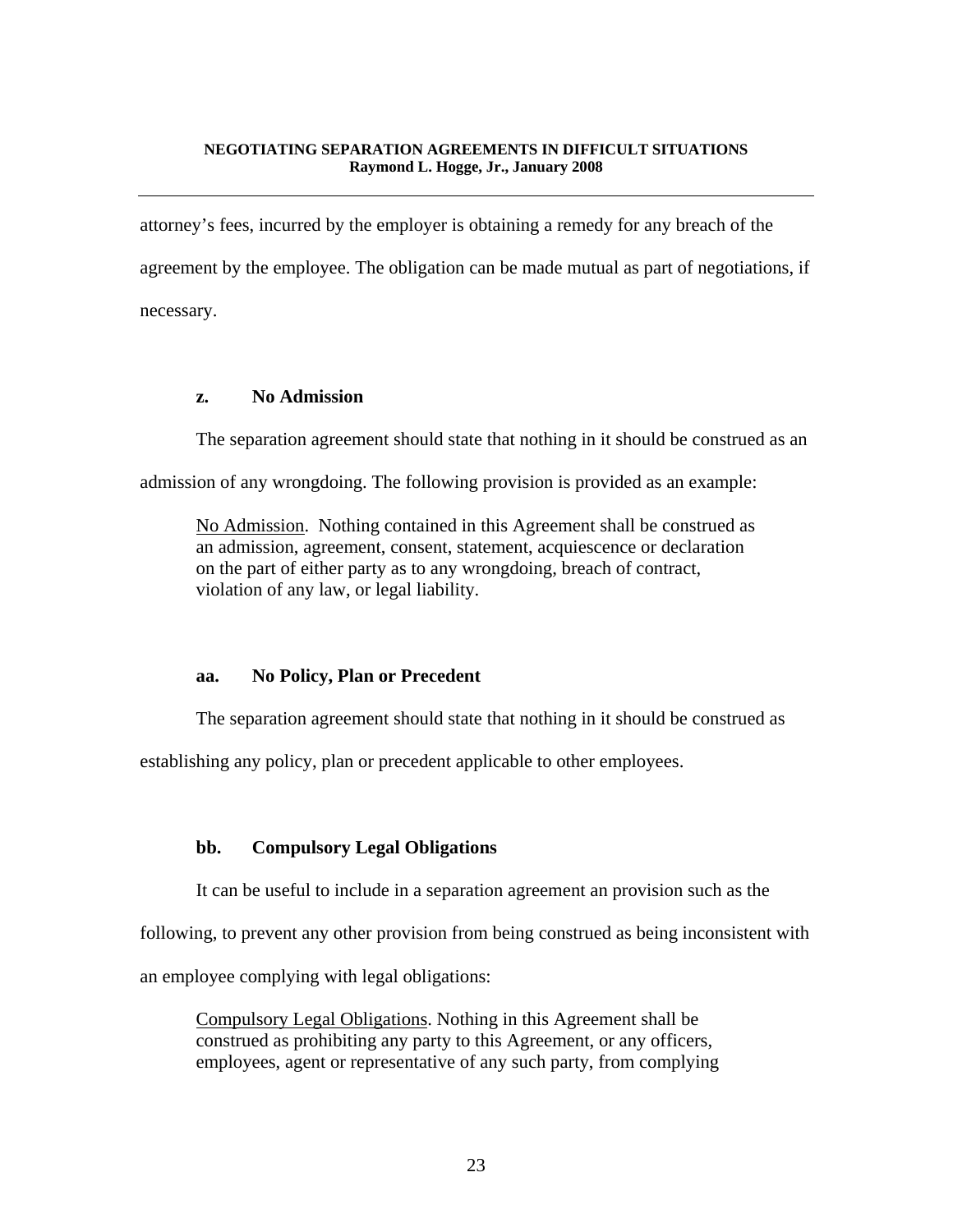with compulsory legal obligations including but not limited to providing documents or information in response to any lawful subpoena, Court order, or other legal process, or as prohibiting any party to this agreement, or any officers, employees, agent or representative of any such party, from testifying truthfully if compelled under legal process or otherwise required by law to do so.

## **cc. Total Integration Clause**

Most separation agreements should contain a "total integration" clause, such as

the following:

Entire Agreement. Except to the extent expressly stated herein, if any, this Agreement constitutes the entire agreement between Employer and Employee, and supersedes any and all prior agreements and understandings between them, except to the extent, if any, expressly provided herein.

The proviso "except to the extent, if any, expressly provided herein" can be very

important where, for example, the employee has previously signed a noncompete

agreement which the employee does not wish for the separation agreement to supersede.

In such a situation, it is best to expressly acknowledge, in the separation agreement, the

existence of the prior agreement, the fact that it remains valid and enforceable, and the

fact that the separation agreement does not supersede it.

#### **dd. Interpretation**

 Under a general rule of contract interpretation, a contract is construed against the party who drafted it. While no clause in a contract can guarantee the contract will not be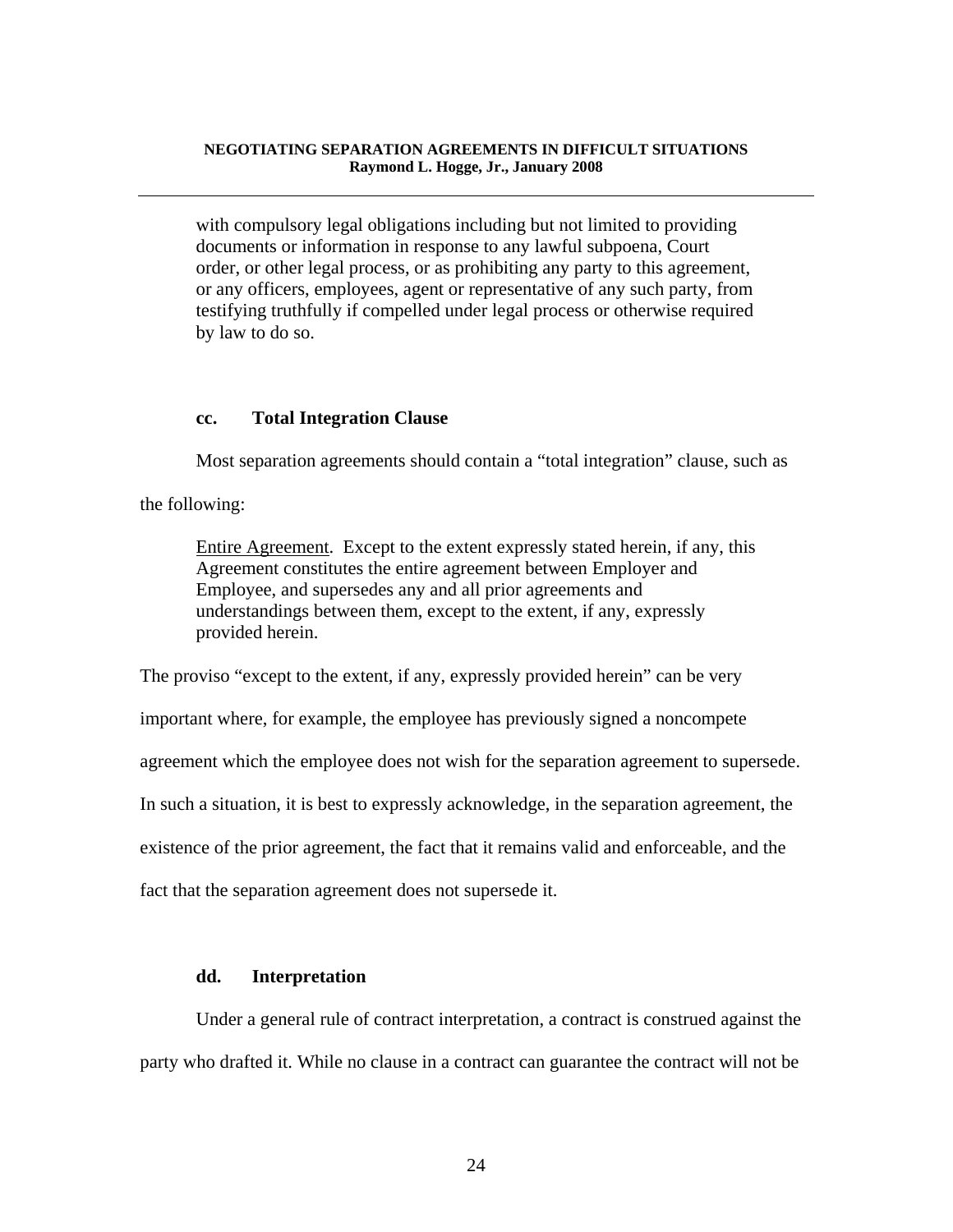construed against the employer, a clause such as the following may be helpful in some

circumstances:

Interpretation. This Agreement is the product of and reflects actual negotiations between the parties in regard to its term and conditions. Therefore, the parties agree that no rule of contract interpretation based upon authorship shall be applied in interpretation of this Agreement.

## **ee. Voluntariness**

In order for a separation agreement to be enforceable by the employer, it is

usually important for the employer to be able to establish that the employee entered into

the agreement voluntarily and not as a result of duress. This is particularly true in regard

to waivers and releases of statutory claims. To help demonstrate voluntariness, it can be

helpful to include a clause such as the following in a separation agreement:

Voluntary Agreement. The Employee acknowledges, represents and warrants that the Employee has read this Agreement completely; that the Employee understands the words used in this Agreement, that this Agreement reflects the desires and understanding of the Employee; that the Employee has been advised in writing to consult with legal counsel of the Employee's choosing prior to signing this Agreement, and either has done so or has had an adequate opportunity to do so and has elected to proceed without the benefit of such legal counsel; and that the Employee is entering into this Agreement voluntarily, without coercion or duress, intending to be legally bound.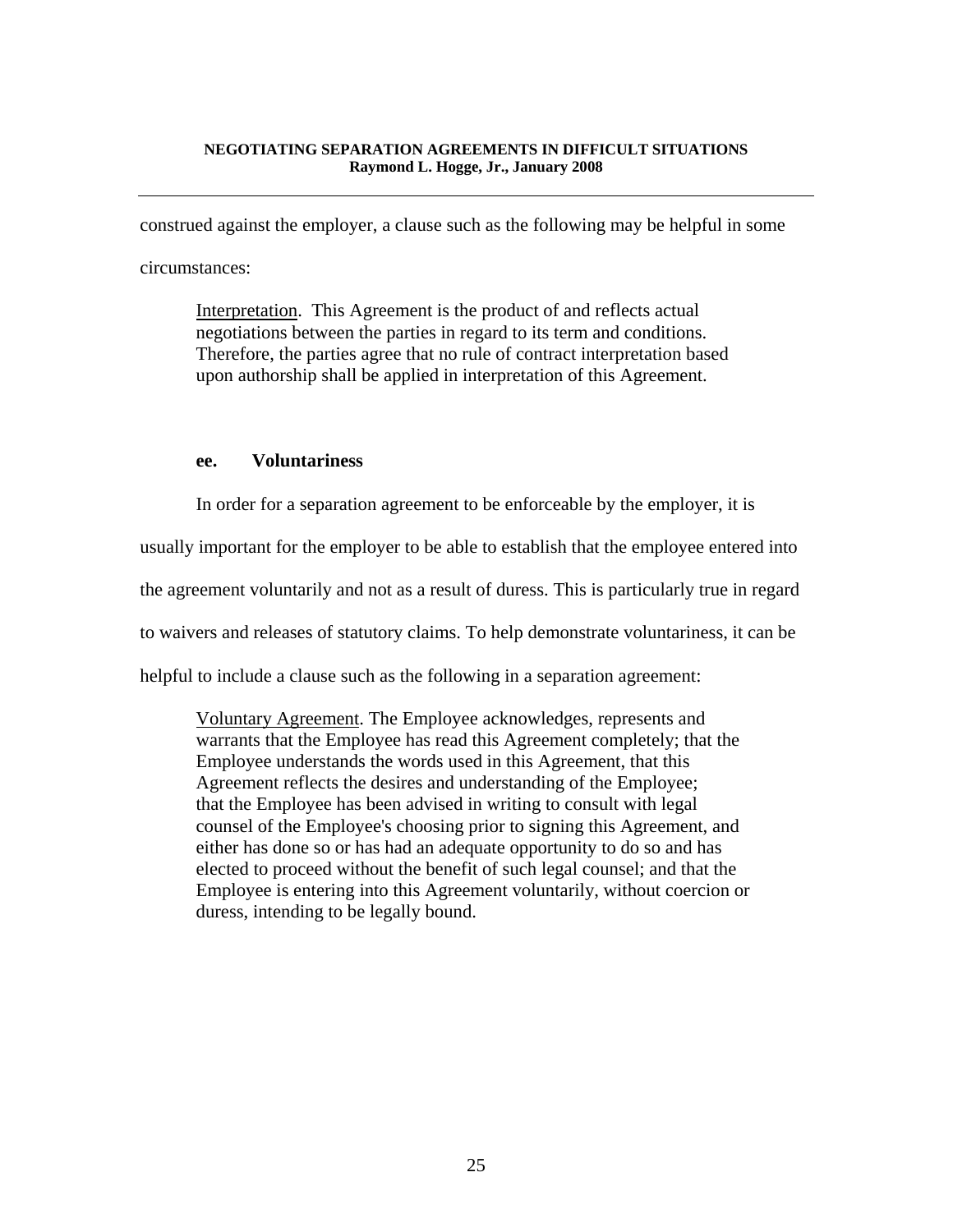# **ff. Choice of Law**

 The separation agreement should specify the state whose law will govern the separation agreement. This can be important where, for example, the employee resides outside the state in which the employer is located, or a noncompete provision in the separation agreement is to be enforced outside the employer's home state. The following is an example of such a provision for a Virginia employer:

Choice of Law. This Agreement shall be governed by the law of the Commonwealth of Virginia, without regard to conflict of law principles.

# **gg. Other Clauses**

 Depending on the circumstances, it may be appropriate to include other provisions in a separation agreement. In deciding what provisions should be included, the guiding principle is that the agreement should address every issue which is important, or which may reasonably be expected to become important, between the employer and the employee.

## **4 AGE DISCRIMINATION CONSIDERATIONS**

## **a. Nature of Considerations**

 An employee who is offered a separation agreement may claim that the employer, by asking him to accept it or by taking some other related action, such as deciding to terminate him, is discriminating against him because of his age. He also may claim age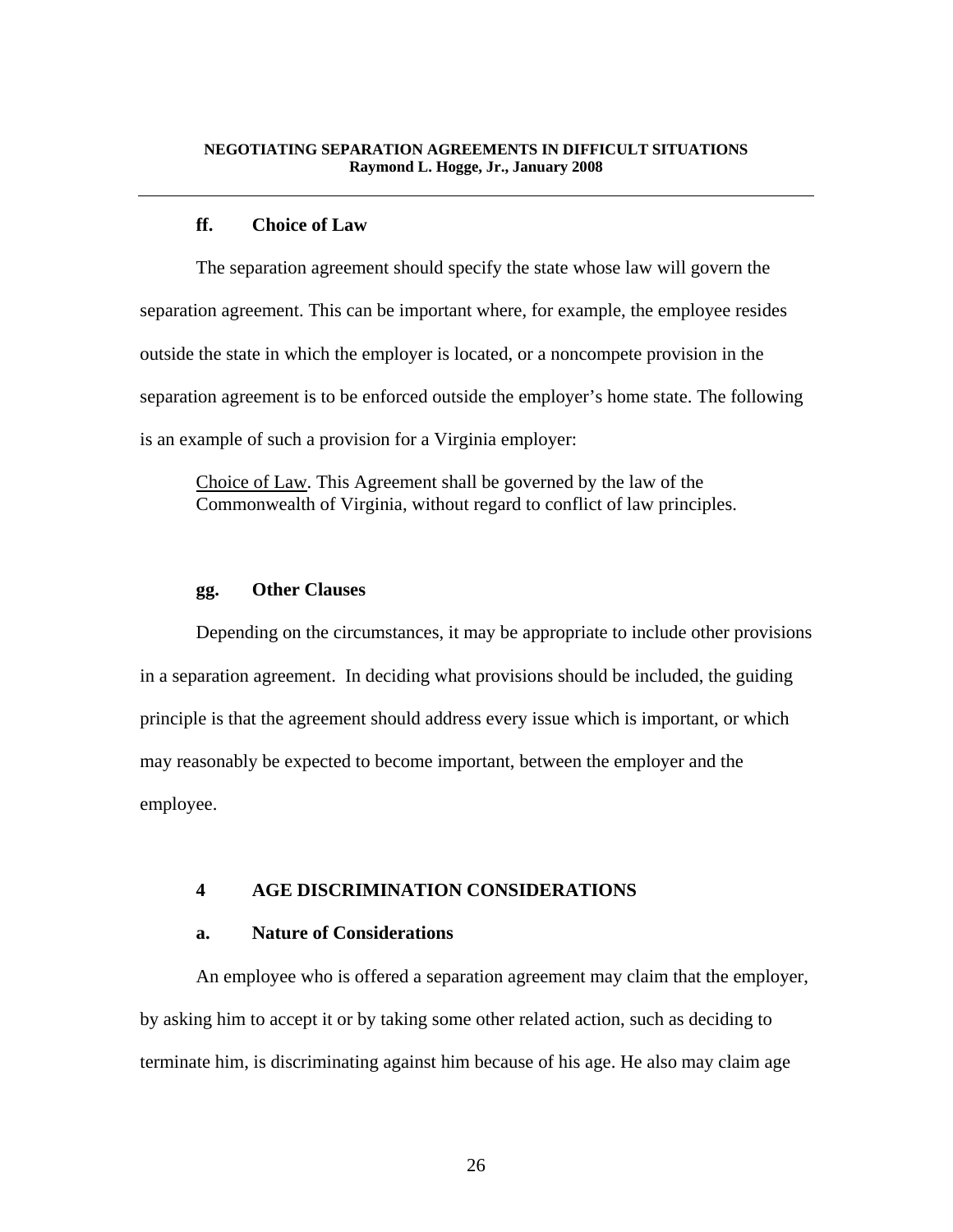discrimination on the grounds that the benefits offered to him under his separation agreement are less generous than those offered to younger employees. In addition to such "disparate treatment" claims, an employee may assert "disparate impact" claims where, for example, an early retirement plan allegedly treats older employees less favorably than younger employees. *See generally Smith v. City of Jackson, Mississippi*, 544 U.S. 228 (2005) (holding that disparate impact cases are cognizable under Age Discrimination in Employment Act). In order to avoid liability for age discrimination in connection with separation agreements, employers need to ensure their separation agreements, and the process used in offering them, no not discriminate on the basis of age against employees protected by the Age Discrimination in Employment Act and other similar laws.

#### **b. Laws Prohibiting Age Discrimination**

 The primary federal law prohibiting age discrimination in employment is the Age Discrimination in Employment Act of 1967, 29 U.S.C. § 621 *et seq.* ("ADEA"). It prohibits age-based discrimination "in any aspect of employment" against most individuals 40 years of age or older by private employers having 20 or more employees, by employment agencies, by most labor unions, by local governments, and by state governments (subject to certain immunities). *See generally* 29 CFR § 1625.2. Under the ADEA, covered employers are forbidden to fail or refuse to hire, to discharge, or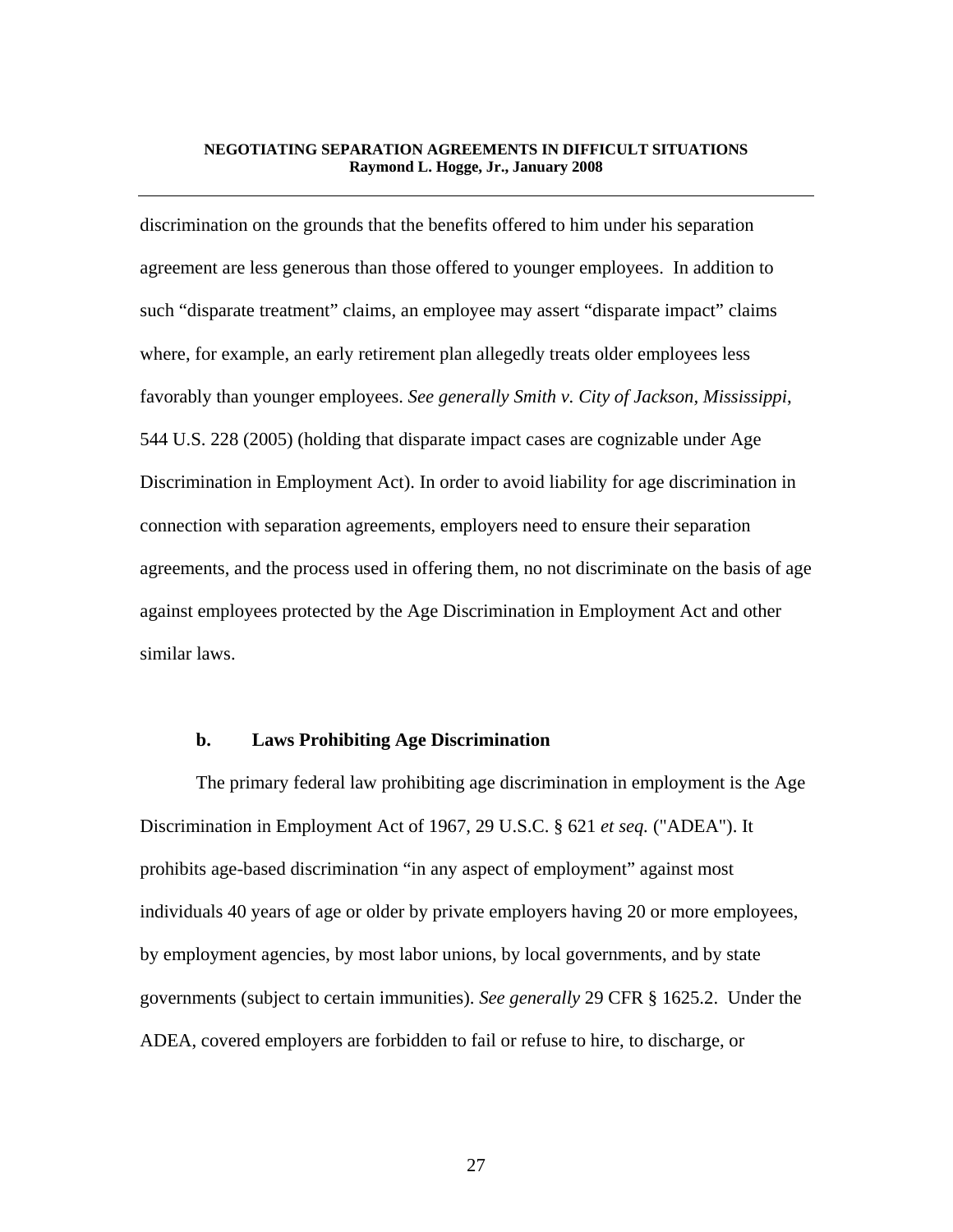otherwise discriminate against any person with respect to compensation, terms, conditions, or privileges of employment because of such person's age; limit, segregate, or classify an employee in any way that would deprive the employee of job opportunities or adversely affect employment status because of age; reduce the wage rate of an employee in order to comply with the act; indicate any "preference, limitation, specification, or discrimination" based on age in any notices or advertisements for employment; and operate a seniority system or employee benefit plan that requires or permits involuntary retirement. Covered employment agencies are forbidden to fail or refuse to refer for employment, or otherwise to discriminate against, any individual because of the individual's age, or to classify or refer for employment any individual on the basis of the individual's age. Covered labor unions are forbidden to exclude or to expel from its membership, or otherwise to discriminate against, any individual because of his age; to limit, segregate, or classify its membership, or to classify or fail or refuse to refer for employment any individual, in any way which would deprive or tend to deprive any individual of employment opportunities, or would limit such employment opportunities or otherwise adversely affect his status as an employee or as an applicant for employment, because of the individual's age; and to cause or attempt to cause an employer to discriminate against an individual in violation of the ADEA.

 The primary Virginia law prohibiting age discrimination is the Virginia Human Rights Act, Va. Code § 2.2-2900A *et seq*. It provides in part: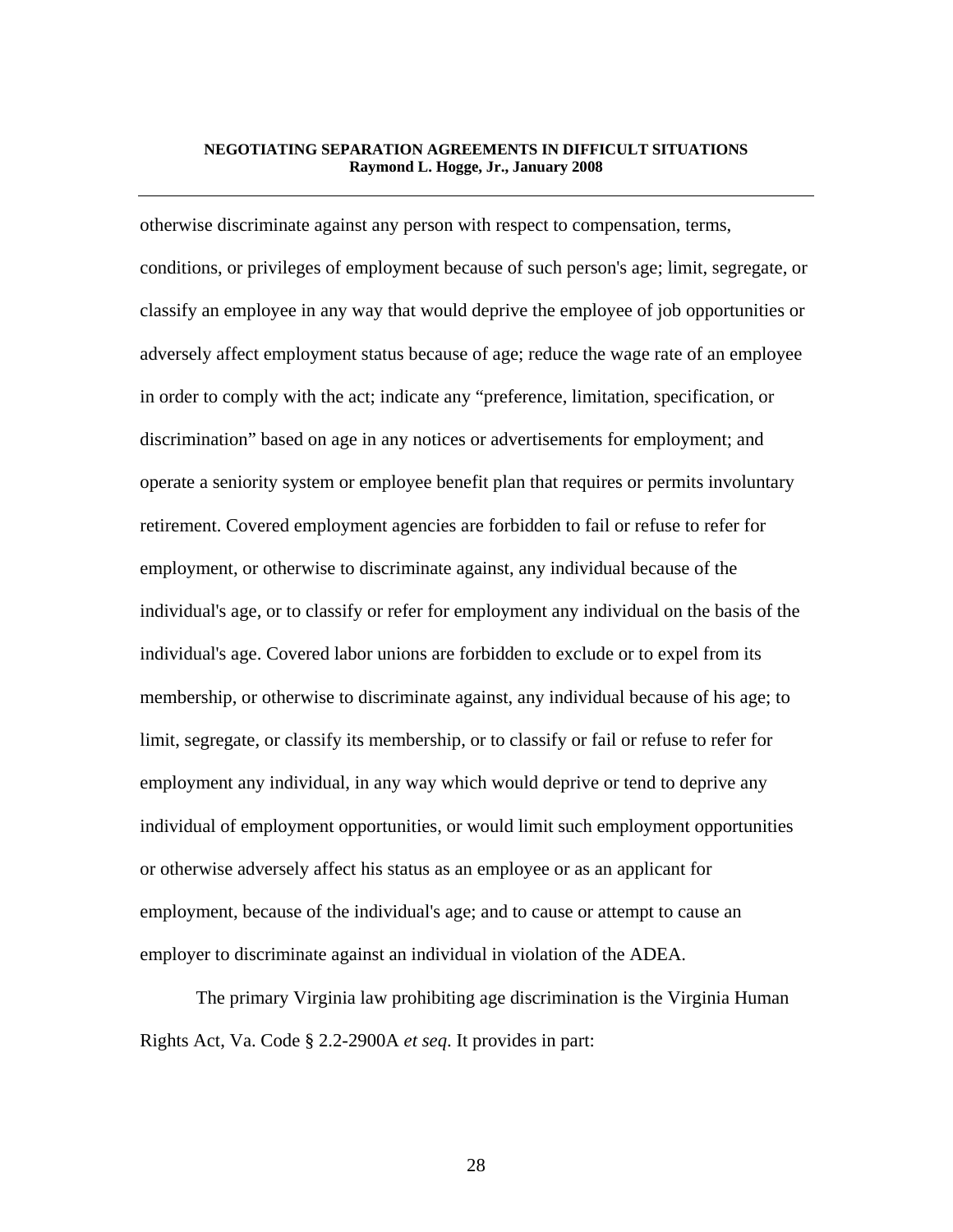Conduct that violates any Virginia or federal statute or regulation governing discrimination on the basis of ... age ... shall be an "unlawful discriminatory practice...."

The Virginia Human Rights Act is enforced by the Virginia Council on Human Rights.

The statutory provisions relating to the Virginia Council on Human Rights provides in

part:

No employer employing more than five but less than 15 persons shall discharge any such employee on the basis of ... age if the employee is 40 years old or older.

Va. Code § 2.2-2639(B).

Most states have their own laws prohibiting age discrimination. Therefore,

employers operating outside Virginia should make sure they are complying with the laws

of each state in which they are operating.

 The discussion of age discrimination below focuses on the ADEA, since it is the law most frequently used as the basis for litigation.

# **c. Who are Employees Protected by the ADEA?**

## **(1) Why It Is Important**

 Any employee at least 40 years old may assert an age discrimination claim under the ADEA. Not everyone affiliated with an organization, however, is an employee within the meaning of the ADEA. Because the terms of a separation agreement should reflect all the particular risks associated with the departing individual and his separation from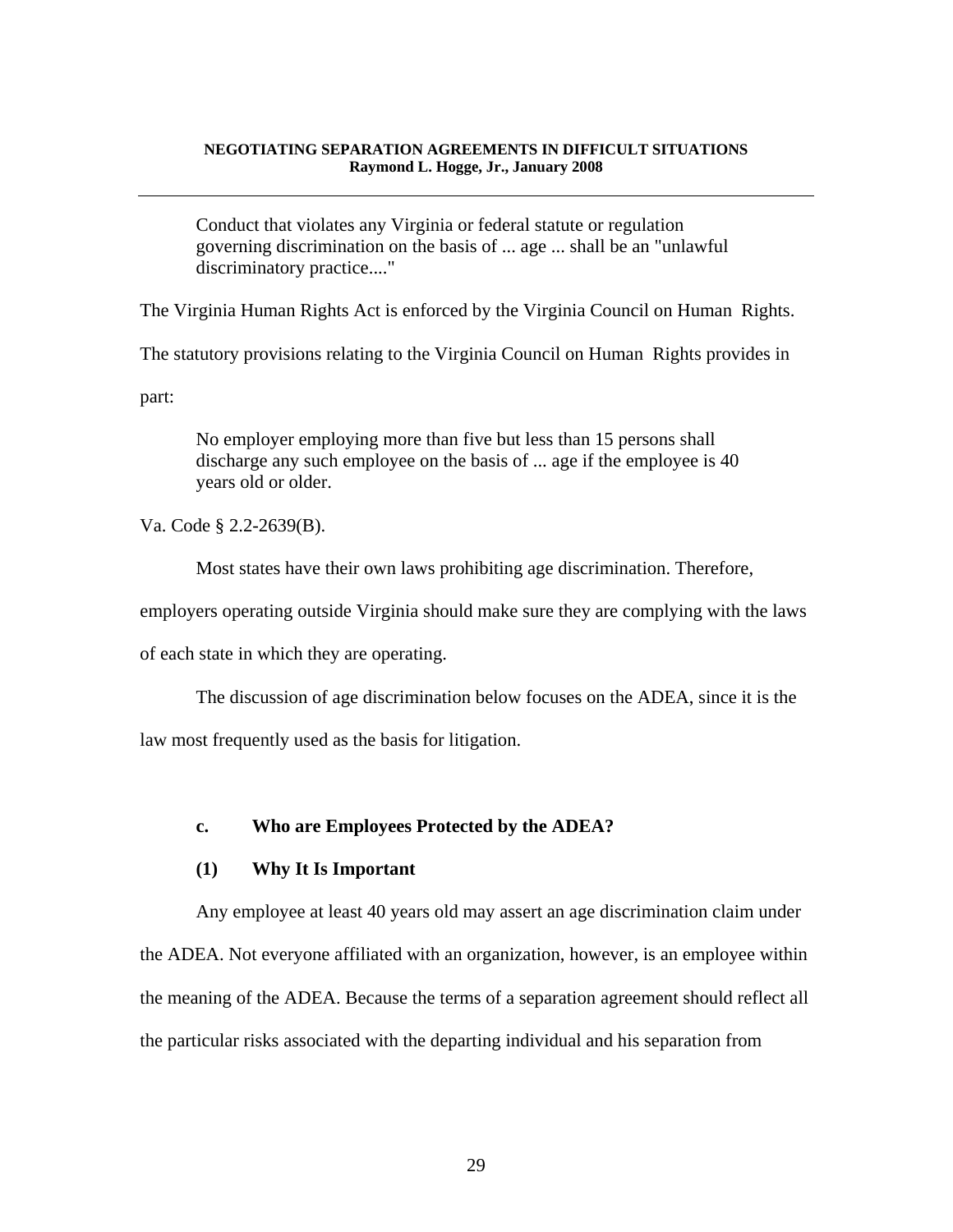employment, it can be important to determine whether an individual is within or outside the protections of the ADEA.

# **(2) General Rule**

 In general, any employee 40 years of age or older is protected by the ADEA. This means that an employee at least 40 years old can base an ADEA claim upon alleged discrimination against him compared to employees under 40. In addition, the United States Supreme Court has ruled that an ADEA discrimination claim can be made be an employee within the protected class (employees age 40 or older) based upon allegedly preferential treatment of employees who are substantially younger but who are also within the protected class. *See O'Connor v. Consolidated Coin Caterers*, 517 U.S. 308 (1996).

#### **(3) Officers, Directors, Owners, Members and Partners**

 Officers, directors, and shareholders in a corporation generally are not considered employees protected by the ADEA, but can be employees depending on individual circumstances, such as where they act as an employee as well as acting as an officer, director or shareholder. See, e.g., *EEOC v. First Catholic Slovak Ladies Association*, 694 F.2d 1068 (6th Cir. 1982) (officers of a nonprofit corporation who performed traditional employee duties were employees protected by the ADEA even though they were elected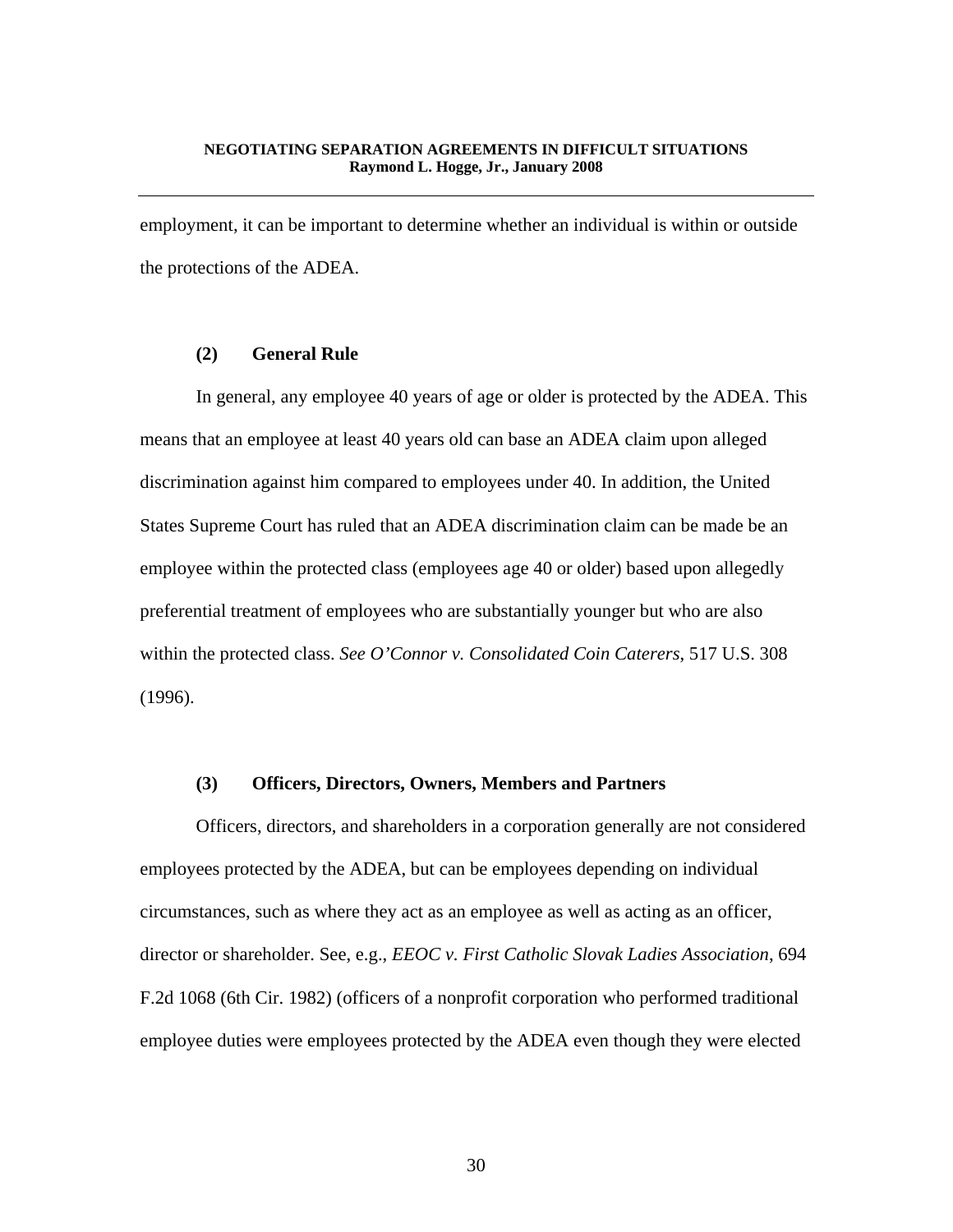by the organization's board of directors). A partner in a partnership or a member in a limited liability company may or may not be an employee for purposes of the ADEA, depending on the legal relationship of the partner to the employing entity. *See, e.g., Fountain v. Metcalf, Zima & Co*., 925 F.2d 1398 (11th Cir. 1991) (discharged member of a four-person accounting firm was a "partner" and not an employee under the ADEA because he shared in the firm's profits, losses, and expenses; he was liable for certain debts, obligations, and liabilities of the firm; he had a right to vote on member amendments to the membership agreement, on the admission of new members, on draws, and on distribution of profits and income).

**Suggestions for Employers:** In any **separation agreement** with such individuals, it is desirable to recite that the individual is an officer, director, owner, etc., and not an employee, if the facts support such a characterization. Non-employee characterization also should be considered before having such an individual enter an **"employment agreement,"** such entering such an agreement (as opposed to, for example, a **compensation agreement** for a director or a **partnership agreement** for a partner) may be interpreted as clear proof of employee status.

#### **(4) Bona Fide Executives and High Policymakers.**

 The ADEA excludes from its coverage certain bona fide executives and high policymakers. 29 USC section 631(c) provides: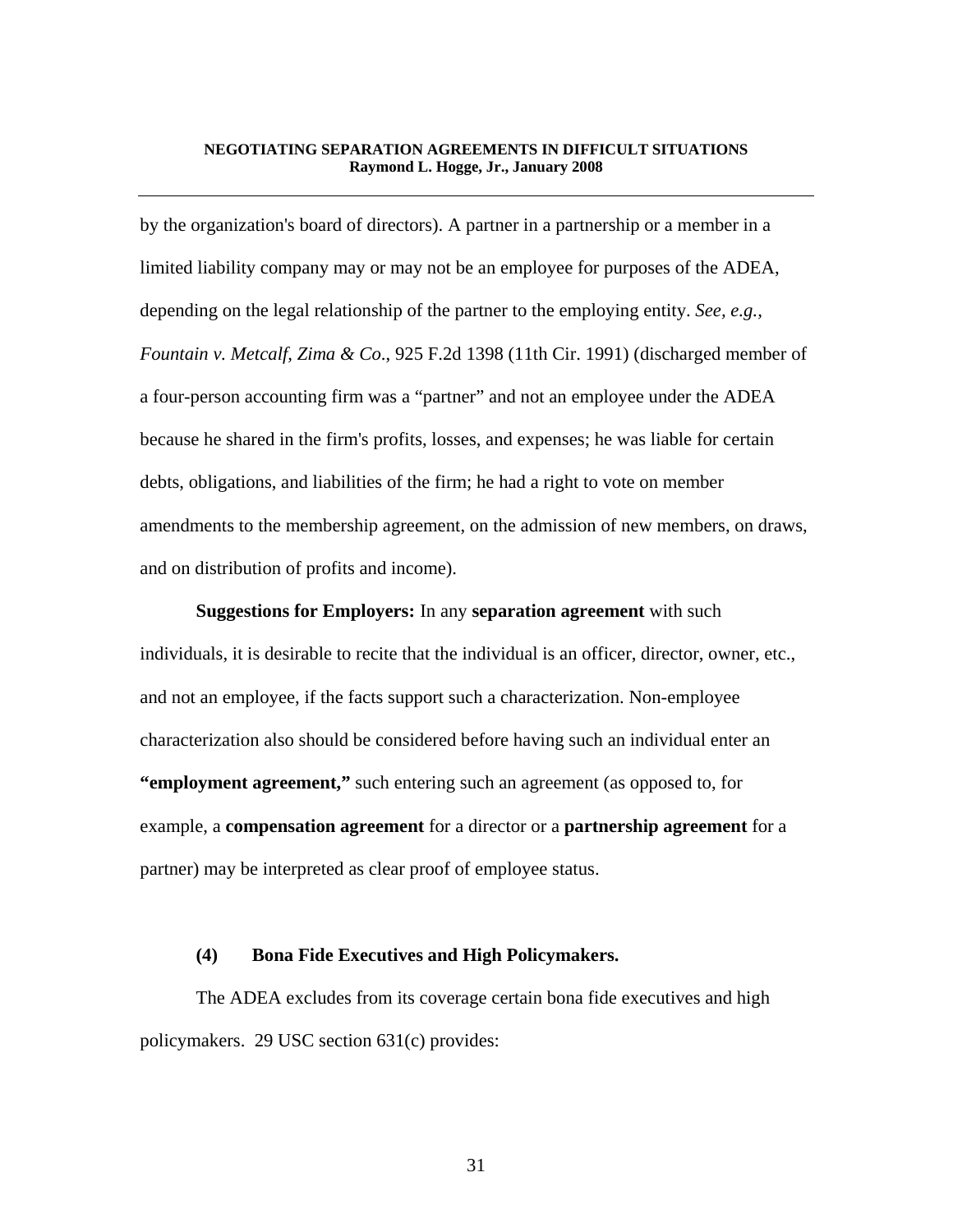(1) Nothing in this Act shall be construed to prohibit compulsory retirement of any employee who has attained 65 years of age and who, for the 2-year period immediately before retirement, is employed in a bona fide executive or a high policymaking position, if such employee is entitled to an immediate nonforfeitable annual retirement benefit from a pension, profit-sharing savings, or deferred compensation plan, or any combination of such plans, of the employer of such employee, which equals, in the aggregate, at least \$ 44,000.

 (2) In applying the retirement benefit test of paragraph (1) of this subsection, if any such retirement benefit is in a form other than a straight life annuity (with no ancillary benefits), or if employees contribute to any such plan or make rollover contributions, such benefit shall be adjusted in accordance with regulations prescribed by the Secretary, after consultation with the Secretary of the Treasury, so that the benefit is the equivalent of a straight life annuity (with no ancillary benefits) under a plan to which employees do not contribute and under which no rollover contributions are made.

The EEOC regulations published at 29 CFR section 1625.12 provide interpretive

guidance regarding this exemption.

In determining whether an employee is a "bona fide executive" for purposes of

this ADEA exemption, the EEOC requires that the employee meet the requirements of

the regulations of the United States Department of Labor under the Fair Labor Standards

Act defining employees employed in a bona fide executive capacity. The EEOC's

regulations state:

In order for an employee to qualify as a "bona fide executive," the employer must initially show that the employee satisfies the definition of a bona fide executive set forth in Sec. 541.1 of this chapter. Each of the requirements in paragraphs (a) through (e) of Sec. 541.1 must be satisfied, regardless of the level of the employee's salary or compensation.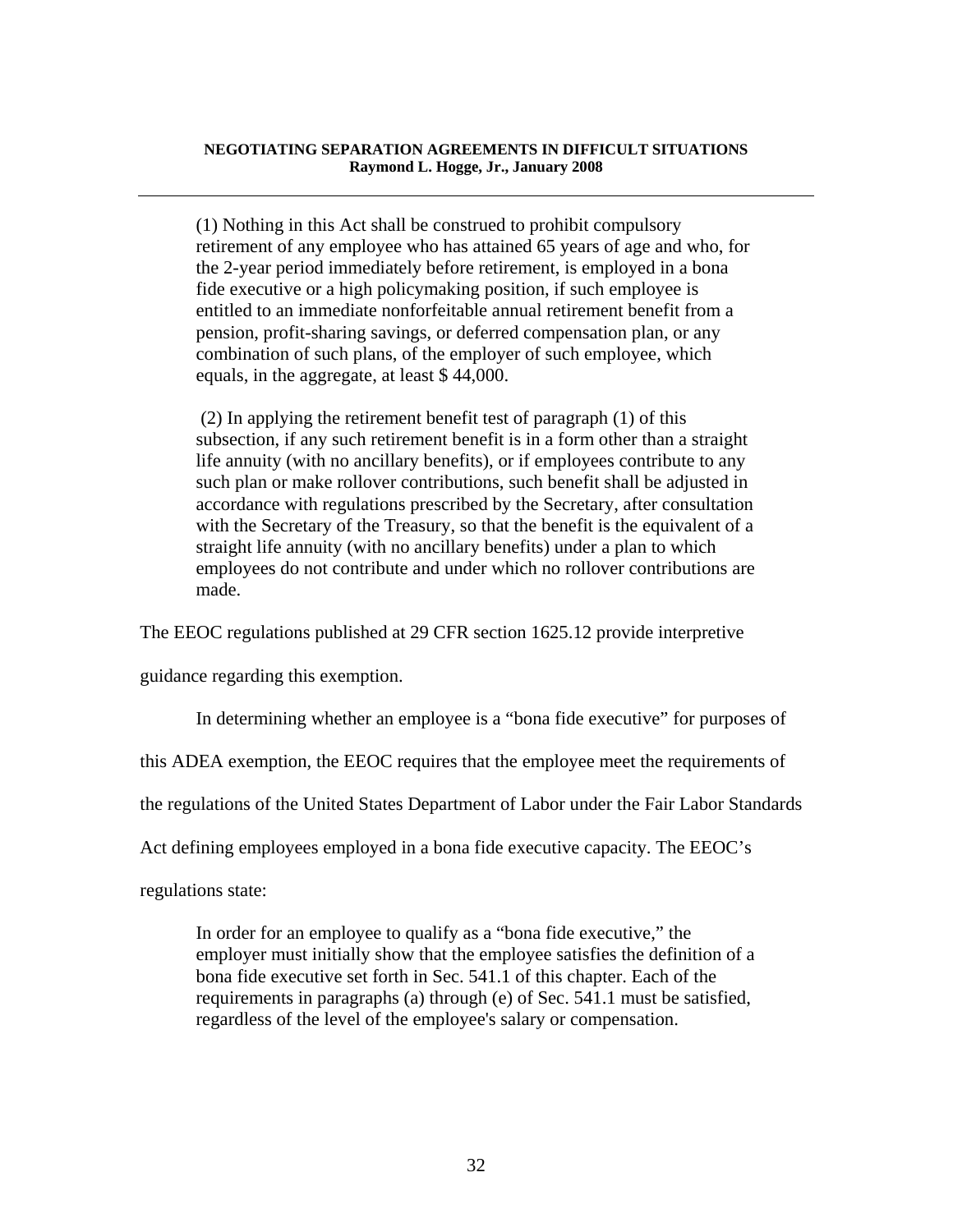29 CFR  $1625.12(d)(1)$ . In addition, the EEOC requires the employee meet the following

## criteria:

Even if an employee qualifies as an executive under the definition in Sec. 541.1 of this chapter, the exemption from the ADEA may not be claimed unless the employee also meets the further criteria specified in the Conference Committee Report in the form of examples (see H.R. Rept. No. 95-950, p. 9). The examples are intended to make clear that the exemption does not apply to middle-management employees, no matter how great their retirement income, but only to a very few top level employees who exercise substantial executive authority over a significant number of employees and a large volume of business. As stated in the Conference Report (H.R. Rept. No. 95-950, p. 9):

Typically the head of a significant and substantial local or regional operation of a corporation [or other business organization], such as a major production facility or retail establishment, but not the head of a minor branch, warehouse or retail store, would be covered by the term "bona fide executive." Individuals at higher levels in the corporate organizational structure who possess comparable or greater levels of responsibility and authority as measured by established and recognized criteria would also be covered.

The heads of major departments or divisions of corporations (or other business organizations) are usually located at corporate or regional headquarters. With respect to employees whose duties are associated with corporate headquarters operations, such as finance, marketing, legal, production and manufacturing (or in a corporation organized on a product line basis, the management of product lines), the definition would cover employees who head those divisions.

In a large organization the immediate subordinates of the heads of these divisions sometimes also exercise executive authority, within the meaning of this exemption. The conferees intend the definition to cover such employees if they possess responsibility which is comparable to or greater than that possessed by the head of a significant and substantial local operation who meets the definition

29 CFR 1625.12(d)(2). The EEOC holds that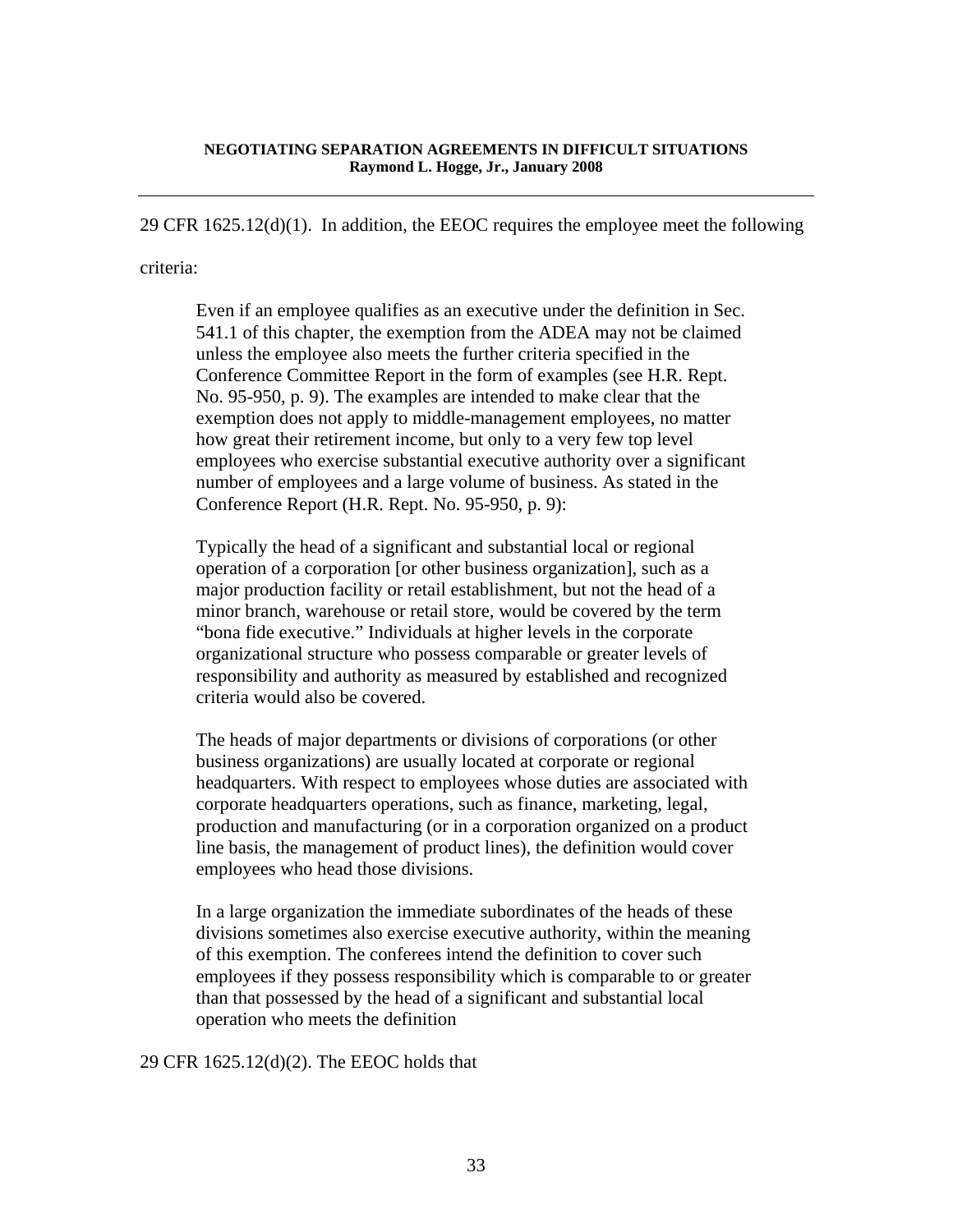The EEOC explains the meaning of "high policymaking position," for purposes of

this ADEA exemption, as follows:

The phrase "high policymaking position," according to the Conference Report (H.R. Rept. No. 95-950, p. 10), is limited to "\* \* \* certain top level employees who are not 'bona fide executives' \* \* \*." Specifically, these are "individuals who have little or no line authority but whose position and responsibility are such that they play a significant role in the development of corporate policy and effectively recommend the implementation thereof."

For example, the chief economist or the chief research scientist of a corporation typically has little line authority. His duties would be primarily intellectual as opposed to executive or managerial. His responsibility would be to evaluate significant economic or scientific trends and issues, to develop and recommend policy direction to the top executive officers of the corporation, and he would have a significant impact on the ultimate decision on such policies by virtue of his expertise and direct access to the decisionmakers. Such an employee would meet the definition of a "high policymaking" employee.

On the other hand, as this description makes clear, the support personnel of a "high policymaking" employee would not be subject to the exemption even if they supervise the development, and draft the recommendation, of various policies submitted by their supervisors.

# 29 CFR 1625.12(e).

This exemption can apply to a particular employee only if the employee was in a

bona fide executive or high policymaking position for the two-year period immediately

before retirement. An employee who holds two or more different positions during the

two-year period is subject to the exemption only if each such job is an executive or high

policymaking position. 29 CFR 1625.12(f).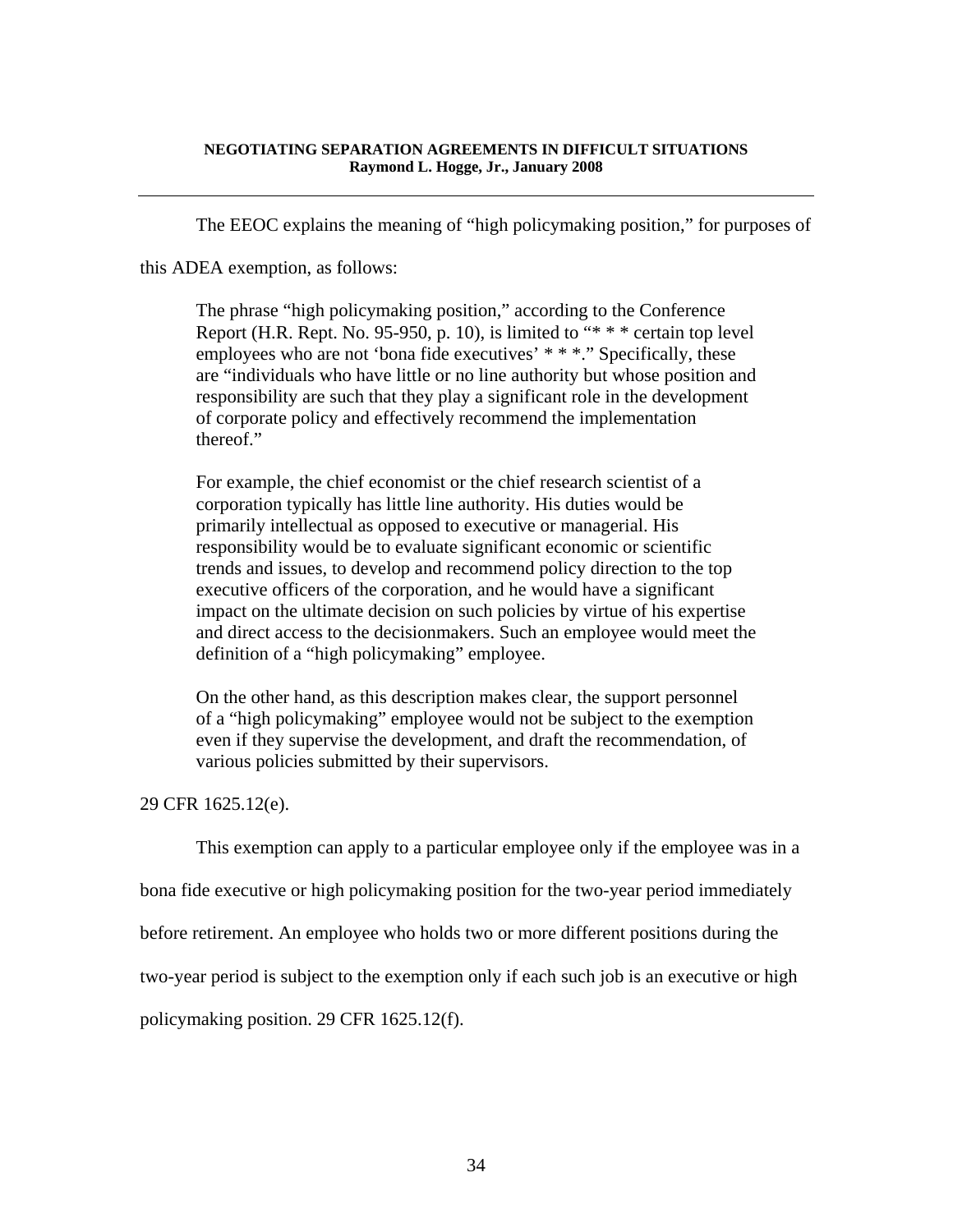This exemption applies not only to retirement, but also to demotions. According to the EEOC regulations, "An employee within the exemption can lawfully be forced to retire on account of age at age 65 or above. In addition, the employer is free to retain such employees, either in the same position or status or in a different position or status. For example, an employee who falls within the exemption may be offered a position of lesser status or a part-time position. An employee who accepts such a new status or position, however, may not be treated any less favorably, on account of age, than any similarly situated younger employee." 29 CFR 1625.12(c).

 This exemption should be relied upon by an employee only if the employer has a high degree of certainty it can establish the exemption applies. The EEOC regulations state, "Since this provision is an exemption from the non-discrimination requirements of the Act, the burden is on the one seeking to invoke the exemption to show that every element has been clearly and unmistakably met. Moreover, as with other exemptions from the Act, this exemption must be narrowly construed." 29 CFR 1625.12(b).

 For examples of court decisions regarding this exemption, see *Morrissey v. Boston Five Cents Savings Bank*, 54 F.3d 27 (1st Cir. 1995) (employer did not violate ADEA by forcing retirement of employee who had direct access to decisionmakers and recommended policy on areas of importance because statutory exception for high policymaking employee applied); *Passer v. American Chemical Society*, 935 F.2d 322 (D.C. Cir. 1991) (district court's disposition of employee's ADEA claim was improperly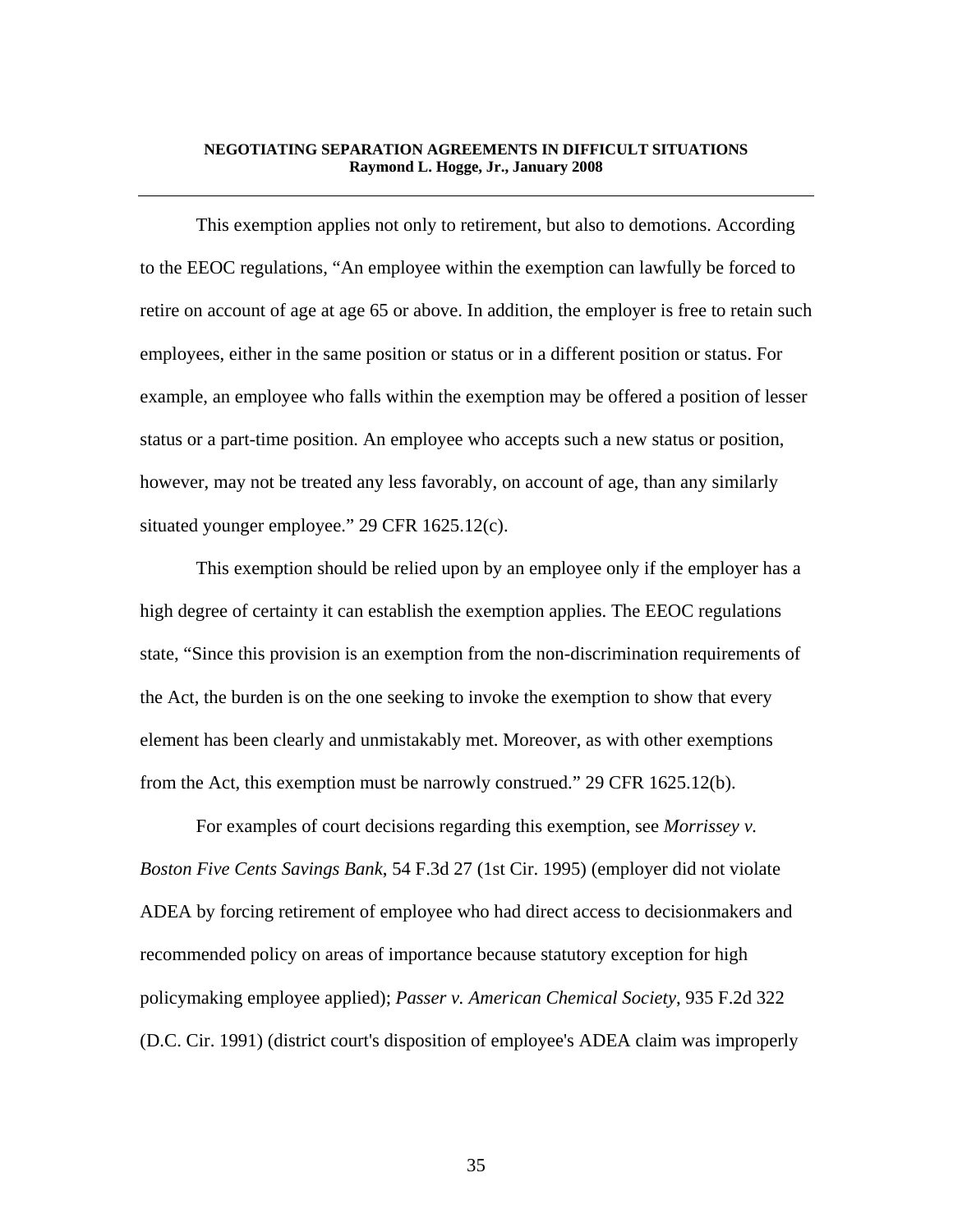rendered in employer's favor because the district court erred in determining whether former employee's forced retirement was lawful under ADEA's bona fide executive exemption); *Wendt v. New York Life Ins. Co.*, 1998 U.S. Dist. LEXIS 3139, 76 Fair Empl. Prac. Cas. (BNA) 1500 (S.D.N.Y. 1998) (because an employee fell within bona fide executive exemption under the ADEA, summary judgment was granted in favor of the employer and employee could not maintain his claim that he was subjected to mandatory retirement in violation of ADEA); *Morrissey v. Boston Five Cents Savings Bank FSB*, 866 F. Supp. 643 (D. Mass. 1994) (summary judgment regarding ADEA claim was proper as employee had served in a high policymaker position two years prior to his retirement, and he was entitled to nonforfeitable pension benefits of \$ 44,000, so he was exempt from coverage under ADEA); *Priester v. Amoco Corp*., 1990 U.S. Dist. LEXIS 6123; 60 Fair Empl. Prac. Cas. (BNA) 1083 (N.D. Ill. 1990) (employer was not entitled to summary judgment in the employee's age discrimination action, because the employer failed to show the employee came within the bona fide executive exception to the ADEA); *Hysell v. Mercantile Stores Co*., 736 F. Supp. 457 (S.D.N.Y. 1989) (where employer relied on the advice of outside counsel that the forced retirement of an employee fell within an exception to the ADEA for executives, the employee could not show a willful violation of the Act); *Hysell v. Mercantile Stores Co*., 1989 U.S. Dist. LEXIS 1315; 49 Fair Empl. Prac. Cas. (BNA) 770; 49 Empl. Prac. Dec. (CCH) P38,802 (S.D.N.Y. 1989) (former employer failed to demonstrate that the former employer was a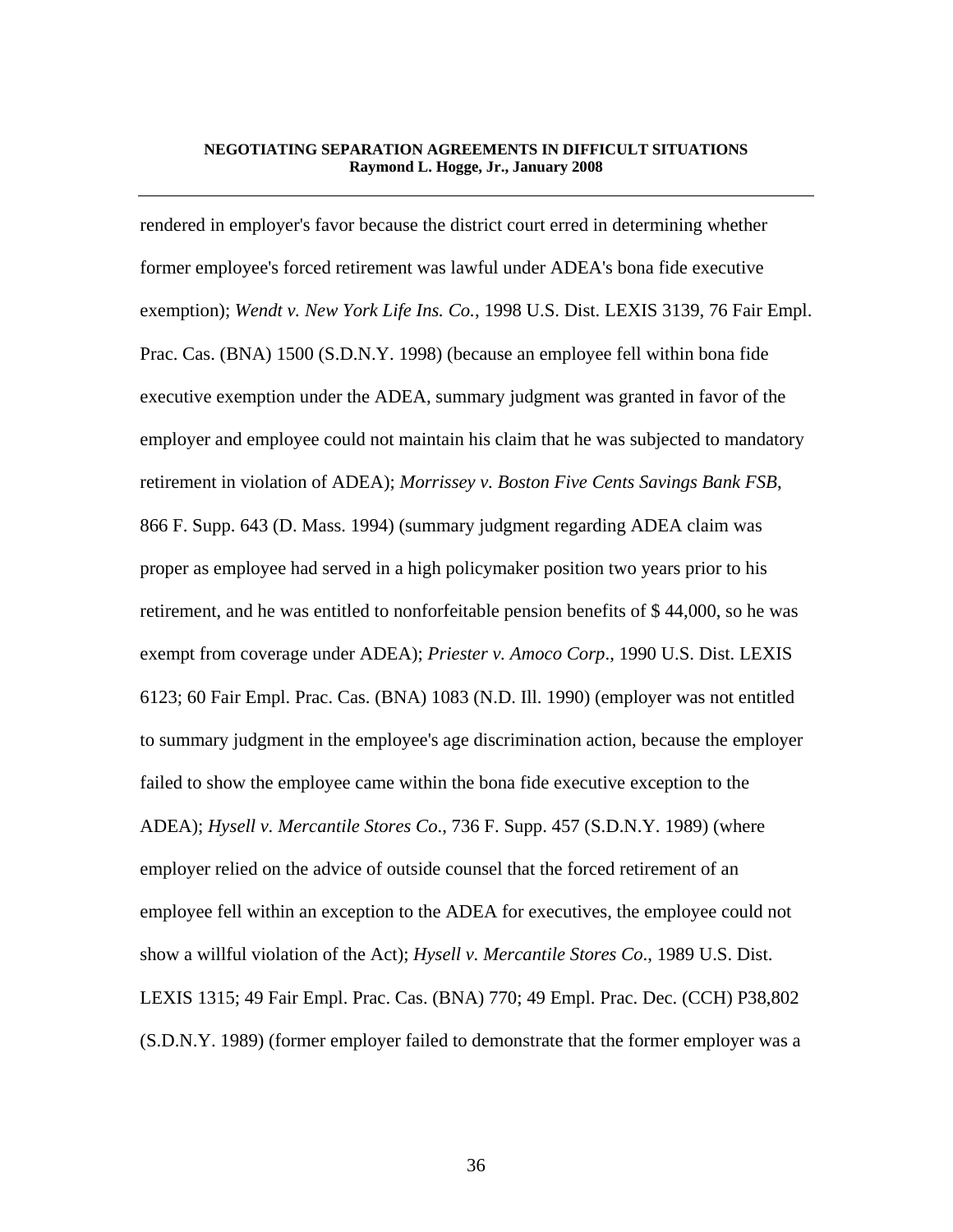bona fide executive who was subject to exemption from the ADEA that would allow forced retirement at age 65); *Tatarian V. Oneida, Ltd.,* 1985 U.S. Dist. LEXIS 13564 (D. Mass 1985) (defendants could not use the exemption for the retirement of bona fide executives under the ADEA because the president was not entitled to an immediate nonforfeitable benefit from a retirement plan).

*Suggestions for Employers:* If an employee is bona fide executives or a high policymaker, it may be wise to recite that fact in any **separation agreement** with that employee. Doing so confirms the inapplicability of the ADEA to that employee, in case the employee later decides to assert an ADEA claim. Because of the linkage of the ADEA exemption to the Fair Labor Standards Act executive exemption, such a recitation also may be valuable if the employee asserts an FLSA claim for overtime compensation in which he argues he was not properly classified as an exempt executive. Employees to whom this exemption applies almost always should be employed under a written **employment agreement**, and it can be very helpful for that agreement to clearly state all the facts necessary to establish the exemption.

## **(5) Elected Public Officials and Appointees**

The ADEA does not apply to elected public officials and their personal staff, appointees on the policy-making level, and immediate advisers, if they are not subject to civil service laws. 29 U.S.C. § 630(f).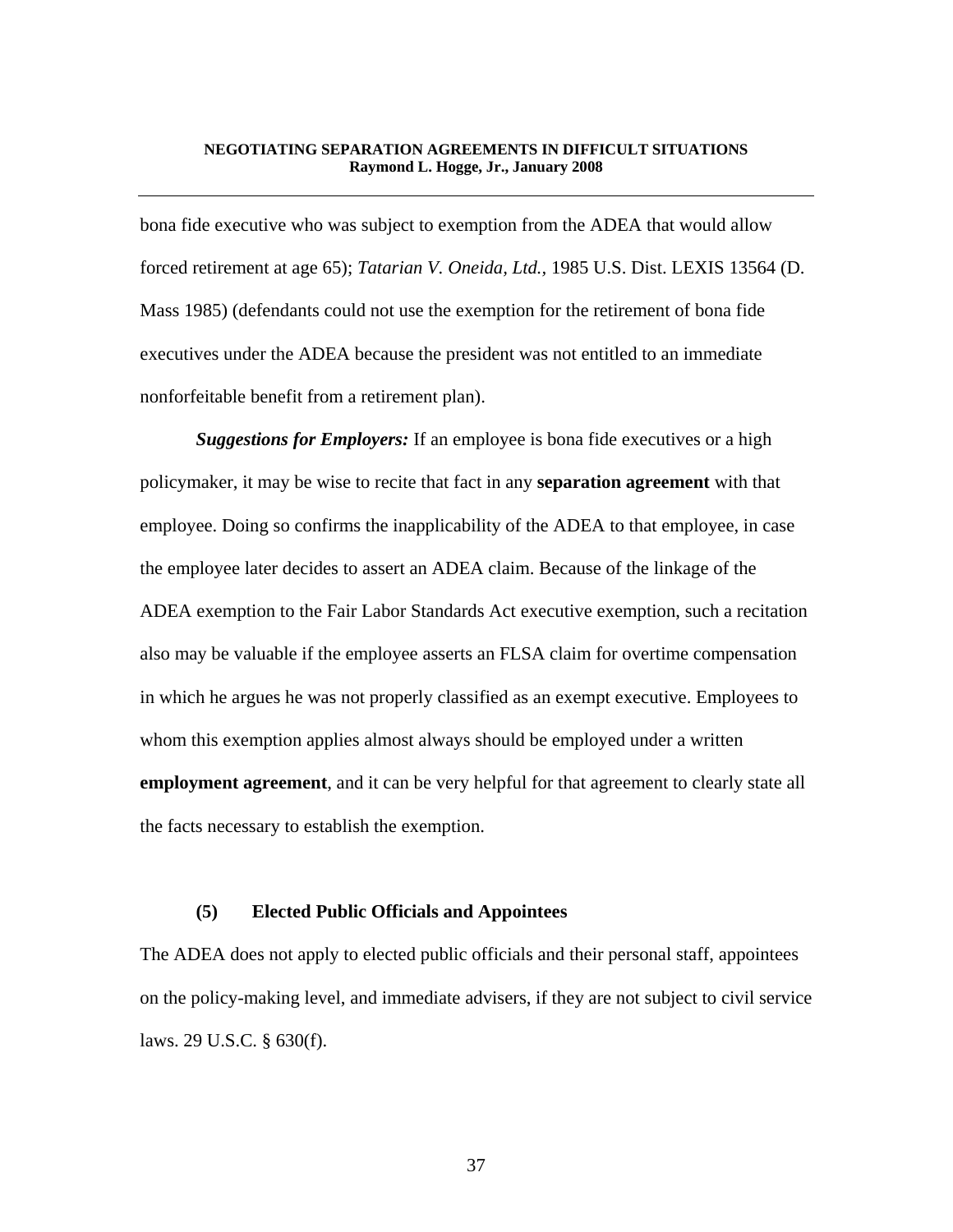#### **d Age Discrimination Waivers**

# **(1) ADEA Waivers After the Older Workers Benefit Protection Act**

 In 1990, Congress enacted the Older Workers Benefit Protection Act ("OWBPA"), which amended the ADEA. (29 U.S.C.  $\S$  626(f)). The OWBPA provides that employees may waive rights and claims under the ADEA if, but only if, the waiver is "knowing and voluntary." The OWBPA established the following requirements which must be met in order for a waiver to be knowing and voluntary:

- A. the waiver be part of a written, clearly understood agreement between the employee and the employer;
- B. the waiver specifically refer to rights or claims arising under the ADEA;
- C. rights and claims arising after the date of the waiver may not be waived;
- D. rights and claims be waived only in exchange for consideration in addition to anything of value to which the employee is already entitled;
- E. written advice to consult with an attorney be given;
- F. a period of 21 days be given for the employee to consider the agreement or, if a waiver is in connection with an exit incentive or other employment termination program offered to a group or class, at least 45 days be given to consider the agreement; and
- G. the waiver provide for at least 7 days during which the employee can revoke the agreement.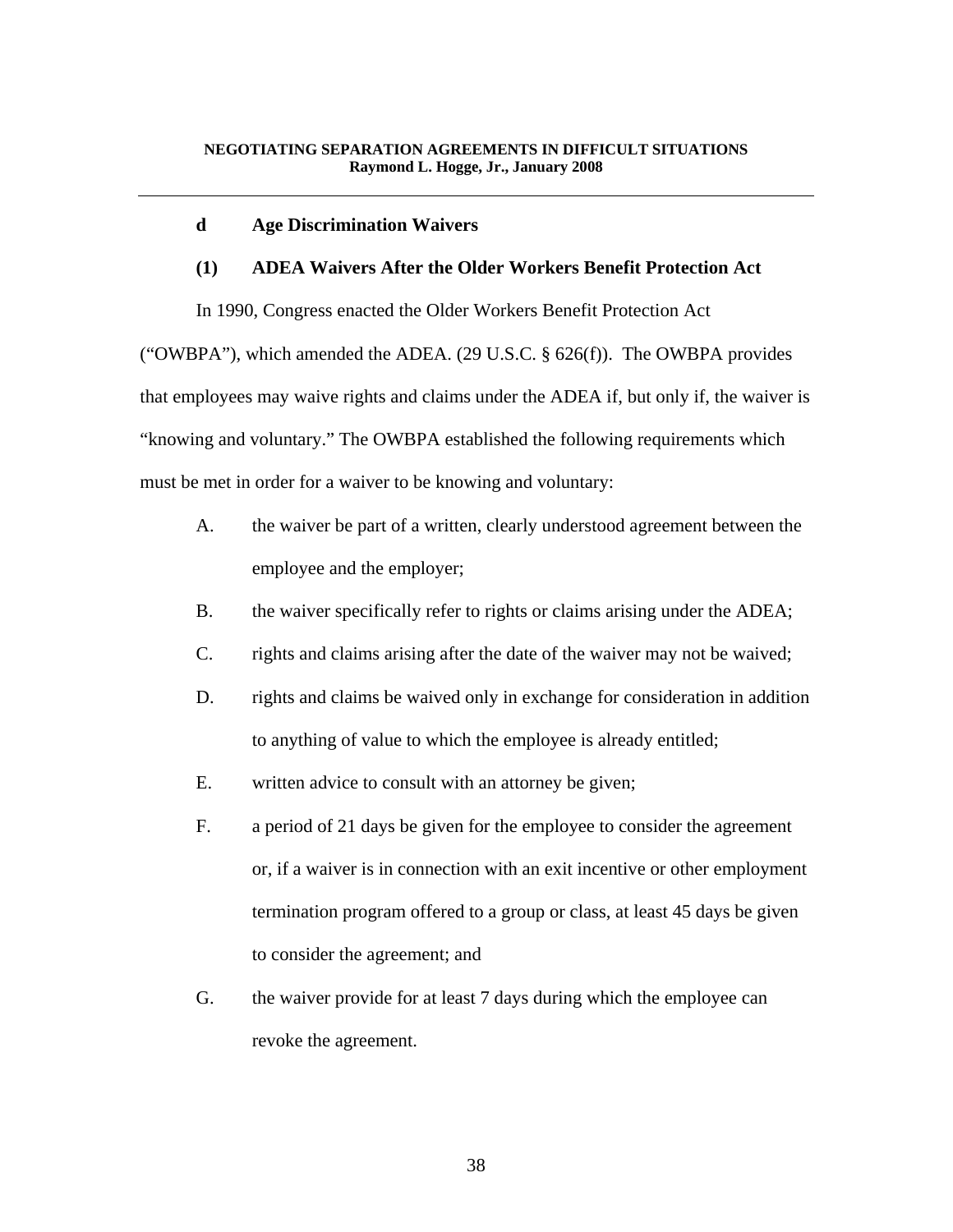H. If a waiver is executed in connection with an exit incentive or other employment termination program offered to a group of employees, the employer must inform the employees in writing about the group covered by the program, any eligibility factors for the program, and any applicable time limits. The employer must also make clear the job titles and ages of all people eligible or selected for the program and the ages of all people in the same job classification or organizational unit who are not eligible or selected for the program.

 In a dispute concerning the validity of an ADEA waiver, the employer bears the burden of proving the waiver was knowing and voluntary.

 An ADEA waiver cannot affect the EEOC's right to enforce the ADEA. *See* 29 U.S.C. § 626(f)(4); EEOC Guidance on Waivers Under Civil Rights Laws.

 **Suggestions for Employers:** Any **separation agreement** with an employee who is 40 years old or older should contain a release of ADEA claims that complies with all the requirements of the Older Workers Benefit Protection Act, and which is administered in accordance with the OWBPA.

#### **(2) Tender Back**

 In *Oubre v. Entergy Operations*, 522 U.S. 422 (1998), the United States Supreme Court held that if an ADEA waiver does not comply with the OWBPA then an employee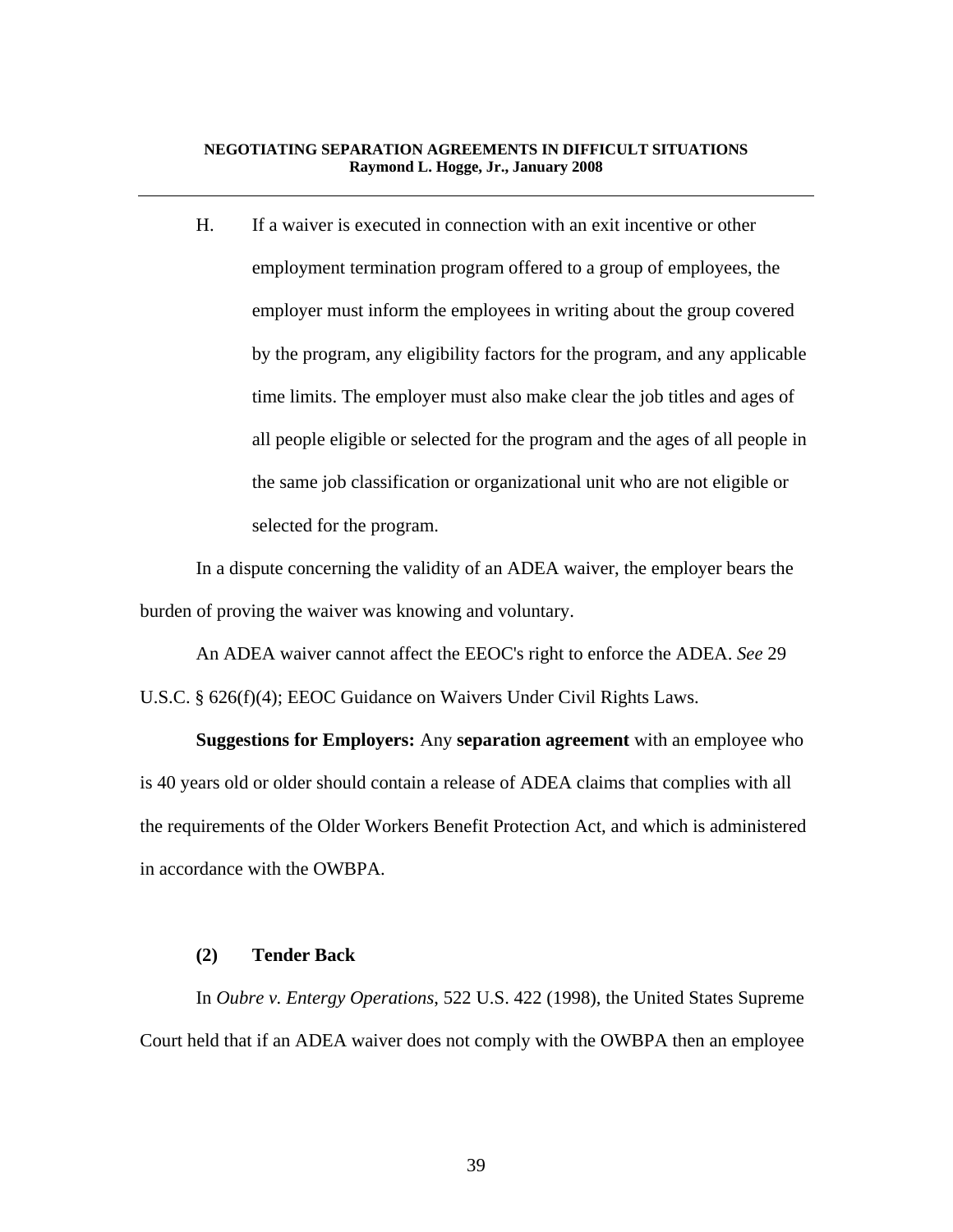may pursue an ADEA lawsuit without first tendering back payments made under the

waiver. Effective January 10, 2001, the EEOC issued 29 CFR section 1625.23,

Sec. 1625.23 ("waivers of rights and claims: tender back of consideration"), which

states:

(a) An individual alleging that a waiver agreement, covenant not to sue, or other equivalent arrangement was not knowing and voluntary under the ADEA is not required to tender back the consideration given for that agreement before filing either a lawsuit or a charge of discrimination with EEOC or any state or local fair employment practices agency acting as an EEOC referral agency for purposes of filing the charge with EEOC. Retention of consideration does not foreclose a challenge to any waiver agreement, covenant not to sue, or other equivalent arrangement; nor does the retention constitute the ratification of any waiver agreement, covenant not to sue, or other equivalent arrangement.

(b) No ADEA waiver agreement, covenant not to sue, or other equivalent arrangement may impose any condition precedent, any penalty, or any other limitation adversely affecting any individual's right to challenge the agreement. This prohibition includes, but is not limited to, provisions requiring employees to tender back consideration received, and provisions allowing employers to recover attorneys' fees and/or damages because of the filing of an ADEA suit. This rule is not intended to preclude employers from recovering attorneys' fees or costs specifically authorized under federal law.

(c) Restitution, recoupment, or setoff. (1) Where an employee successfully challenges a waiver agreement, covenant not to sue, or other equivalent arrangement, and prevails on the merits of an ADEA claim, courts have the discretion to determine whether an employer is entitled to restitution, recoupment or setoff (hereinafter, "reduction") against the employee's monetary award. A reduction never can exceed the amount recovered by the employee, or the consideration the employee received for signing the waiver agreement, covenant not to sue, or other equivalent arrangement, whichever is less.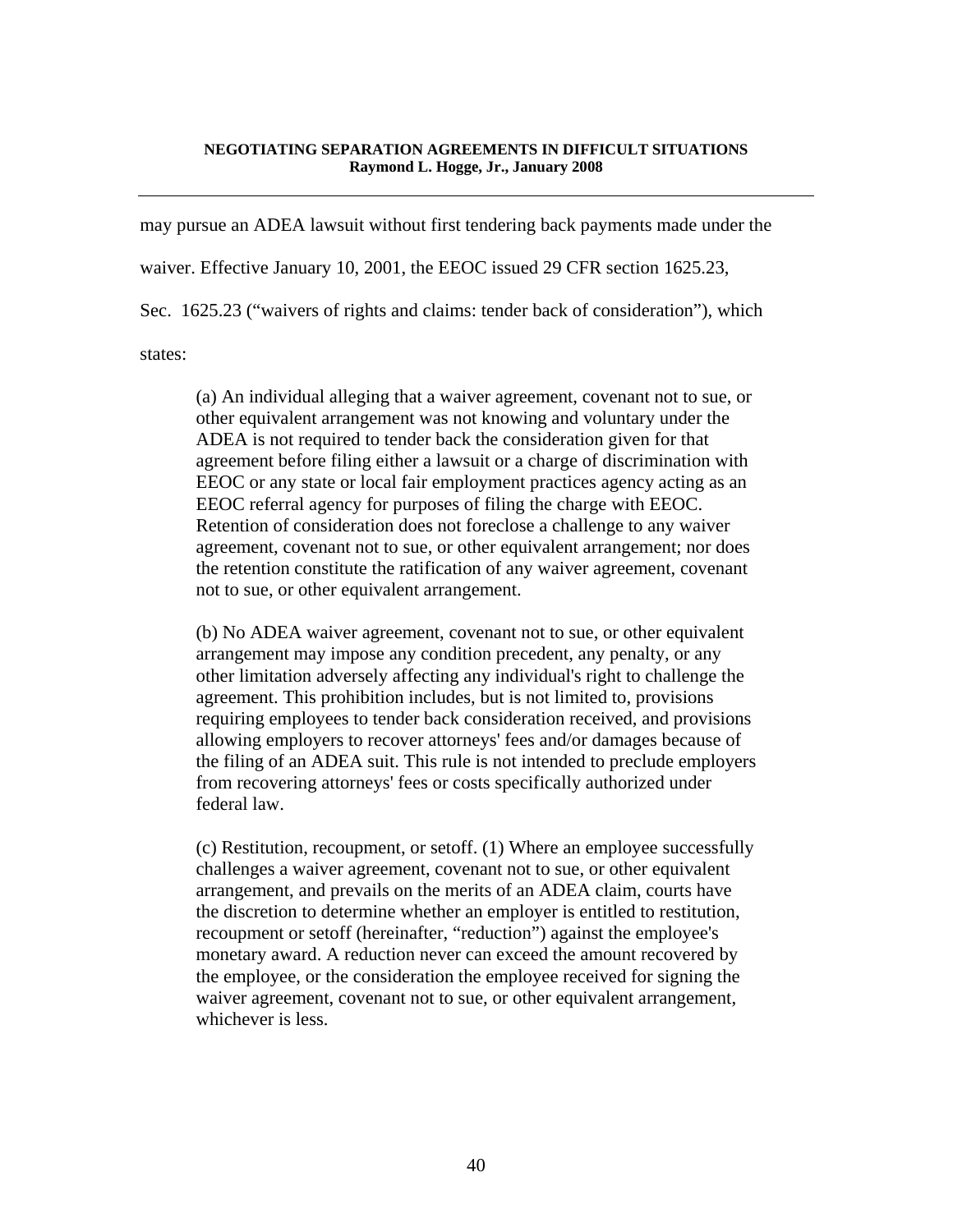(2) In a case involving more than one plaintiff, any reduction must be applied on a plaintiff-by-plaintiff basis. No individual's award can be reduced based on the consideration received by any other person.

(d) No employer may abrogate its duties to any signatory under a waiver agreement, covenant not to sue, or other equivalent arrangement, even if one or more of the signatories or the EEOC successfully challenges the validity of that agreement under the ADEA.

## **(3) Recent Cases**

 Recent cases involving ADEA waivers include *Thomford v. IBM*, 406 F.3d 500 (8th Cir. 2005) (ADEA waiver invalid because it was not written in a manner calculated to be understood by the employee); *Krane v. Capital One Services*, 314 F. Supp. 2d 589 (E.D. Va. 2004) (former employees could seek relief for alleged waiver violations, but threats in the waiver agreement did not constitute adverse employment action for purposes of a retaliation claim); *Cole v. Gaming Entertaining, LLC*, 199 F. Supp. 2d 208 (D. Del. 2002) (ADEA release that stated employee 'had been advised" to consult with an attorney before signing the release was insufficient to meet the OWBPA requirement that the employer advised the employee in writing to consult with an attorney before signing the release); *Adams v. Moore Bus. Forms, Inc.*, 224 F.3d 324 (4th Cir. 2000) (ADEA releases of claims by employees in exchange for severance packages were valid); and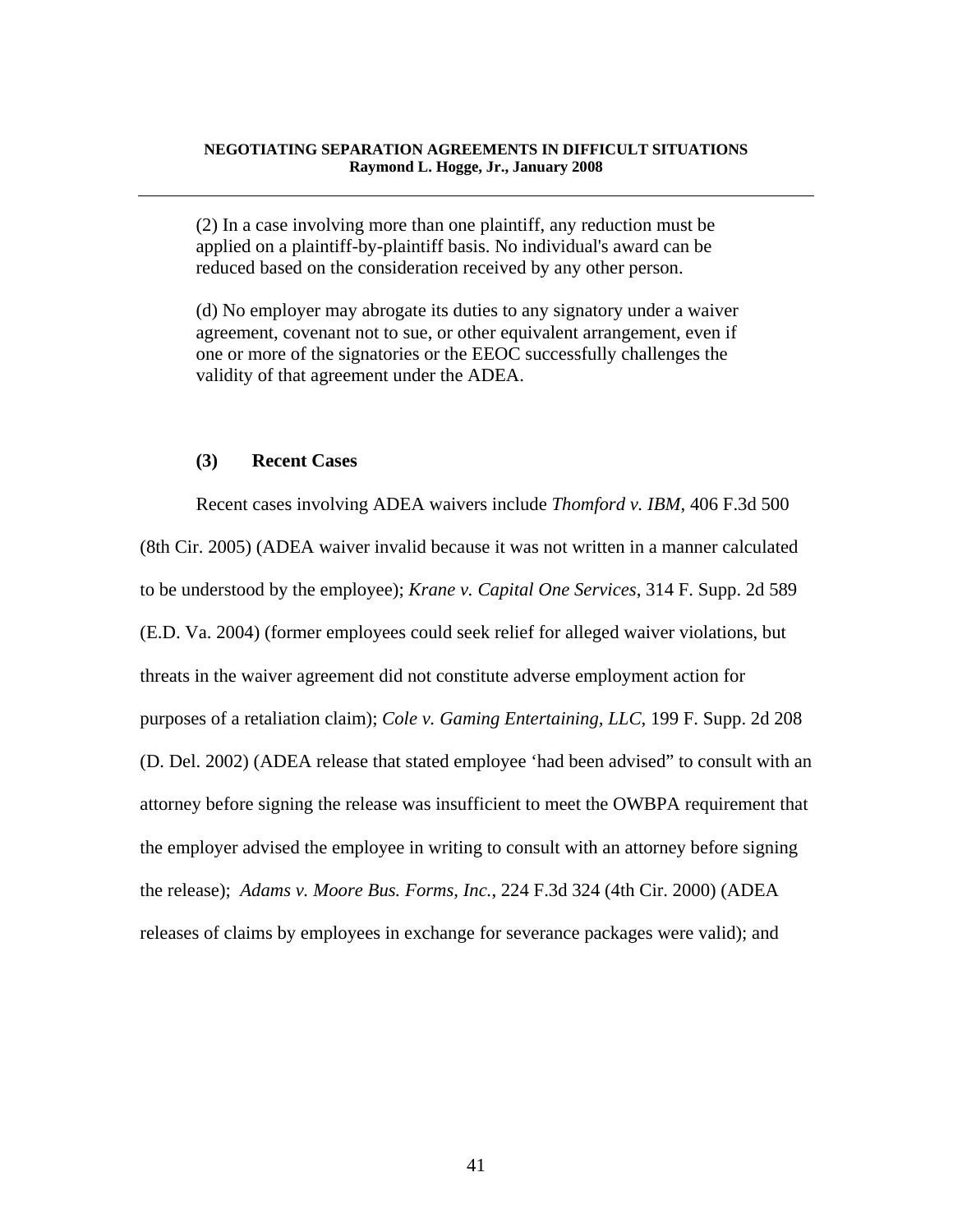#### **e. Early Retirement Incentive Plans**

 Voluntary early retirement incentive plans (ERIs) provide a means by which employers and employees can work together in connection with downsizings and reorganizations. In an ERI, the employer typically offers older employees a financial incentive to agree to retire early. An ERI can yield direct financial benefit to an employer because the older workers taking the early retirement usually have the greatest seniority and are at the upper end of the pay scale; in contrast, a reduction in force based upon seniority typically eliminate the least senior and lower-paid employees. An ERI can be beneficial to the employees as well, because it enables them to retire with larger benefits, received earlier, than otherwise would be the available.

 The Equal Employment Opportunity Commission issued a "Guidance on Employee Benefits" on October 3, 2003, as section 3 of the EEOC Compliance Manual ("EEOC Guidance on Employee Benefits"). It states that, as long as an ERI is voluntary, an employer may set a minimum age, or a minimum number of years of service, at which employees will be eligible to participate; offer an ERI for a limited period of time ( e.g. , only to those who retire between January 1 and April 30); and/or offer an ERI only to a subset of a company (e.g., only to managers, only to a particular department, or only to employees at a single facility).

 Voluntariness is often a key issue on any ERI. The EEOC Guidance on Employee Benefits states as follows regarding voluntariness: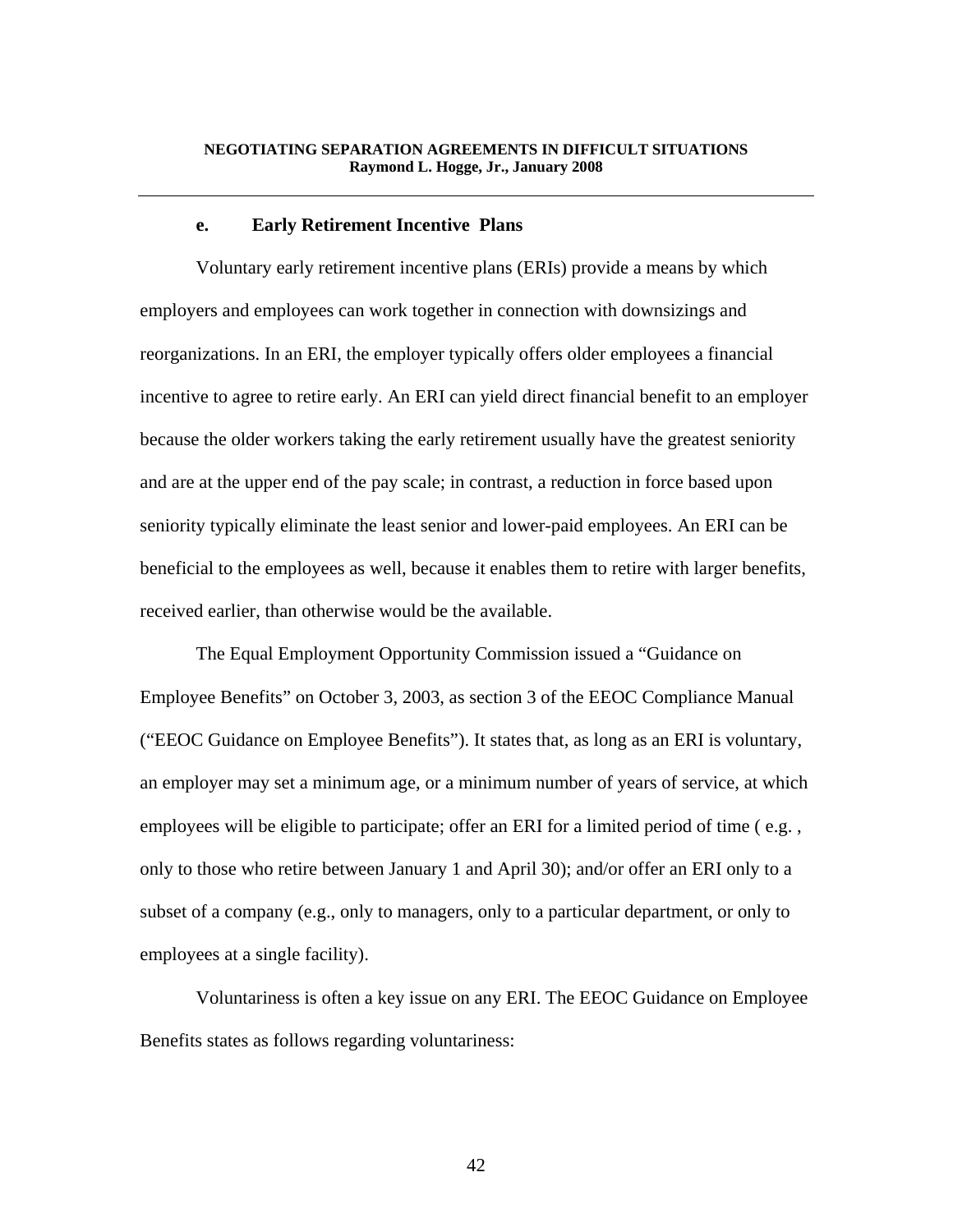The determination of whether an ERI is voluntary will be based upon the facts and circumstances of a particular case. The employee has the burden of proving that an ERI is not voluntary. The test is whether, under those circumstances, a reasonable person would have concluded that there was no choice but to accept the offer. Among the considerations that can be relevant are:

- Was the employee given adequate time to make a decision?
- Was the employee given accurate and complete information about the plan?
- Was the employee subjected to any threats or coercion?

• Will older employees be subjected to negative consequences if they reject the offer?

• Did the employee receive advice of counsel while making his/her decision?

A plan will not be voluntary if an employee was given inadequate time or insufficient information to make an informed decision about whether to accept the employer's offer. Where an employee or group of employees is asked to sign a waiver of rights under the ADEA in exchange for the ERI, moreover, specific time limits apply; an individual must be given at least 21 days, and a group of employees at least 45 days, to consider the waiver. Employers must also meet various other criteria for a waiver to be valid. On the other hand, it is not coercion for an employer to notify its work force that layoffs will be necessary if insufficient numbers of employees retire voluntarily, unless older workers are the only ones threatened. It is also not coercion that an employer's offer was "too good to refuse."

For cases addressing voluntariness, *see, e.g., Auerbach v. Board of Education*, 136 F.3d 104, 113 (2d Cir. 1998) (plan voluntary where no coercion, employees got complete and accurate information, and employees had four months to make decision); *Anderson v. Montgomery Ward & Co., Inc*., 650 F. Supp. 1480 (N.D. Ill. 1987) (factual issue about voluntariness precluded summary judgment where employer encouraged some employees to stay and threatened others that they would be terminated without separation benefits if they rejected the ERI).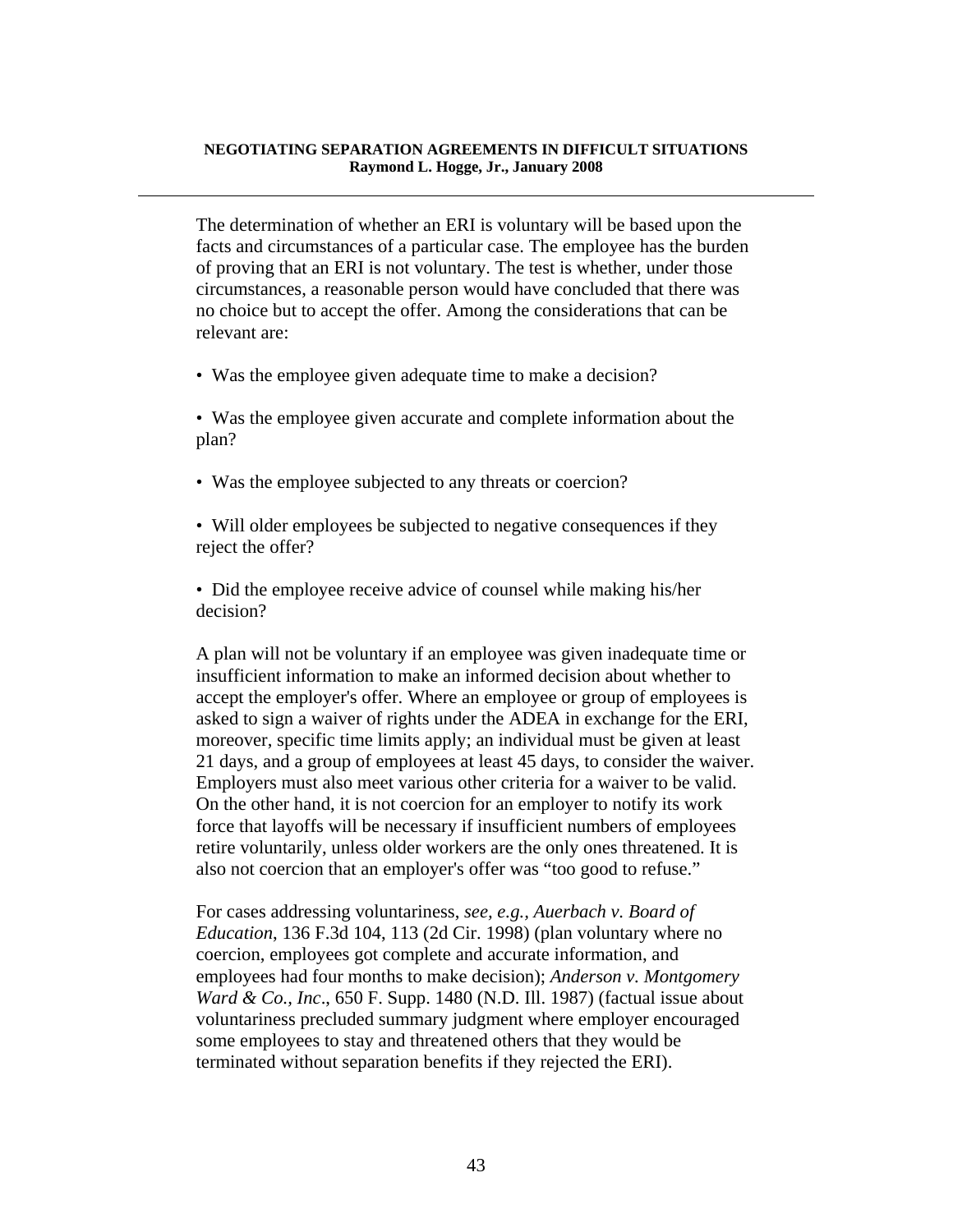Example - Employer E offers an early retirement incentive to those employees who are 55 or older and who have at least 10 years of service. Employer E tells the employees that they have until the end of the business day to decide whether to accept the incentive. Employer E's supervisors also visit all eligible employees to advise them that the company president will be "very unhappy" and will be "forced to reconsider their standing in the company" if they decline the offer. This ERI is not voluntary.

 Under the EEOC Guidance on Employee Benefits, an employer must provide the same level of ERI benefits to older and similarly situated younger employees, unless the employer can establish one of the following five justifications for giving older employees lower benefits (i.e., the ways specified in the ADEA an employer can justify providing lower benefits to older employees than younger employees in general):

*(1) Equal Cost Justification.* 

 The equal cost justification applies where the employer can show that it is spending an equal amount on benefits for each employee but that amount purchases less for older workers.

## *(2) "Subsidized Portion" Offset Justification.*

 The "subsidized portion" offset justification applies where the benefits are used to bring those who retire early up to the level of an unreduced pension, i.e., to the amount that those employees would receive at normal retirement age. This justification can be used only if the total annual pension does not exceed the pension of a similarly situated older employee who has reached normal retirement age; the ERI benefit is provided as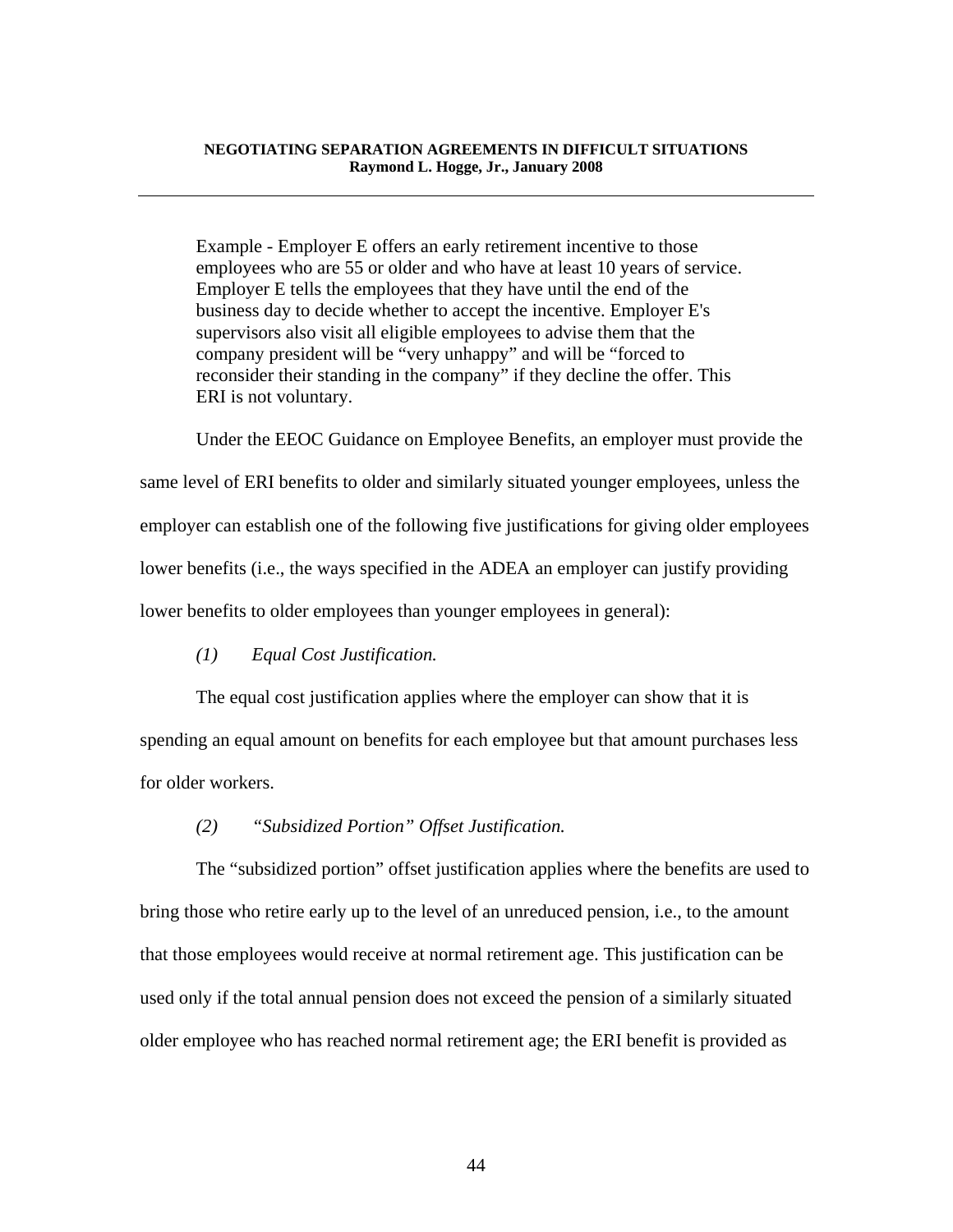part of a defined benefit pension plan; and the plan offers the same terms to older and younger employees eligible for the ERI.

## *(3) Social Security Supplement Justification.*

 For persons who are not yet eligible for Social Security retirement benefits, the ERI "bridges the gap" between early retirement and Social Security eligibility. This justification can be used only if the supplement terminates at the age of eligibility for reduced or unreduced Social Security benefits; the supplement is be a defined benefit to be paid to the employee; and the amount of the supplement does not exceed the amount to which an employee would be entitled in Social Security payments at the date on which the supplement terminates.

## *(4) Tenured Faculty Justification.*

 Under recent ADEA amendments, an institution of higher education may make age-based reductions in ERI benefits offered to its tenured faculty without demonstrating that it meets one of the other justifications. This justification can be used only if the employer is an institution of higher education; the age-based reductions applies only to tenured faculty members; the employer does not reduce or eliminate any other benefits due to tenured faculty members unless the reduction is otherwise permitted by the ADEA; the employer does not repackage other benefits that have been offered to the employees eligible for the ERI within the preceding 365 days; and all tenured faculty have at least one chance to elect the benefit when they first become eligible for it (this is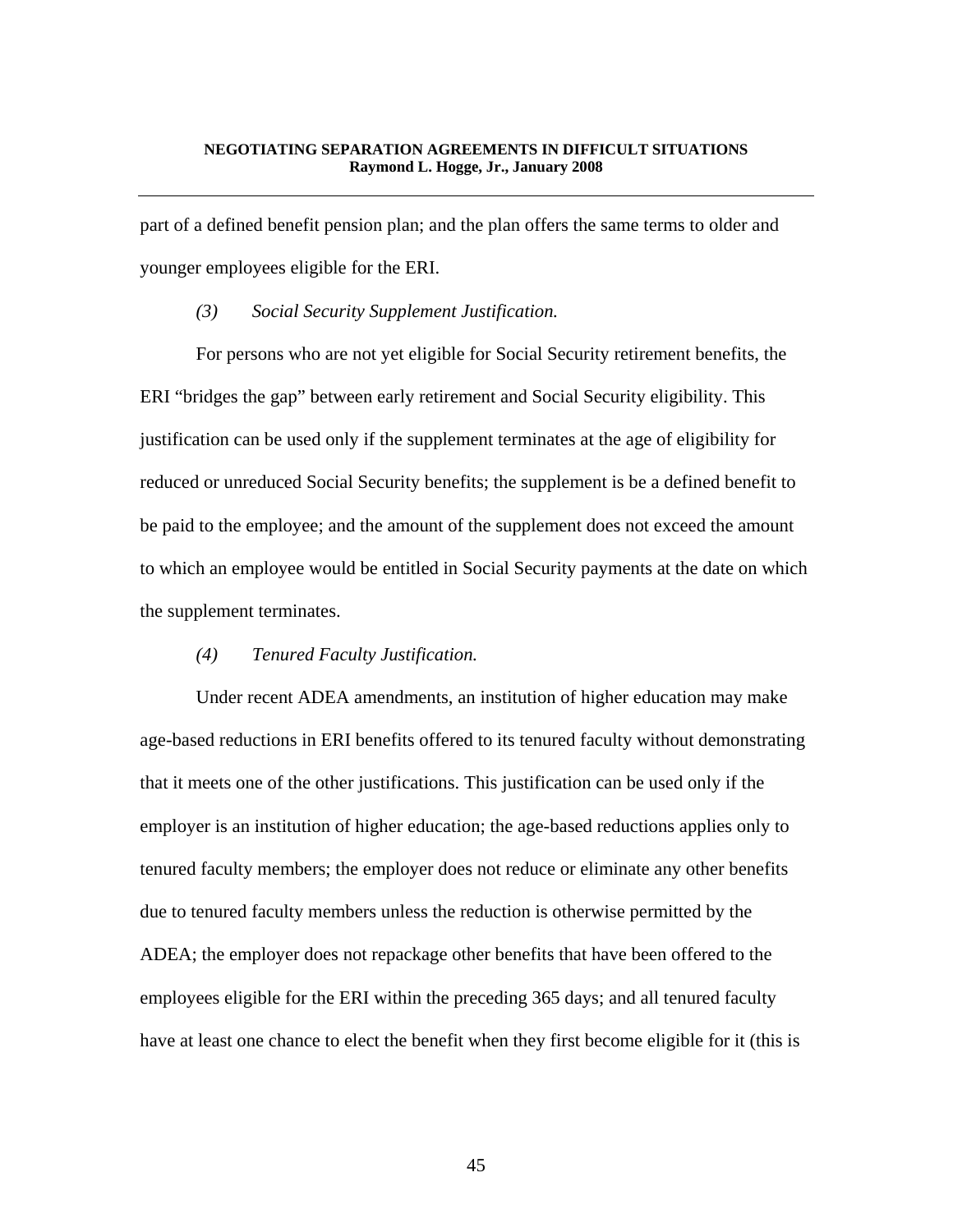a grandfathering requirement to protect tenured faculty who are over the ages eligible for early retirement when the employer first institutes an ERI).

*(5) Plans "Consistent With the Relevant Purpose or Purposes of" the ADEA Justification.* 

 Under this justification, the employer structures its ERI to give all employees above a certain age a flat dollar amount; additional service-based benefits (e.g., \$1,000 multiplied by the number of years of service); a percentage of salary; a flat dollar increases in pension benefits (e.g., \$200 per month); a percentage increases in pension benefits (e.g., 20%); imputed years of service and/or age.

**Suggestions for Employers:** Early retirement incentive plans, if designed and administered properly, can be valuable tools for employers who need to downsize. However, an early retirement incentive plan can expose the employer to liability for age discrimination if not properly designed or if not properly administered. Therefore, employers wishing to use an early retirement incentive plan should engage legal counsel to design, or at least review, the plan for legal compliance, and should ensure that the persons administering it are familiar with the details of the plan and the applicable legal issues.

# **5. CONCLUSION**

 Negotiating and drafting separation agreements involves numerous legal, business and practical issues. Separation agreements, however, provide employers with a valuable